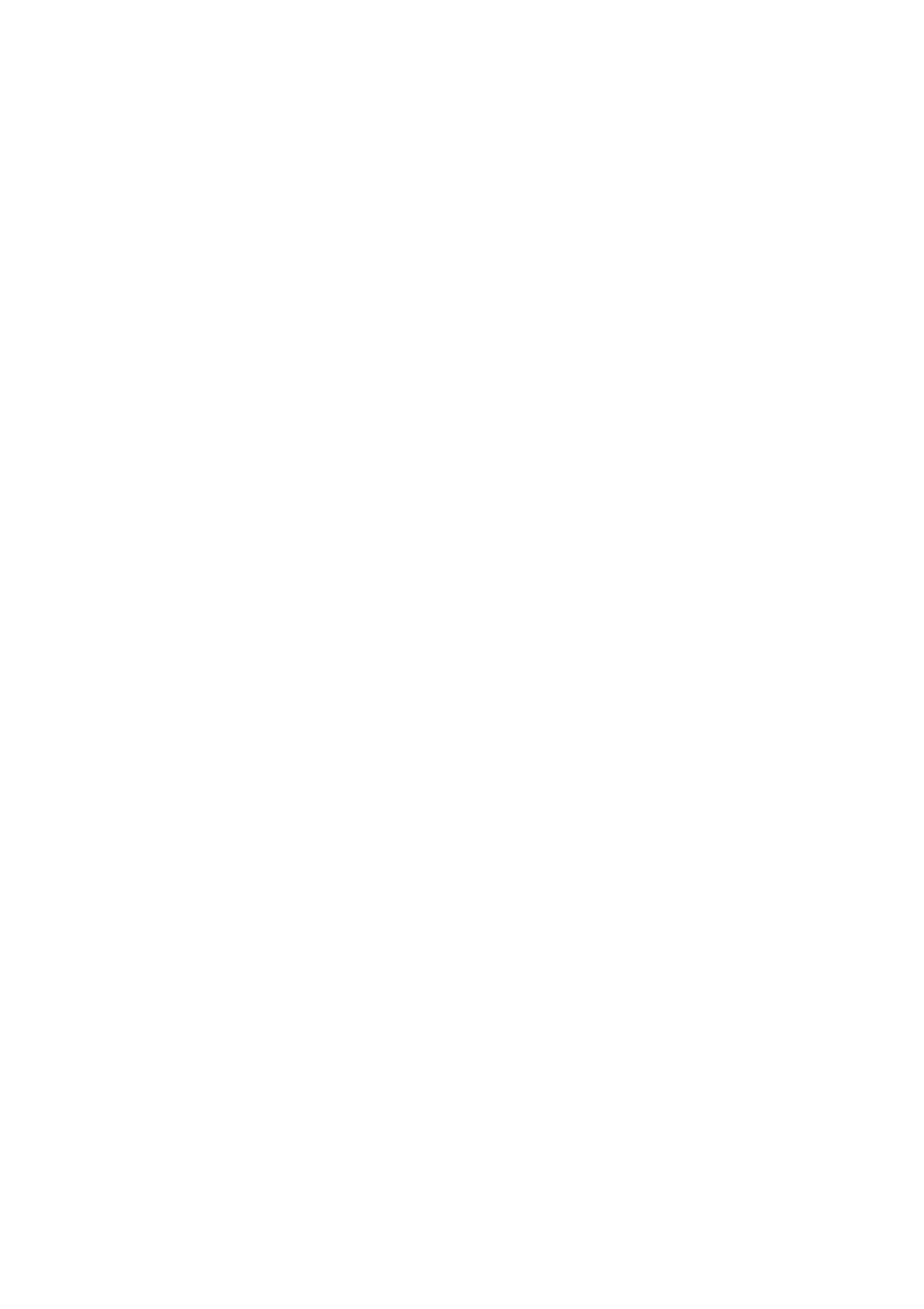# Preface

Much of the present document is cannibalized from the notes I kept while teaching Elementary Number Theory II at METU in Ankara, Spring 2008. I edited those notes in the winter of this year. There were 33 hours of lectures for that course.

The present document reflects the content of the twelve hours of lectures constituting Continued Fractions, given at the Math Village,  $8$ –10 A.M., Monday to Sunday (except Thursday), August  $13-19$ , 2018. The order of presentation in class was often different, and I did not give all of the proofs.

I focussed on the practical problem of finding integer points of conic sections, especially hyperbolas, using continued fractions. I presented a complete method; in this sense, the course constituted a whole. I showed how to find all integer points from one nontrivial point. I did not prove that the point had to exist (though the proof is here); nor did I prove that such a point could be obtained from a convergent of a square root (though the proof is in the notes from ten years ago).

I had expected to work through the proof that, for nonsquare positive  $d$ ,

$$
\sqrt{d} = [a_0; \overline{a_1, \ldots, a_{n-1}, 2a_0}],
$$

where  $a_k = a_{n-k}$  when  $0 < k < n$ . In the event, there was no time for the proof, and I doubted whether there was interest.

Since some students had little university experience, I ended up discussing the Euclidean Algorithm and its usual numbertheoretic consequences, as in Chapter 1. For fun, I found the Pythagorean triples, as in Chapter 2.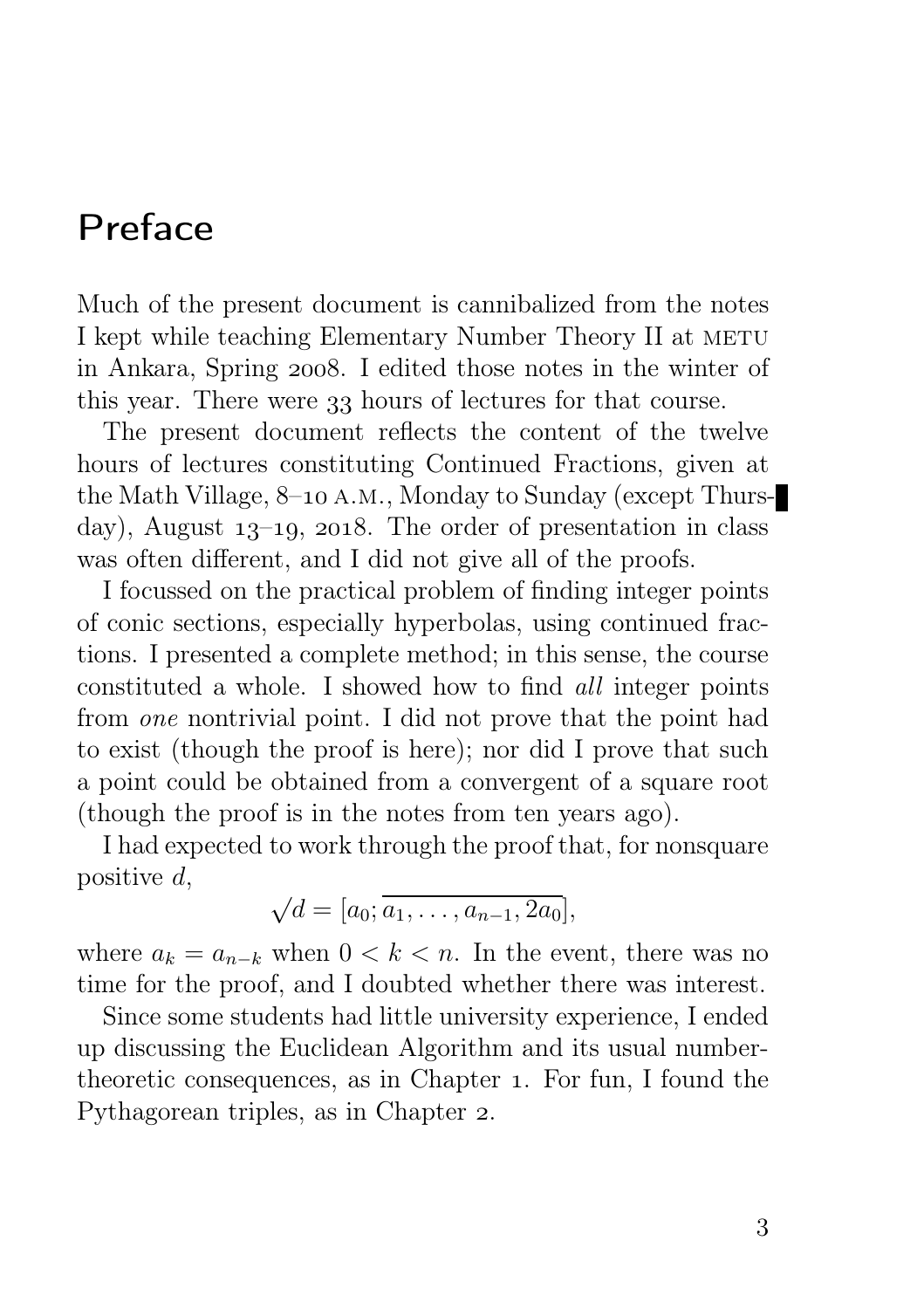The lectures actually started with the question of the meaning of  $\sqrt{2}$  at the head of Chapter 3. One student described it as a supremum. He also had Euclid from the library, and this is a reason why I felt free to talk about Euclid's theories of proportion, as in Chapter ; other students became curious here, though perplexed.

On Tuesday I had 16 students: five from Boğaziçi, four from  $\overrightarrow{ODTU}$ , two from Bilkent, and one each from  $\overrightarrow{DPU}$  (Dumlupnar?), CBÜ (Celal Bayar?), Galatasaray, and İTÜ, and one not yet at university. I know this because I had them write down the information; I then assigned each student a different number d for which to find the continued fraction expansion of  $\sqrt{d}$ . Most of them brought the correct solutions the next day. One of them had checked his work with me, the previous evening.

Most students were from English-language universities; but I spoke mainly in Turkish, while writing in English. Students asked questions in both languages.

On the last day, five students attended. Later in the day, I saw two who had not attended. One said that, even had he arisen in time for class, fields and lattices were alien to him; the other had been seeing off friends, though he was staying longer, and did I suggest he take my course of the next week (The Prime Number Theorem)?

The course might be called an introduction to quadratic fields. I avoided most suggestions of where further generalization might lead. I did point out we were finding integer points of curves of genus zero; the problem of genus one—elliptic curves—was harder.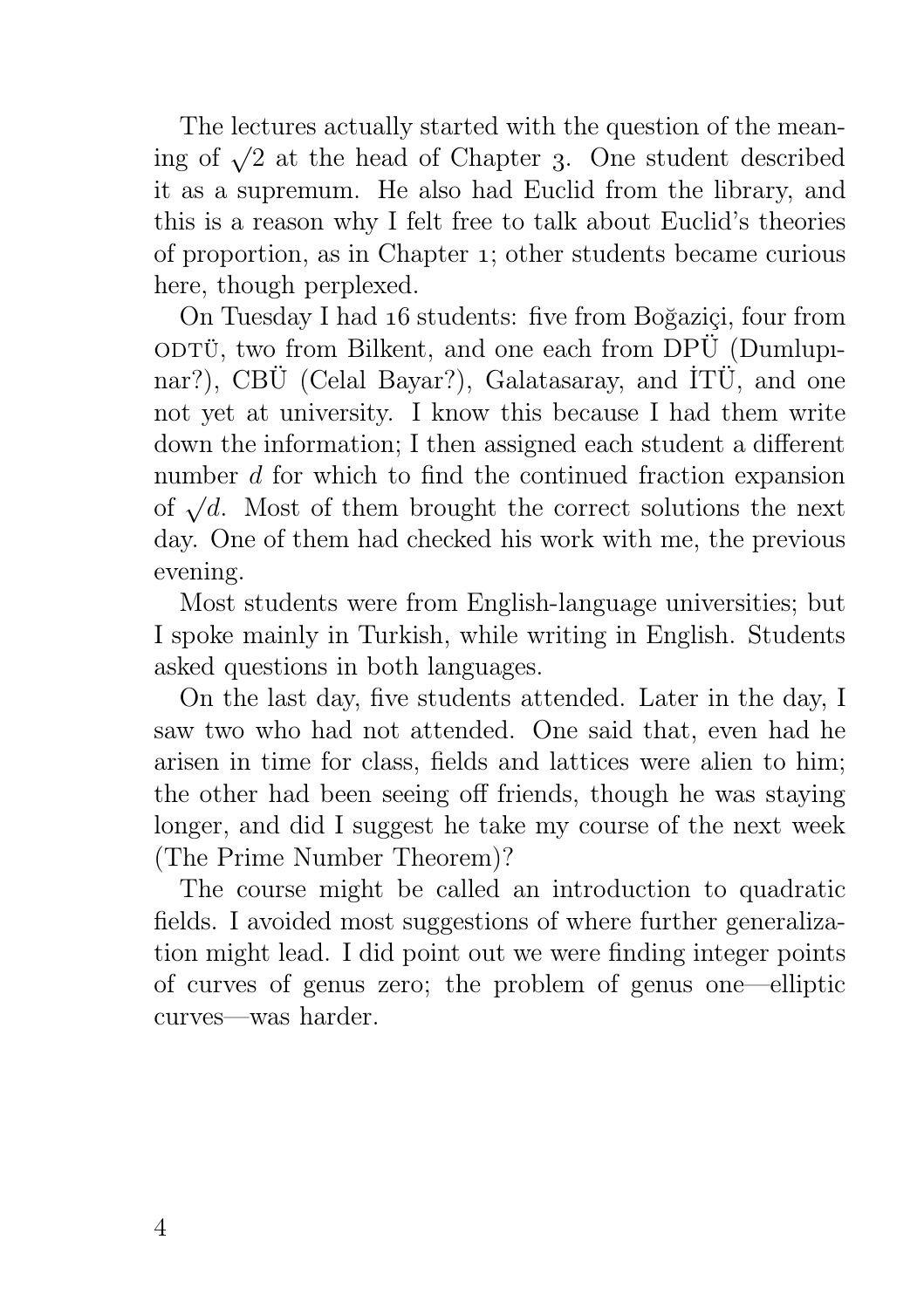# **Contents**

|              | 1 The Euclidean Algorithm                                                                                                                      |                |  |  |  |
|--------------|------------------------------------------------------------------------------------------------------------------------------------------------|----------------|--|--|--|
|              | 2 The Circle                                                                                                                                   | 18             |  |  |  |
| $\mathbf{3}$ | <b>Irrational Numbers</b><br>Geometry $\dots \dots \dots \dots \dots \dots \dots \dots$<br>3.1<br>3.2 Dedekind Cuts 21<br>3.3 Cauchy Sequences | 20<br>20<br>22 |  |  |  |
|              | 4 The Square Root of Two                                                                                                                       | 23             |  |  |  |
|              | 5 The Pell Equation                                                                                                                            |                |  |  |  |
|              | <b>6</b> Continued Fractions                                                                                                                   |                |  |  |  |
|              | 7 Solubility of the Pell Equation                                                                                                              |                |  |  |  |
| 8            | <b>Quadratic Fields</b>                                                                                                                        |                |  |  |  |
| q            | Orders                                                                                                                                         | 44             |  |  |  |
|              | 10 Integers                                                                                                                                    | 53             |  |  |  |
|              | <b>Bibliography</b><br>56                                                                                                                      |                |  |  |  |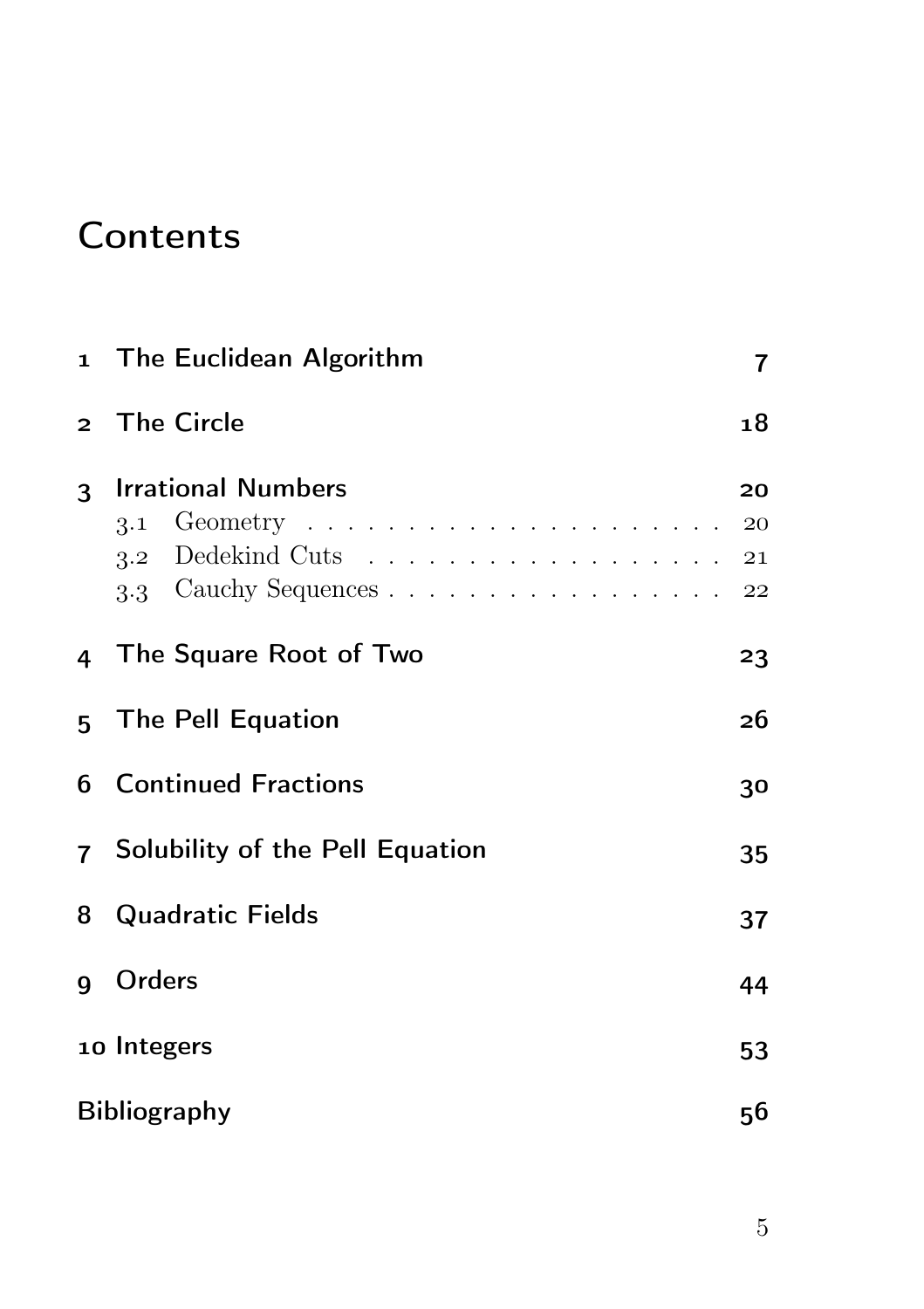# List of Figures

| 3.1 A consequence of Thales's Theorem $\ldots$ 21        |  |
|----------------------------------------------------------|--|
| 4.1 Integer points of hyperbolas $x^2 - 2y^2 = \pm 1$ 25 |  |
| 5.1 Integer points of hyperbola $x^2 - 2y^2 = 1$ 29      |  |
| 9.1 Hyperbola $(2x + \phi y)(2x + \phi' y) = 4$ 48       |  |
| 9.2 Small solutions of $4x^2 + 2xy - y^2 = 4$ 51         |  |
| 9.3 Solutions of $4x^2 + 2xy - y^2 = 4$ 52               |  |
|                                                          |  |

# List of Tables

| 4.1 Convergents of $\sqrt{2}$ 24       |  |
|----------------------------------------|--|
| 8.1 Terms of the Fibonacci sequence 41 |  |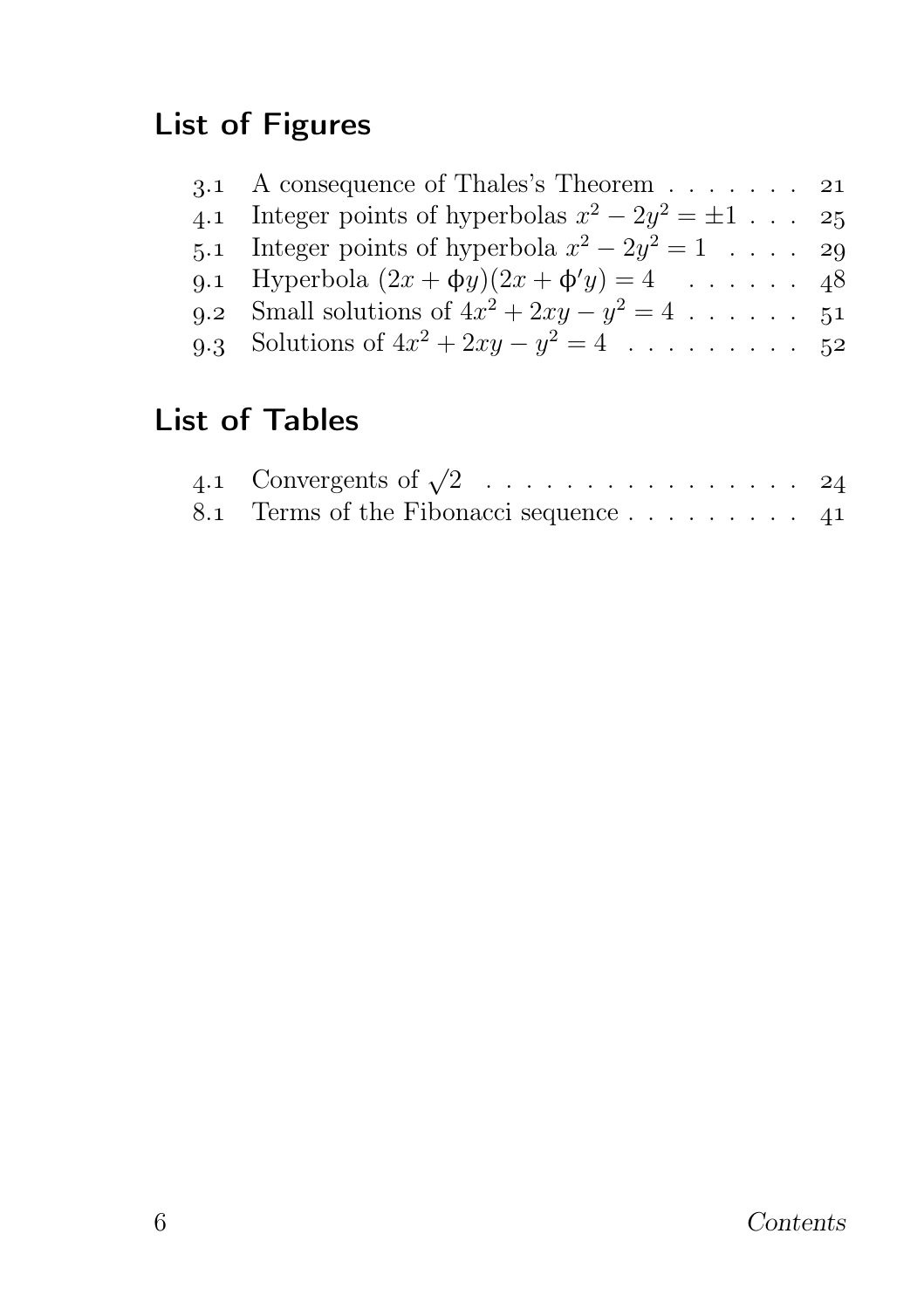# The Euclidean Algorithm

For notation, we shall use

- N for the set  $\{1, 2, 3, \ldots\}$  of **counting numbers,**
- $\omega$  ("omega") for the set  $\{0, 1, 2, \ldots\}$  of **natural num**bers, and
- Z for the set  $\{\ldots, -2, -1, 0, 1, 2, \ldots\}$  of **integers.**

Given two counting numbers  $a_0$  and  $a_1$ , where  $a_0 > a_1$ , we define natural numbers  $a_{n+2}$  and  $x_n$  recursively by the rule

$$
a_n = a_{n+1}x_n + a_{n+2} \& a_{n+2} < a_{n+1}.
$$

This is the **Euclidean Algorithm.** Here  $ax$  means  $a, x$  times, so that x is the **multiplier**, and a the **multiplicand**; symbolically,

$$
ax = \underbrace{a + \cdots + a}_{x}.
$$

If  $ax = b$ , two conclusions are that a **measures** b, and x divides b. These are equivalent notions, since  $ax = xa$ . However, we are going to prove this, as Euclid does in the Elements.

Meanwhile, since the sequence of natural numbers  $a_n$  is decreasing, it must eventually stop. It stops when it reaches zero. If  $a_{n+2} = 0$ , then  $x_{n+1}$  cannot be defined. Thus we have

$$
a_0 = a_1 x_0 + a_2,
$$
  
\n
$$
a_1 = a_2 x_1 + a_3,
$$
  
\n
$$
\dots
$$
  
\n
$$
a_{n-1} = a_n x_{n-1} + a_{n+1},
$$
  
\n
$$
a_n = a_{n+1} x_n.
$$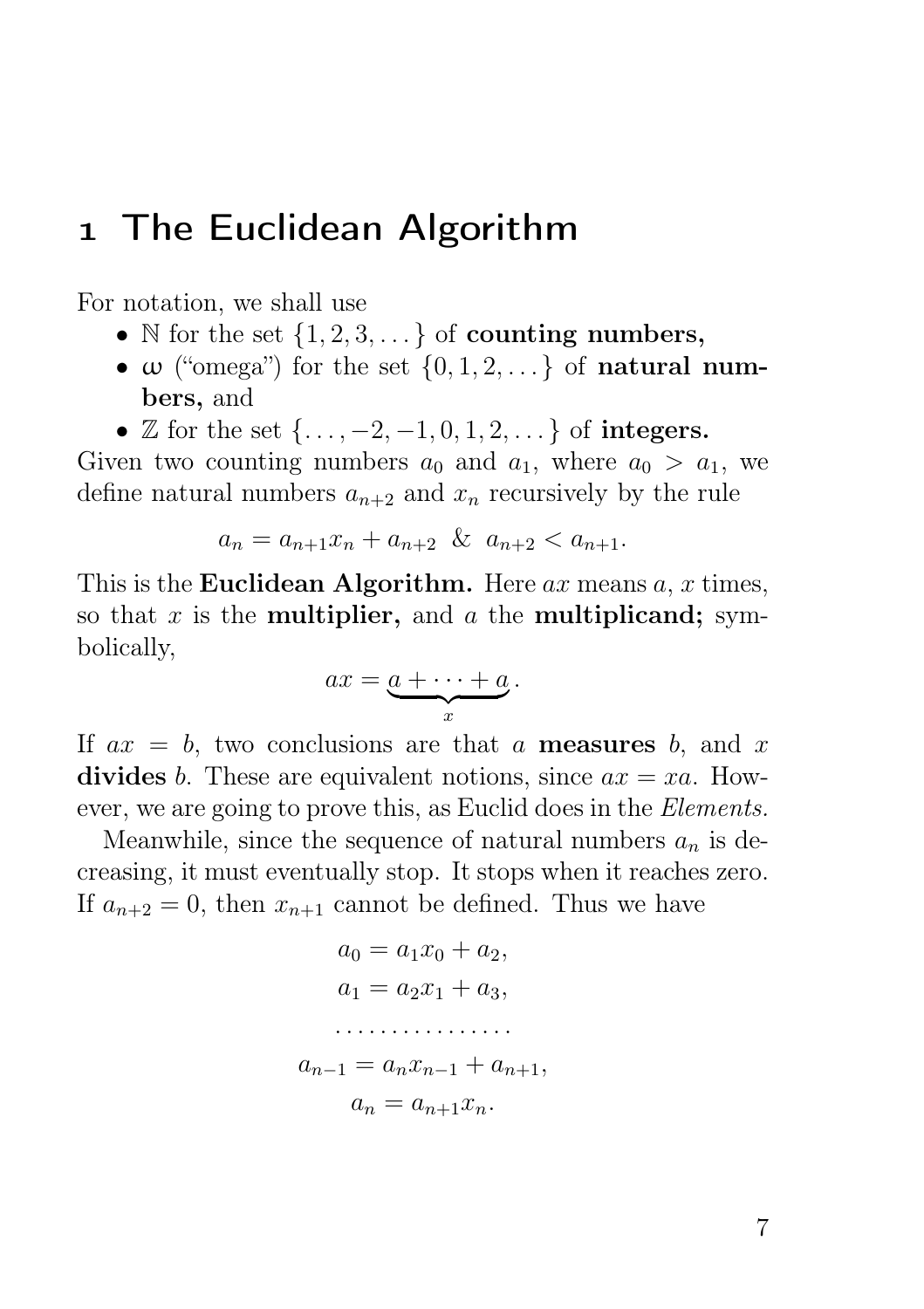Here  $a_{n+1}$  is the greatest common measure of  $a_0$  and  $a_1$ , since

- $a_{n+1}$  measures itself, and  $a_n$ , and then  $a_{n-1}$ , and so on to  $a_1$  and  $a_0$ , and moreover
- any common measure of  $a_0$  and  $a_1$  measures also  $a_2$ , then  $a_3$ , and so on to  $a_{n+1}$ .

For example,

$$
151 = 71 \cdot 2 + 9,
$$
  
\n
$$
71 = 9 \cdot 7 + 8,
$$
  
\n
$$
9 = 8 \cdot 1 + 1,
$$
  
\n
$$
8 = 1 \cdot 8,
$$

and so the greatest common measure of 151 and 71 is 1, or in other words 151 and 71 are prime to one another. Moreover, working backwards through the computations, we have

$$
1 = 9 - 8 \cdot 1 = 9 - (71 - 9 \cdot 7) \cdot 1
$$

$$
= 9 \cdot 8 - 71 \cdot 1 = (151 - 71 \cdot 2) \cdot 8 - 71 \cdot 1
$$

$$
= 151 \cdot 8 - 71 \cdot 17.
$$

In this way, we obtain:

**Theorem 1** (Bézout). Counting numbers a and b are prime to one another if and only if the equation

$$
ax + by = 1
$$

is soluble in Z.

The Euclidean Algorithm is an application of what Euclid calls **anthyphaeresis** ( $\vec{a} \nu \theta \nu \phi \alpha \omega \rho \epsilon \sigma \psi$ ) or alternating subtraction. The Greek word comes from anti + hypo + haire-  $(\mathbf{d}v\tau\mathbf{d})$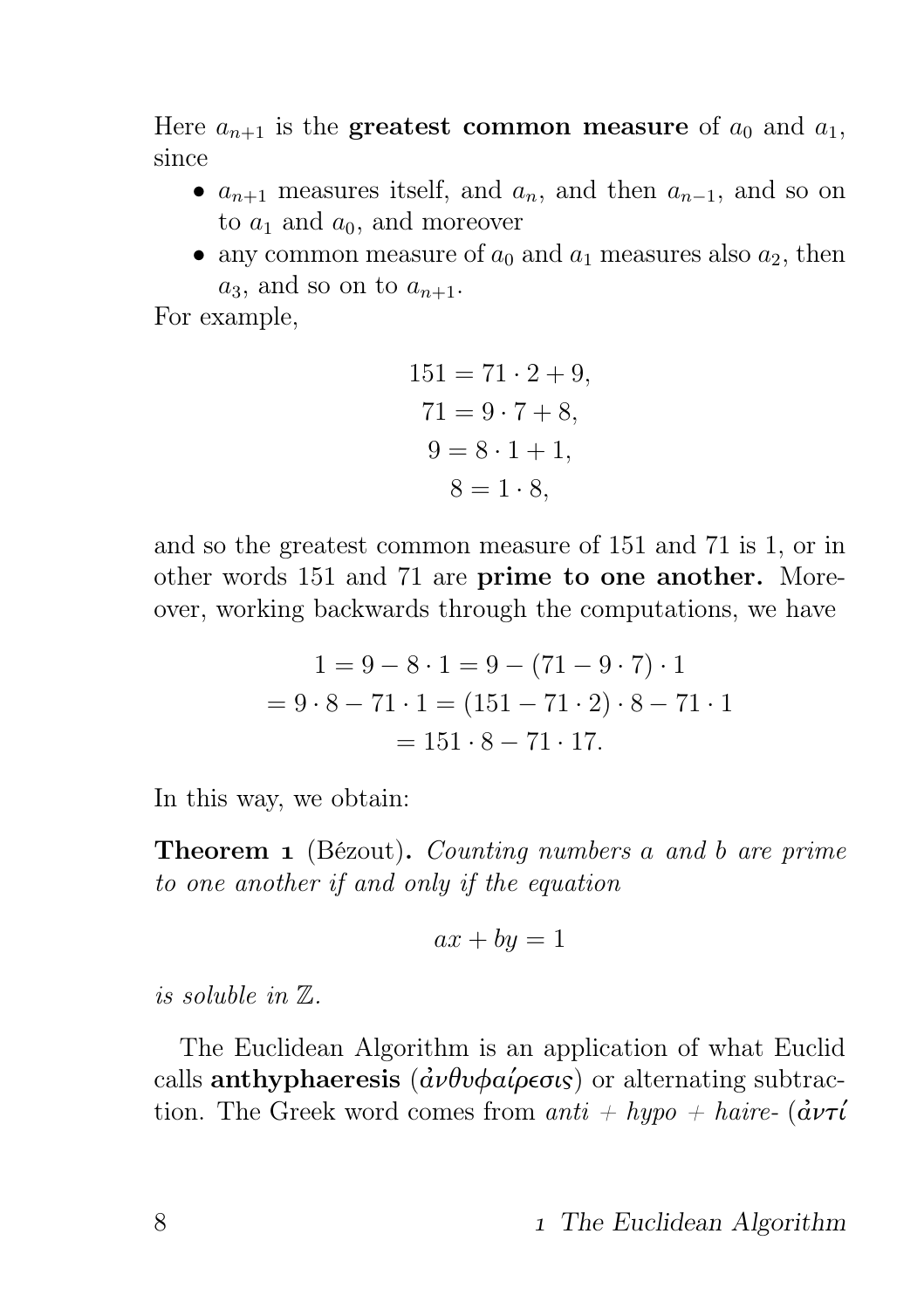$+ \dot{v}\pi\acute{o} + \alpha\acute{i}\rho\acute{\epsilon}$ -); the last two parts in Latin are sub  $+$  tract. Let the sequence of numbers  $x_n$  obtained above be called the anthyphaeretic sequence of the ordered pair  $(a_0, a_1)$ .

For Euclid, a number is a "multitude of units," and units are implicitly magnitudes, all of the same size. There are several ways to express the same possible relation among four magnitudes  $a, b, c$ , and  $d$ :

- $a, b, c,$  and  $d$  are proportional,
- the **ratio** of a to b is the same as that of c to d, or
- $a$  is to  $b$  as  $c$  is to  $d$ .

For these, in modern symbolism we write

$$
a:b::c:d.\tag{1.1}
$$

There is good evidence that, by the original definition, this means  $(a, b)$  and  $(c, d)$  have the same anthyphaeretic sequence. However, there are other possible definitions, and Euclid gives two of them: one for arbitrary magnitudes, and one for numbers alone.

Euclid's definition of proportion of arbitrary magnitudes is attributed to Eudoxus of Cnidus by a scholium in a manuscript of Euclid's text. By this definition, a ratio is what we now understand to be a *Dedekind cut*, because we know the ratio of A to B, once we know, for each pair  $(k, \ell)$  of counting numbers, whether  $Ak > B\ell$ , or  $Ak = B\ell$ , or  $Ak < B\ell$ . (See page 21 for more on Dedekind cuts.)

Euclid defines four numbers to be in proportion if the first number is the same *multiple*, or *part*, or *parts*, of the second that the third is of the fourth. The words may seem ambiguous to us today, but I think the meaning can only be as follows.

Given the numbers a and b, we can find their greatest common measure, e, using the Euclidean algorithm. There are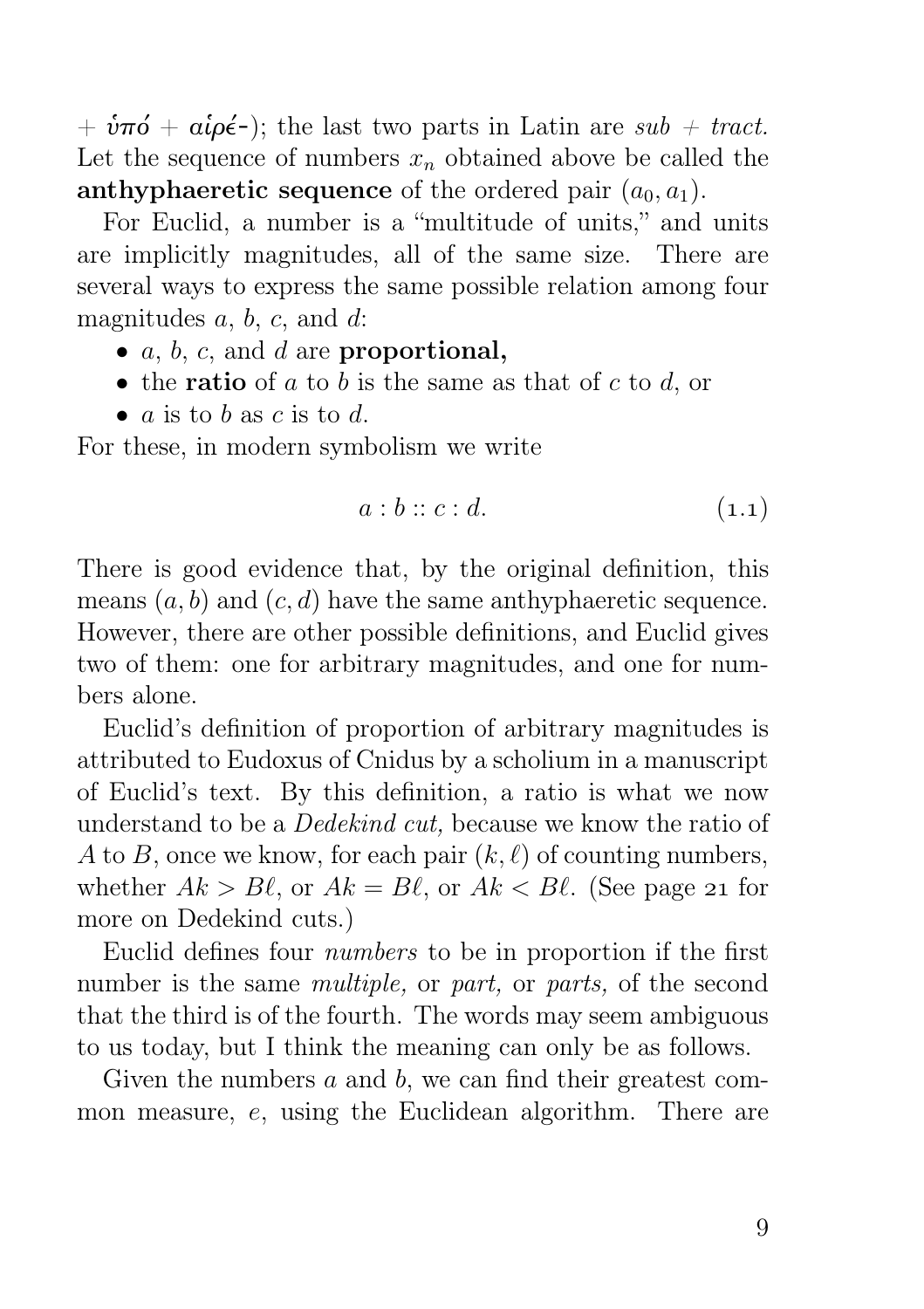then multipliers  $x$  and  $y$  such that

$$
a = ex, \qquad \qquad b = ey.
$$

- If  $y = 1$ , then a is a **multiple** of b;
- if  $x = 1$ , then a is a **part** of b;
- otherwise,  $a$  is **parts** of  $b$ .

In any case,  $x$  and  $y$  are prime to one another; otherwise,  $e$ would not be the greatest of their common measures. Thus the meaning of  $(1.1)$  for numbers is that, for some multipliers  $x$  and  $y$ ,

$$
a = ex, \qquad b = ey, \qquad c = fx, \qquad d = fy,
$$

where

 $\bullet$  e is the greatest common measure of a and b, and

• and f is the greatest common measure of c and  $d$ , or equivalently

•  $x$  and  $y$  are prime to one another.

Thus every proportion of numbers can be written in the form

$$
ex:ey::fx:fy,
$$
\n
$$
(1.2)
$$

where again  $x$  and  $y$  are prime to one another.

Some modern mathematicians do not seem to think the condition on e and f (or on x and y) is implied by Euclid's words  $[5, 4]$ . One reason to think that it is implied is that, with the definition as I have stated it, we have immediately

$$
a:b::c:d \& c:d::g:h \Longrightarrow a:b::g:h.
$$

This is transitivity of sameness of ratio; and Euclid would not define any relation as a sameness of something, unless the relation were obviously transitive.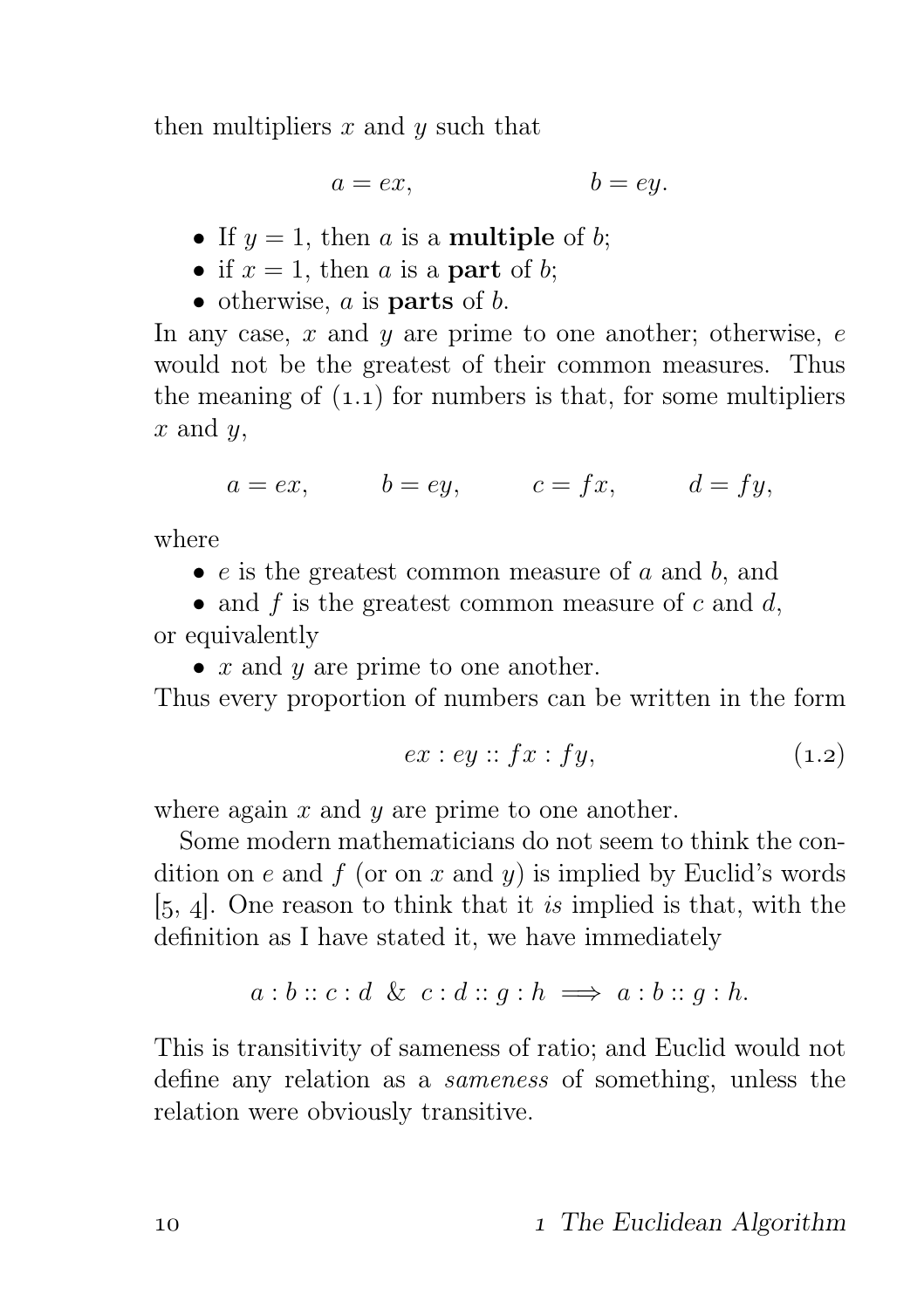In Euclid's definition, as I interpret it, the pair  $(x, y)$  is uniquely determined by  $(a, b)$ ; moreover, again, x and y are prime to one another.

Even without the condition on  $e$  and  $f$  above, we immediately have that sameness of ratio is reflexive and symmetric:

$$
a:b::a:b,a:b::c:d \Longrightarrow c:d::a:b.
$$

There is also another kind of symmetry:

$$
a:b::c:d \implies b:a::d:c.
$$

Thus, in (1.1), we may assume  $a > b$ , and also  $a > c$ , if this is convenient.

**Lemma 1.** For all counting numbers  $a, b, c, and d$ ,

 $a:b::c:d \implies a:b::a \pm c:b \pm d.$ 

*Proof.* If  $(a, b)$  and  $(c, d)$  have the same anthyphaeretic sequence, it will be the anthyphaeretic sequence of  $(a + c, b + d)$ and  $(a - c, b - d)$ , since, for example,

$$
(a + c) - (b + d) = (a - b) + (c - d).
$$

However, Euclid's proof uses Euclid's official definition of proportion of numbers. By definition, as in the general form  $(1.2)$ , we have

$$
ax: ay :: cx : cy,
$$
  

$$
ax: ay :: (a \pm c)x : (a \pm c)y,
$$

at least if x and y are prime to one another. We can conclude

$$
ax: ay::ax \pm cx: ay \pm cy,
$$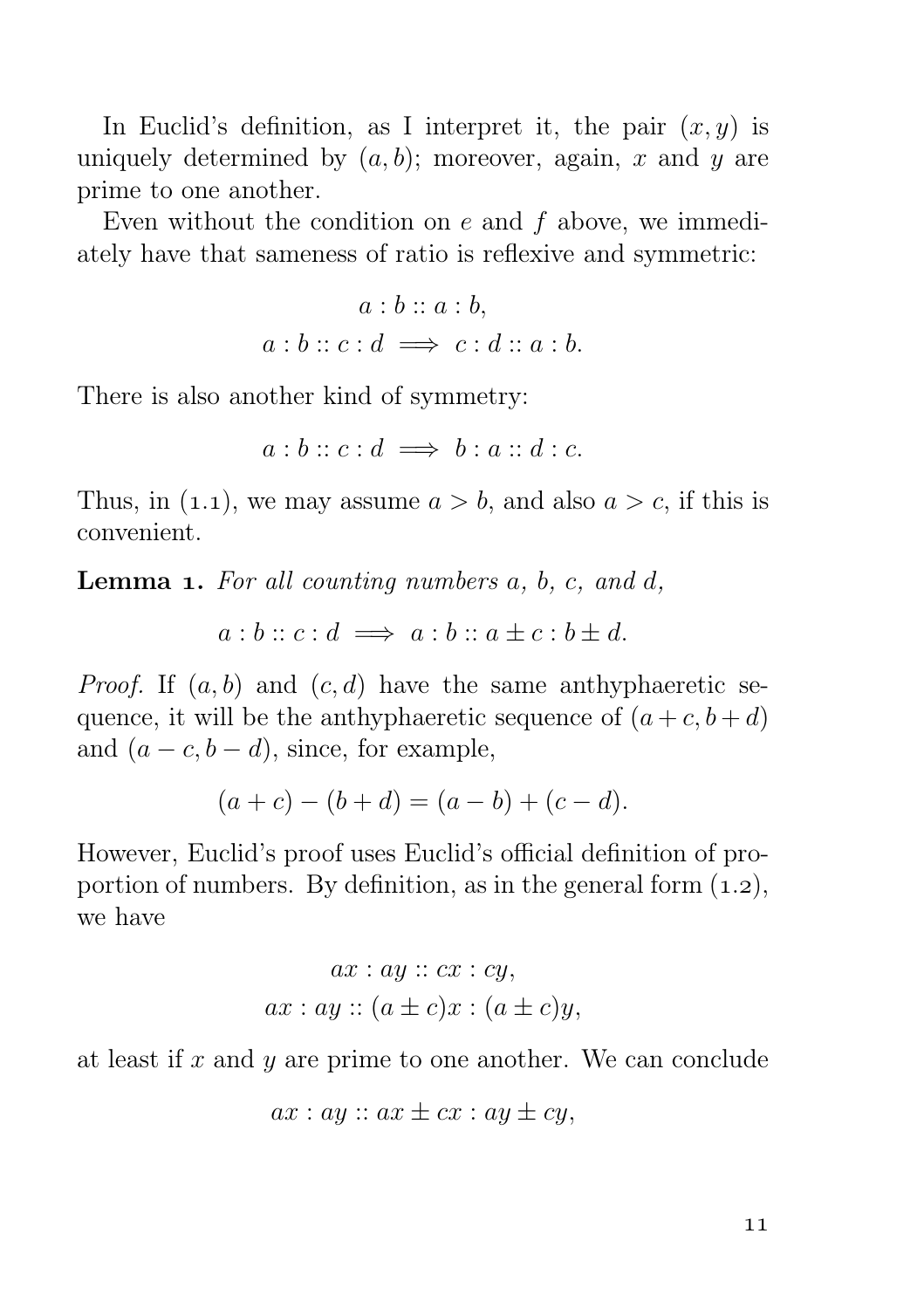by distributivity of multiplication over addition. This itself is a consequence of commutativity of addition:

$$
(a + c) \cdot 2 = a + c + a + c = a + a + c + c = a \cdot 2 + c \cdot 2,
$$

and so on.

**Lemma 2.** For all counting numbers a and c, for all multipliers x,

$$
a:c::ax:cx.
$$
 (1.3)

 $\Box$ 

Proof. By repeated application of Lemma 1 to the proportion

$$
a:c::a:c,
$$

we have

$$
a: c:: \underbrace{a + \cdots + a}_{x}:\underbrace{c + \cdots + c}_{x}.
$$

**Theorem 2** (Alternation). For all counting numbers  $a, b, c$ , and d,

$$
a:b::c:d \implies a:c::b:d.
$$

Proof. Again by Euclid's definition,

$$
a: ax :: c : cx.
$$

We also have  $(1.3)$  in Lemma 2. This proves the claim in case a is part of b. For the general case, we use transitivity, which from  $(1.3)$  yields

$$
ax: cx :: ay : cy,
$$

while again from Euclid's definition,

$$
ax: ay::cx:cy,
$$
\n
$$
(1.4)
$$

if x and y are prime to one another. Since  $(1.4)$  then is the general form of a proportion, the proof is complete. П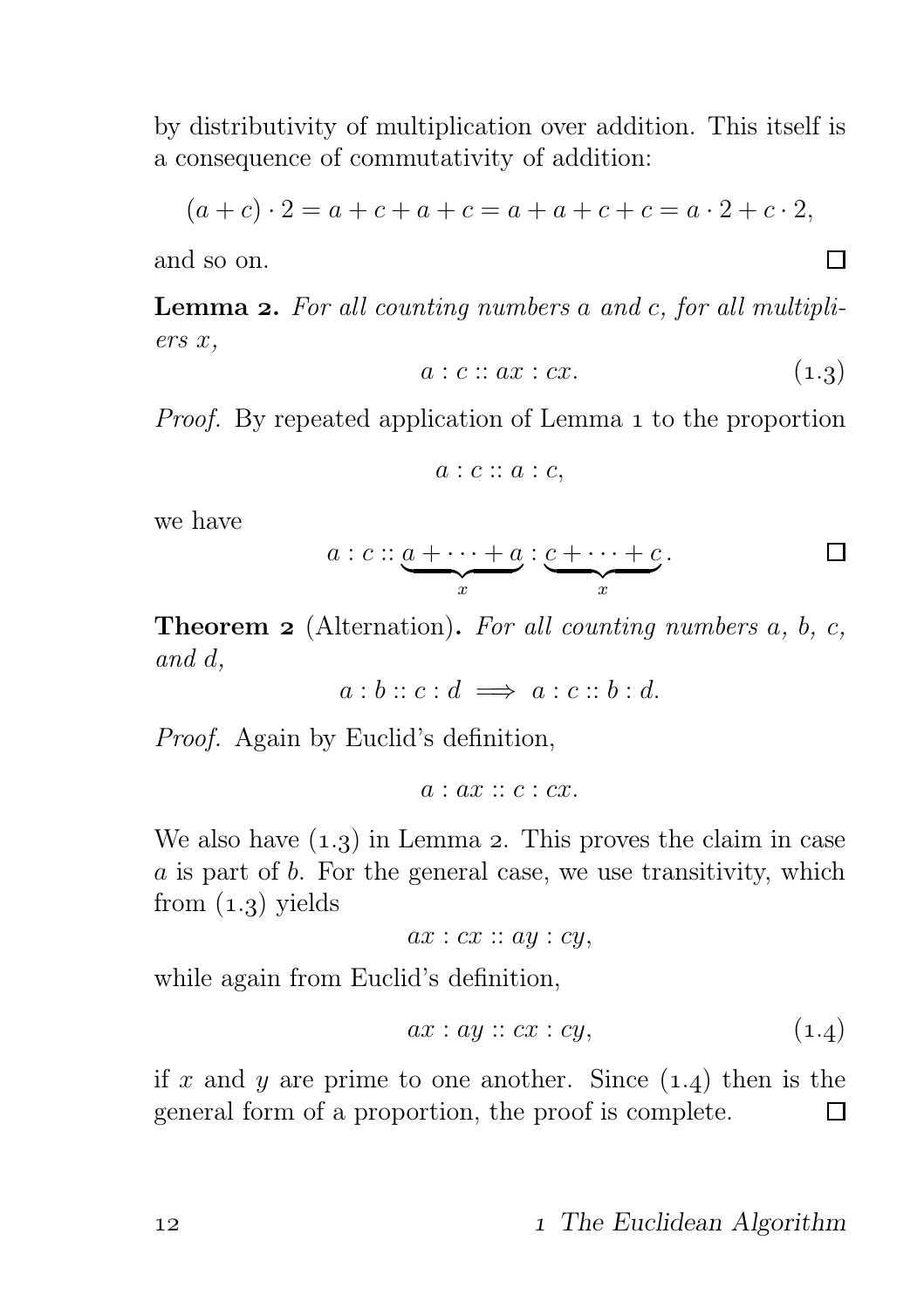Theorem 3. Multiplication is commutative:

$$
ab = ba.
$$

*Proof.* From the definition, and by Theorem 2,

$$
1: a::b:ba,
$$
  

$$
1:b::a:ba.
$$

Therefore, as  $b$  is the multiple of 1 by  $b$ , so  $ba$  must be the multiple of  $a$  by  $b$ , namely  $ab$ . П

If a measures  $b$ , or equivalently now if a divides  $b$ , we may write

 $a \mid b$ .

We usually refer to the greatest common measure of  $c$  and  $d$ as the greatest common divisor, writing this as

 $gcd(c, d)$ .

A counting number  $p$  is **prime**, simply, if it is not 1, and

$$
p = ab \& p \neq a \implies p = b. \tag{1.5}
$$

Since

$$
a = bc \implies b \mid a,
$$

and in N also

 $a \mid b \And b \mid a \implies a = b,$ 

we can write  $(1.5)$  also as

$$
p = ab \& p \nmid a \implies p \mid b. \tag{1.6}
$$

Using Bézout's Theorem, we can prove the following strengthening of  $(1.6)$ .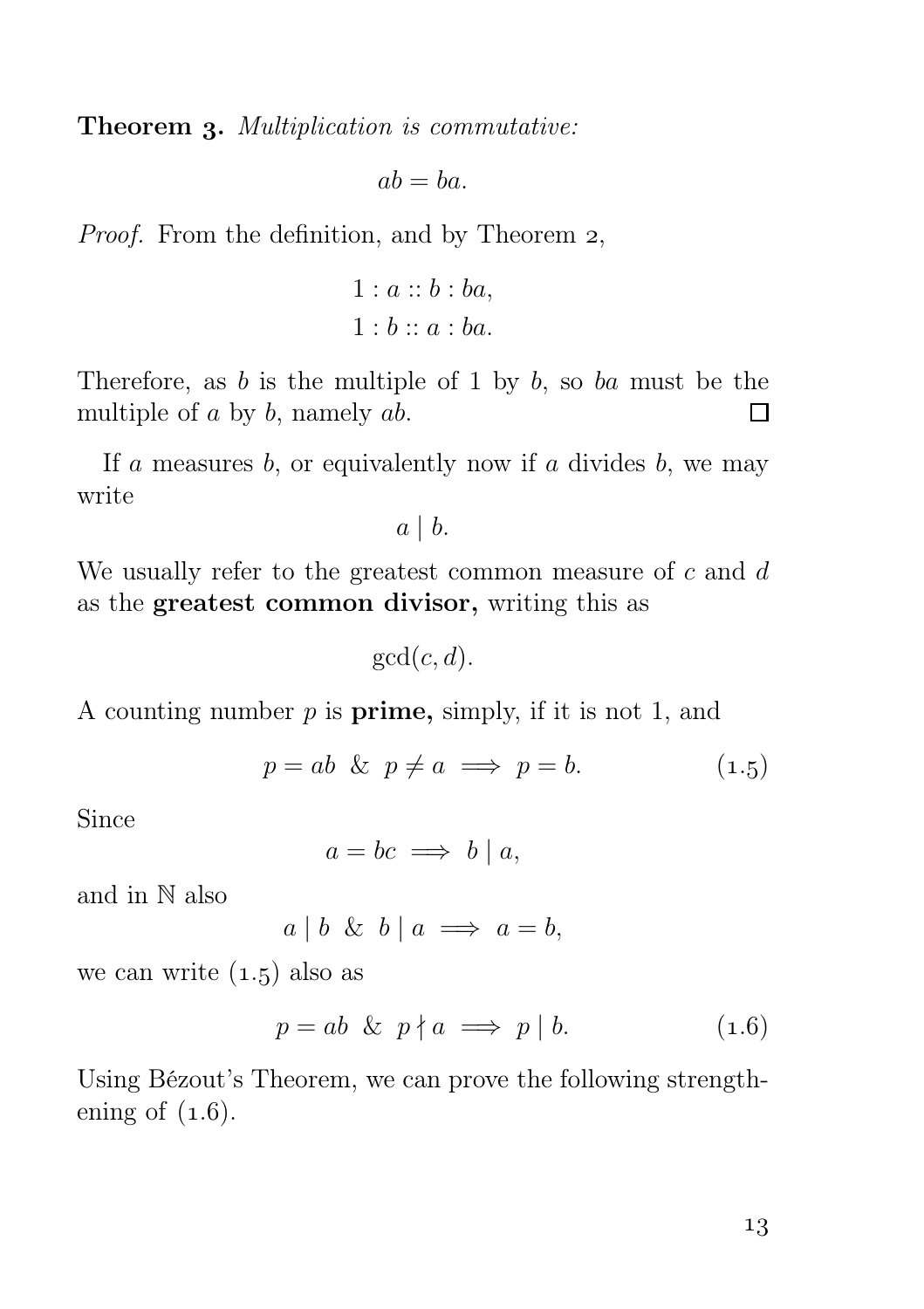**Theorem 4** (Euclid). For all primes  $p$ ,

$$
p \mid ab \And p \nmid a \implies p \mid b. \tag{1.7}
$$

*Proof.* If  $p \nmid a$ , then p and a are prime to one another, and therefore, for some  $x$  and  $y$ ,

$$
px + ay = 1,
$$
  

$$
pbx + aby = b.
$$

If p | ab, then p divides both terms on the left, and hence their<br>sum: thus  $n \mid b$ sum; thus  $p \mid b$ .

A subset  $R$  of  $\mathbb C$  that is closed under addition, subtraction, and multiplication is called a **ring** (as also on page  $44$ ). Suppose p is a nonzero element with no inverse in R.

- If  $(1.6)$  holds in R, then p is **irreducible** in R;
- if  $(1.7)$  holds in R, then p is prime in R.

Thus irreducibles are always prime. We shall see (on page  $38$ ) an example where the converse fails.

Meanwhile, we give Euclid's proof of Theorem 4. We shall need a couple of lemmas.

**Lemma 3.** For all counting numbers  $a, b, c, and d$ ,

 $ab = cd \implies a : c :: d : b$ .

*Proof.* Assuming  $ab = cd$ , and using transitivity, we have

| a:c::ad:cd           | [by Lemma 2]       |  |
|----------------------|--------------------|--|
| $\therefore ad:ab$   | (by assumption)    |  |
| $\therefore$ da : ba | [by Theorem 3]     |  |
| $\therefore d:b.$    | [by Lemma 2 again] |  |

14 14 15 17he Euclidean Algorithm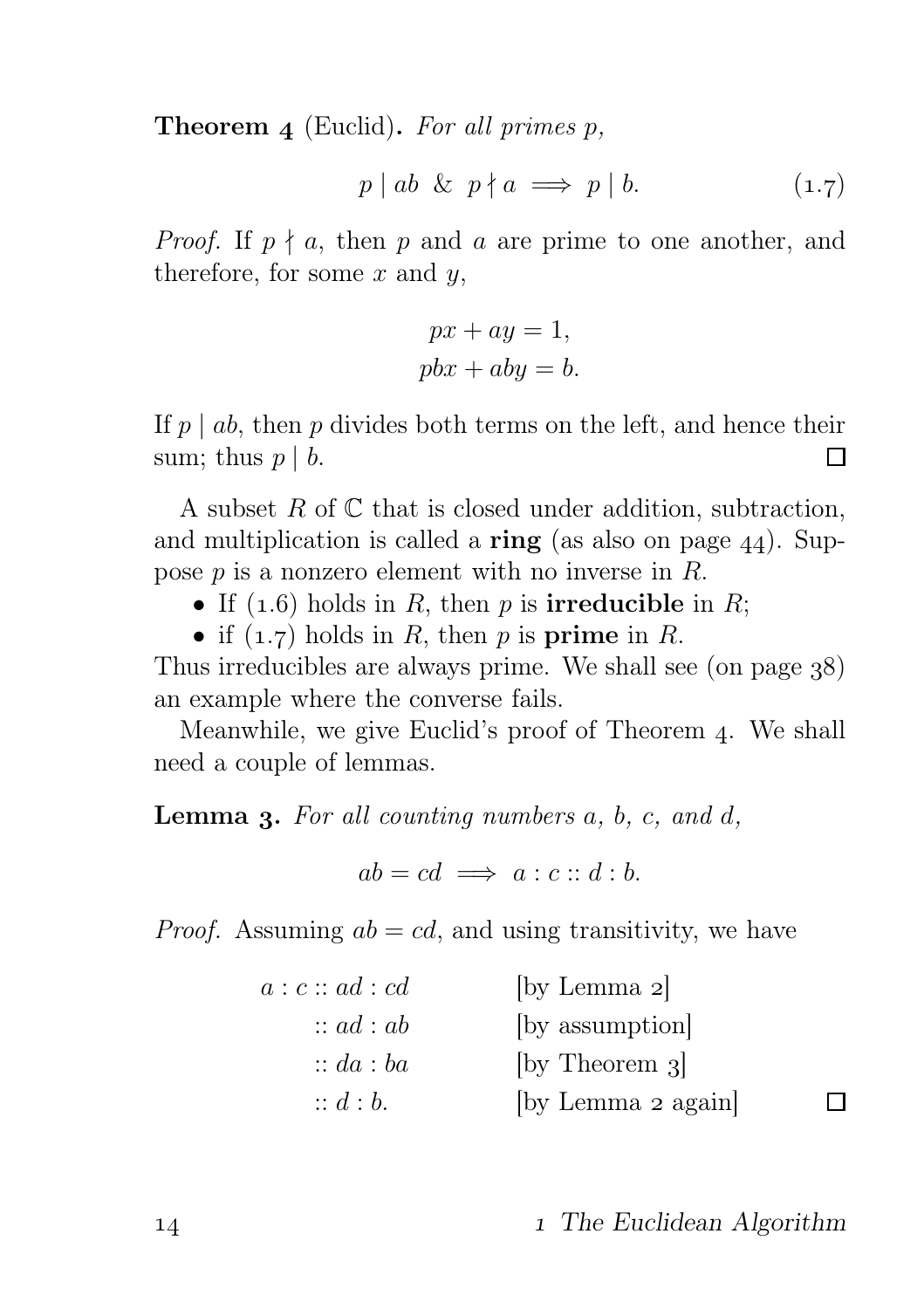**Lemma 4.** If  $(1.1)$  holds, and a and b are prime to one another, then  $a \mid c$ .

*Proof.* If  $(1.1)$  holds, so that also

$$
a:c::b:d
$$

by Theorem 2, then the Euclidean Algorithm has the same steps, whether applied to  $(a, c)$  or  $(b, d)$ . Applying the Euclidean Algorithm to  $(1.1)$ , by Lemma 1 we have

$$
a:b::\gcd(a,c):\gcd(b,d),
$$

and so by Theorem

$$
a: \gcd(a, c) :: b: \gcd(b, d).
$$

This means

$$
a = \gcd(a, c)x = x \gcd(a, c), \quad b = \gcd(b, d)x = x \gcd(b, d)
$$

for some x. If a and b are prime to one another, then  $x = 1$ , and  $gcd(a, c) = a$ , so a | c.  $\Box$ 

Euclid's proof of Theorem 4. Suppose now  $pc = ab$ , but  $p \nmid a$ . Then p and a are prime to one another, and also

$$
p:a::b:c
$$

by Lemma 3, and therefore  $p \mid b$  by Lemma 4.

An important theoretical consequence of Theorem 4 that Euclid does not prove is the following.

 $\Box$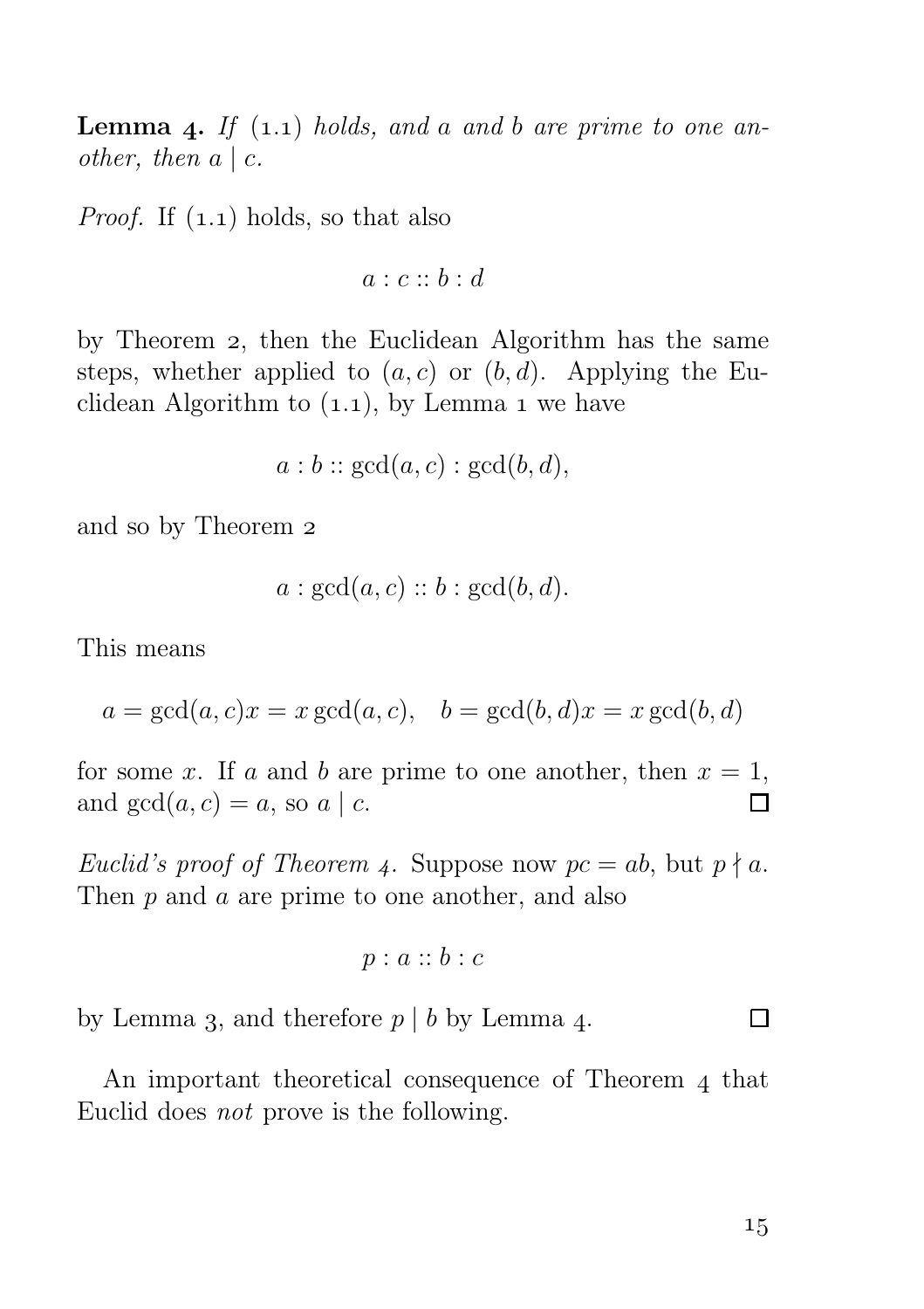Theorem 5 (Fundamental Theorem of Arithmetic). Every counting number is uniquely a product

$$
p_0p_1\cdots p_{n-1}
$$

of primes, where

$$
p_0 \leqslant p_1 \leqslant \ldots \leqslant p_{n-1}.\tag{1.8}
$$

If  $n = 0$ , then the product in  $(1.8)$  is 1. A square number is any  $n^2$ , where n is an integer. A **nonsquarefree** number is one that is indivisible by the square of any prime.

**Theorem 6.** If  $D$  is nonsquare, then the equation

$$
x^2 - Dy^2 = 0
$$

has no solution in N.

Proof. We may write

$$
D = s^2 d,
$$

where  $d$  is squarefree and greater than 1. It is then enough to show that

$$
x^2 - dy^2 = 0 \tag{1.9}
$$

is insoluble. If  $(a, b)$  is a solution, then  $d | a^2$ . However,

$$
d=p_0p_1\ldots p_{n-1},
$$

where

$$
p_0
$$

Thus in each case

 $p_k \mid a^2$ ,

#### 16 16 1 The Euclidean Algorithm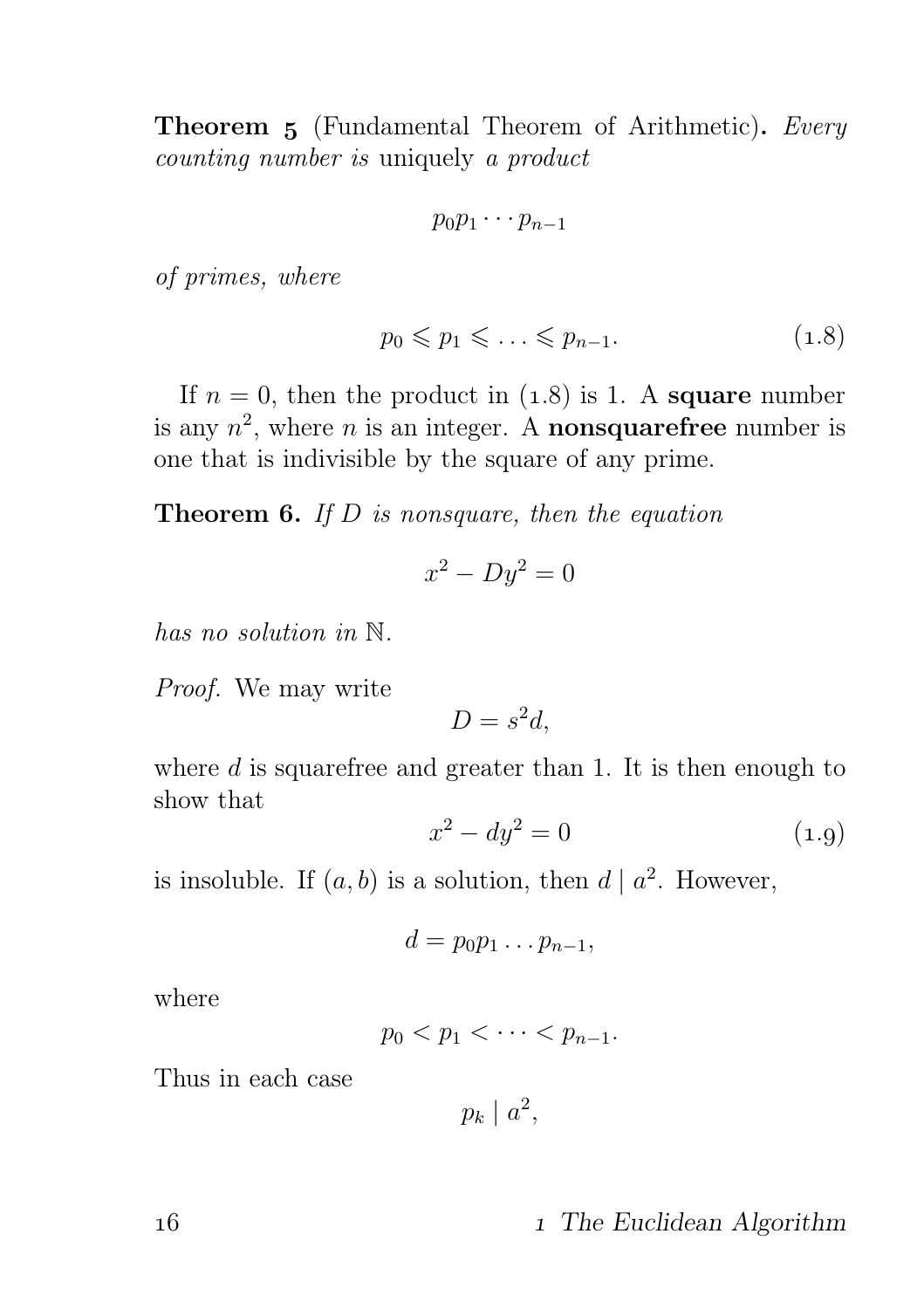so by Theorem  $4$ 

$$
p_k\mid a.
$$

In particular then, for some  $x_k$ ,

$$
a = p_0 x_0,
$$
  
\n
$$
p_1 | x_0,
$$
  
\n
$$
a = p_0 p_1 x_1,
$$
  
\n
$$
\dots \dots \dots
$$
  
\n
$$
a = p_0 p_1 \dots p_{n-1} x_{n-1} = dx_{n-1},
$$
  
\n
$$
d^2 x_{n-1}^2 - d b^2 = 0,
$$
  
\n
$$
d x_{n-1}^2 - b^2 = 0,
$$

so  $(b, x_{n-1})$  is a solution to  $(1.9)$ . Also  $b < a$ . Continuing, we contain an infinite decreasing sequence of counting numbers, which is impossible. So  $(1.9)$  has no solution from N. П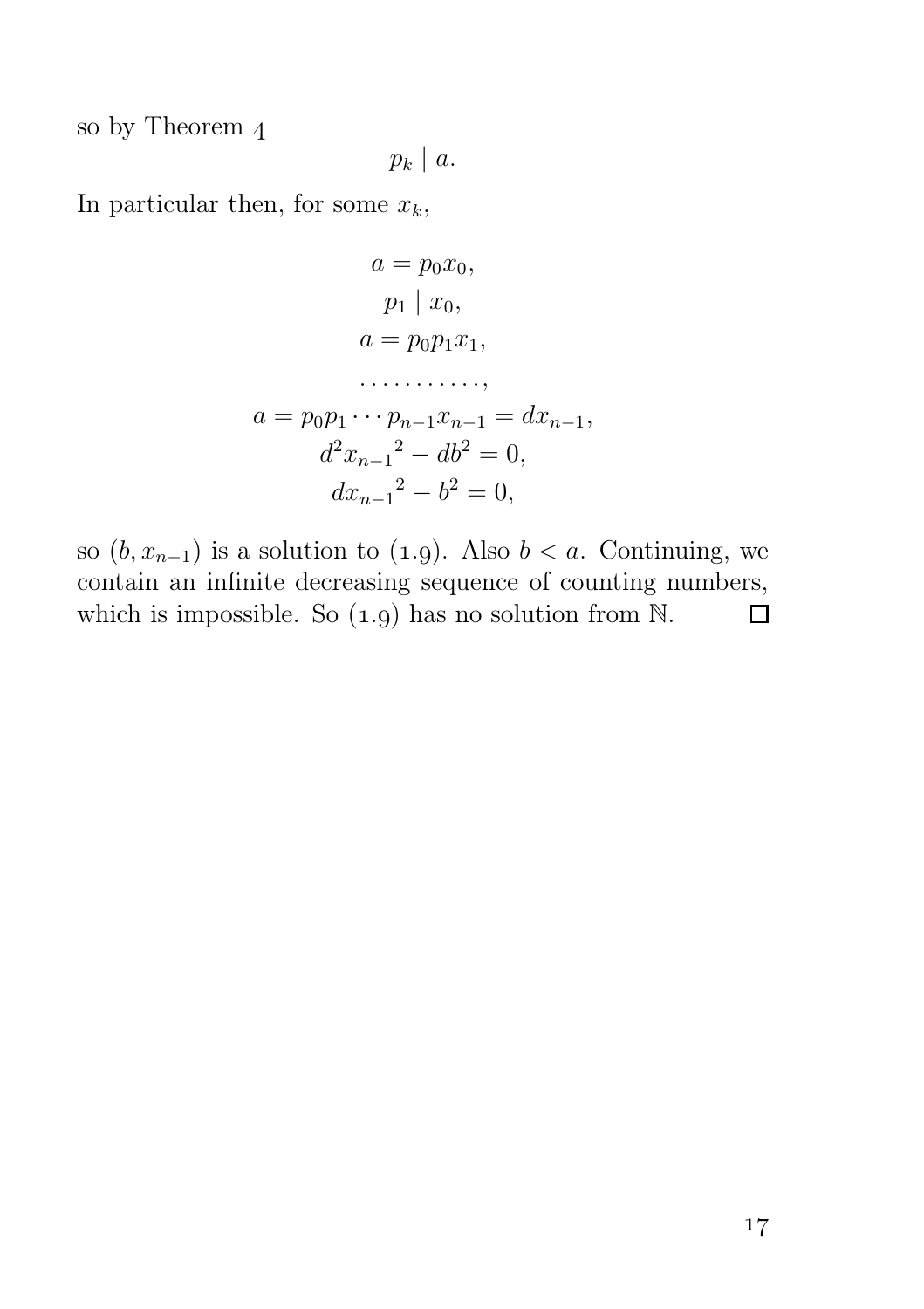# The Circle

We find all integer solutions of

$$
x^2 + y^2 = z^2, \t\t(2.1)
$$

The following are equivalent:

- (i)  $(a, b, c)$  is a solution;
- (ii)  $(|a|, |b|, |c|)$  is a solution;
- (iii)  $(na, nb, nc)$  is a solution for all nonzero *n*;
- (iv)  $(b, a, c)$  is a solution.
- Also,  $(2.1)$  is equivalent to

$$
x^2 = (z + y)(z - y).
$$

Suppose  $(a, b, c)$  is a solution of  $(2.1)$  such that  $a, b, c > 0$ and  $gcd(a, b, c) = 1$ . Then  $(a, b, c)$  may be called a **primitive** solution, and all solutions can be obtained from primitive solutions. Observe that not both  $a$  and  $b$  are even. Also, if  $a, b \equiv 1 \pmod{2}$ , then  $c^2 \equiv a^2 + b^2 \equiv 2 \pmod{4}$ , which is absurd. So exactly one of  $a$  and  $b$  is even. Say  $a$  is even. Then b and c are odd, and

$$
\left(\frac{a}{2}\right)^2 = \left(\frac{c+b}{2}\right)\left(\frac{c-b}{2}\right).
$$

Also  $(c + b)/2$  and  $(c - b)/2$  are co-prime, since their sum is  $c$  and their difference is  $b$ . Hence each must be a square, by Theorem 5; say

$$
\frac{c+b}{2} = n^2, \qquad \frac{c-b}{2} = m^2,
$$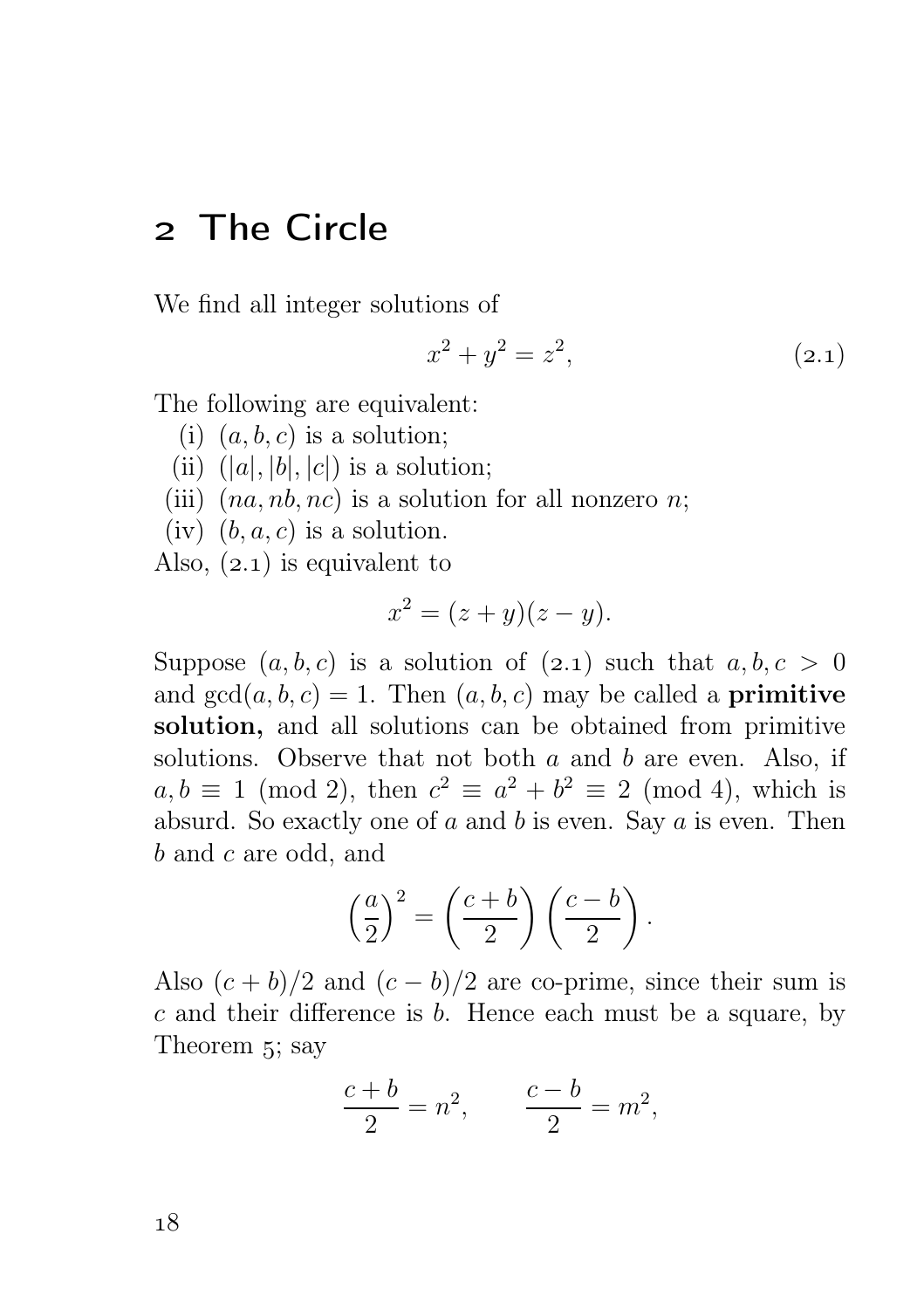where  $n, m > 0$ . Then

 $c = n^2 + m^2$ ,  $b = n^2 - m^2$ ,  $a = 2nm$ .

Moreover,  $n$  and  $m$  are co-prime, and exactly one of them is odd (since c is odd).

Conversely, suppose  $n$  and  $m$  are co-prime, exactly one of them is odd, and  $0 < m < n$ . Then the triple  $(2nm, n^2 (m^2, n^2 + m^2)$  solves (2.1). Moreover, every common prime factor of  $n^2 - m^2$  and  $n^2 + m^2$  is a factor of the sum  $2n^2$  and the difference  $2m^2$ , and is odd, so it is a common factor of n and  $m$ . Thus there is no common prime factor, and the triple is a primitive solution.

We conclude that there is a one-to-one correspondence between:

(i) pairs  $(m, n)$  of co-prime integers, where  $0 < m < n$ , and exactly one of  $m$  and  $n$  is odd;

(ii) primitive solutions  $(a, b, c)$  to  $(2.1)$ , where a is even. The correspondence is  $(x, y) \mapsto (2xy, y^2 - x^2, y^2 + x^2)$ .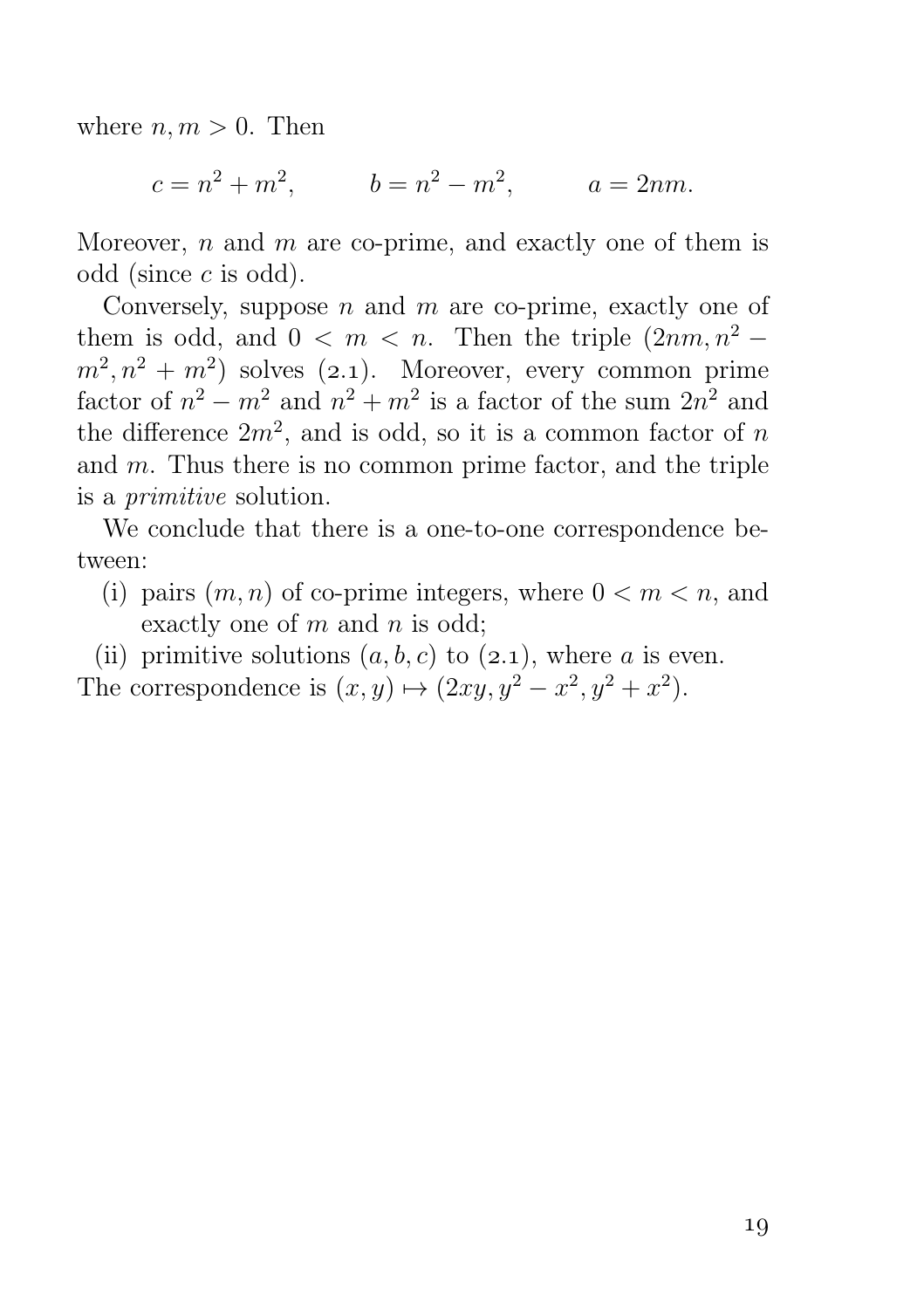# 3 Irrational Numbers

We say that the equation  $(1.9)$  has real solutions, such as  $(\sqrt{d}, 1)$ . For example, we say that the equation

$$
x^2 = 2\tag{3.1}
$$

has the solution denoted by

$$
\sqrt{2}.
$$

what do we mean by this?

#### . Geometry

One approach to solving  $(3.1)$  is to let the solution be the length of the diagonal of a square whose side has length 1. In this approach to arithmetic, we assume Euclidean geometry, in which there is a notion of congruence of line segments. Congruence being an equivalence relation, we can define the length of a segment to be the class of segments congruent to it. We can add two lengths in the obvious way, by placing two representative segments end to end. To multiply one segment by another, we can use what is called Thales's Theorem. Descartes did this in the *Geometry*  $[2]$ , and Hilbert worked out the details rigorously in The Foundations of Geometry  $[3]$ .

In a paper called "Thales and the Nine-point Conic" [6], I review what is needed, and suggest an alternative approach, making use of areas, as Apollonius did. The point is that,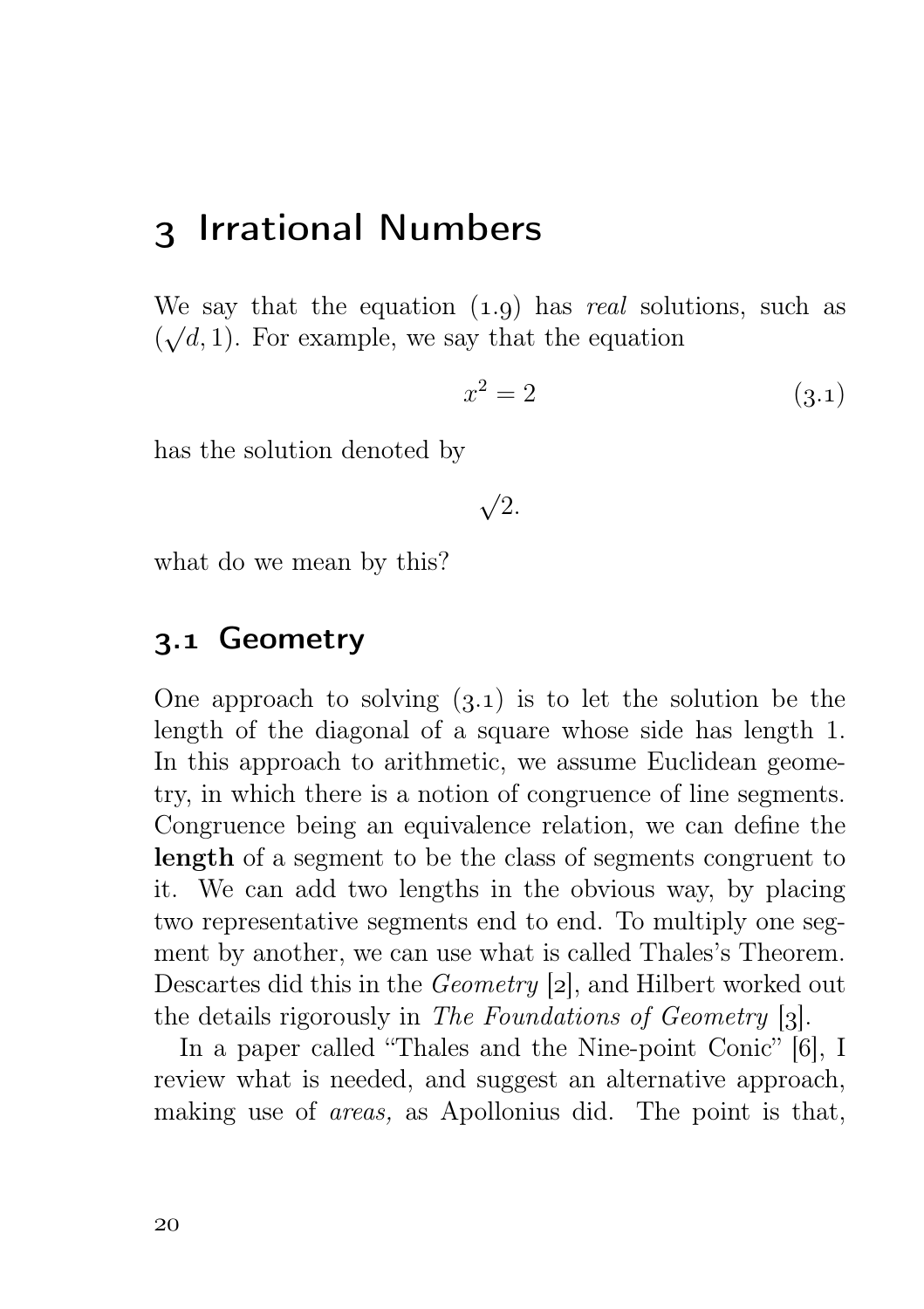

Figure 3.1: A consequence of Thales's Theorem

although Thales's Theorem is generally accepted today, it is nontrivial, because the concept of proportion is nontrivial. For example, in Figure 3.1,  $AD = AC$ ,  $AG = AF$ , and  $EF \parallel BC$ . We can use Thales's Theorem to prove that  $EG \parallel BD$ . This result has nothing obvious to do with proportion, and yet it is not clear how to prove the result without using proportions.

## 3.2 Dedekind Cuts

An alternative approach to arithmetic is Dedekind's, worked out in *Continuity and Irrational Numbers* [1]. We start with the rational numbers as an ordered field, namely an ordered set equipped also with operations of addition and multiplication that are compatible with the ordering in the usual way. We obtain each real number as a **cut**, namely a partition of  $\mathbb{Q}$ into two nonempty parts, each member of the first part being less than each member in the second part. Two such partitions are considered the same if they differ at a single point.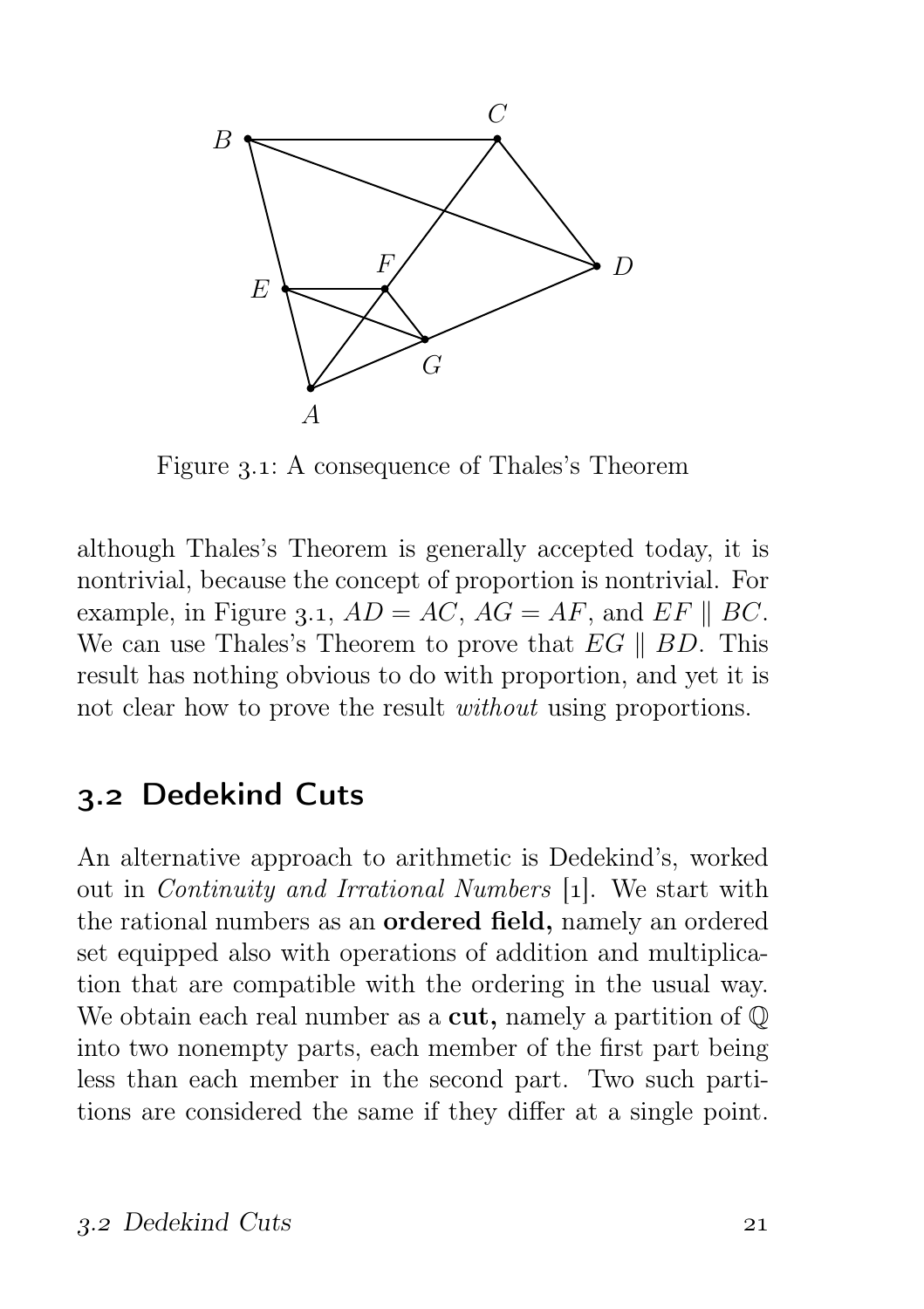This point will be the greatest member of the first part of one partition, but the least member of the second part of the other partition. That point will be a rational number, which we can identify with the cut just described. In this way, every rational number becomes a real number; but some real numbers are not determined by rational numbers in this way.

Dedekind's procedure gives  $\mathbb R$  as an ordered set satisfying the Completeness Axiom, whereby every nonempty set of real numbers that has an upper bound has a least upper bound, or supremum. We have to define addition and multiplication on  $\mathbb R$  so that each of the functions

$$
x \mapsto a + x, \qquad x \mapsto ax
$$

is continuous. This will give us  $\mathbb R$  as an ordered field. We can then define

 $\sqrt{2} = \sup\{x \in \mathbb{Q} : x^2 < 2\}.$ 

Continuity will ensure that this solves  $(3.1)$ .

#### . Cauchy Sequences

There are other approaches to the real numbers. For example, we can define a real number to be an equivalence class of Cauchy sequences of rational numbers, two sequences being equivalent if the sequence of differences of their terms has limit 0.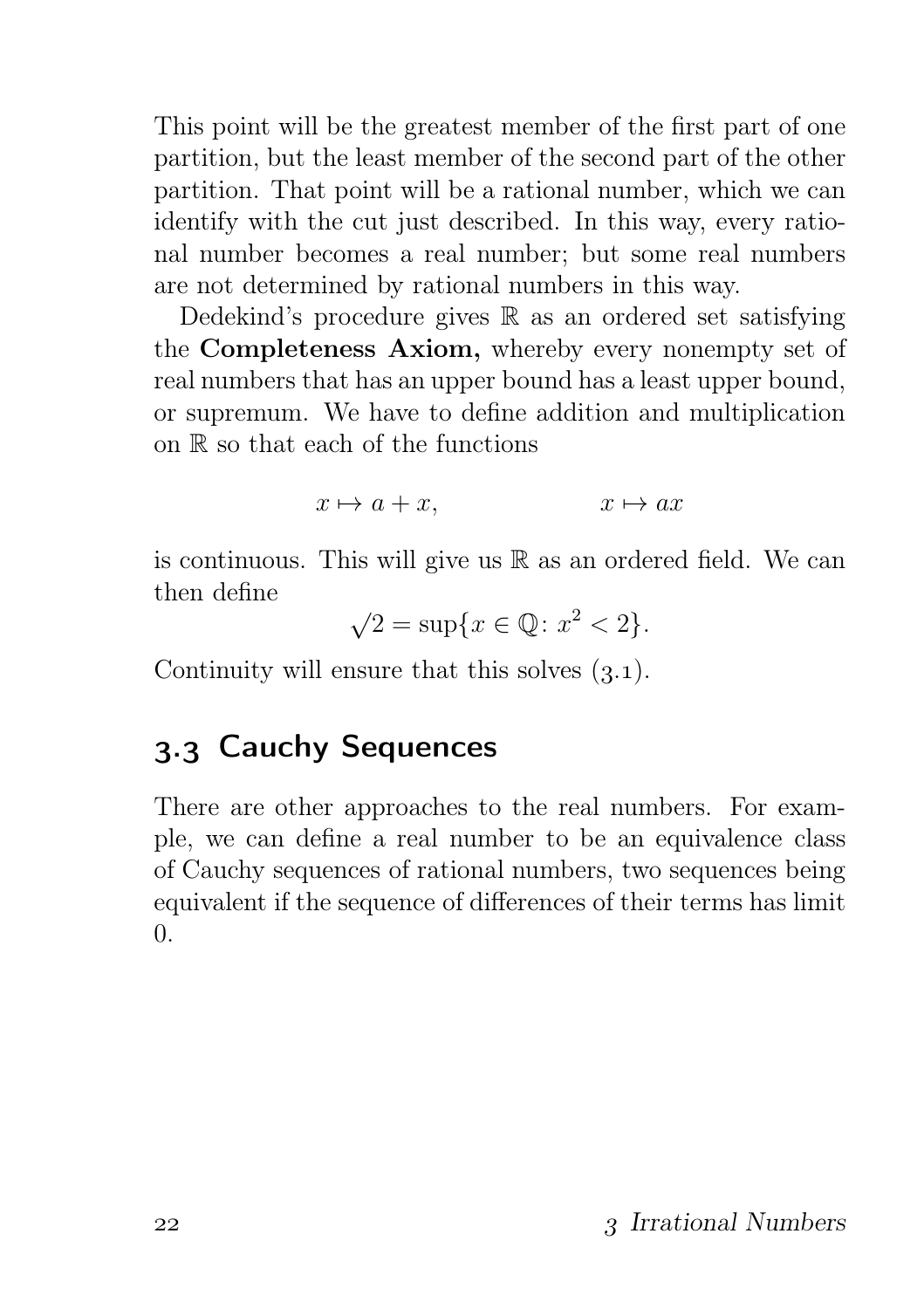# The Square Root of Two

Without going into the details of any particular development of R, we shall now find a sequence of rational numbers whose limit is  $\sqrt{2}$ . We note that

$$
\sqrt{2} = 1 + (\sqrt{2} - 1),
$$
  $\frac{1}{\sqrt{2} - 1} = \sqrt{2} + 1,$ 

so that

$$
\sqrt{2} = 1 + \frac{1}{\sqrt{2} + 1} = 1 + \frac{1}{2 + \frac{1}{\sqrt{2} + 1}} = 1 + \frac{1}{2 + \frac{1}{2 + \frac{1}{\sqrt{2} + 1}}}
$$
\n
$$
2 + \frac{1}{\sqrt{2} + 1}
$$
\n(4.1)

and so on. Replacing each instance of  $1/(\sqrt{2}+1)$  with 0, we define

$$
\frac{p_0}{q_0} = 1,
$$
\n $\frac{p_1}{q_1} = 1 + \frac{1}{2} = \frac{3}{2},$ \n $\frac{p_2}{q_2} = 1 + \frac{1}{2} = \frac{7}{5},$ \n $\frac{p_1}{p_2} = 1 + \frac{1}{2} = \frac{7}{5},$ 

and in general

$$
\frac{p_{n+1}}{q_{n+1}} = 1 + \frac{1}{1 + \frac{p_n}{q_n}} = \frac{p_n + 2q_n}{p_n + q_n}.
$$

The equations alone do not define  $p_n$  and  $q_n$  separately. We require also that each of them be positive, and that the two of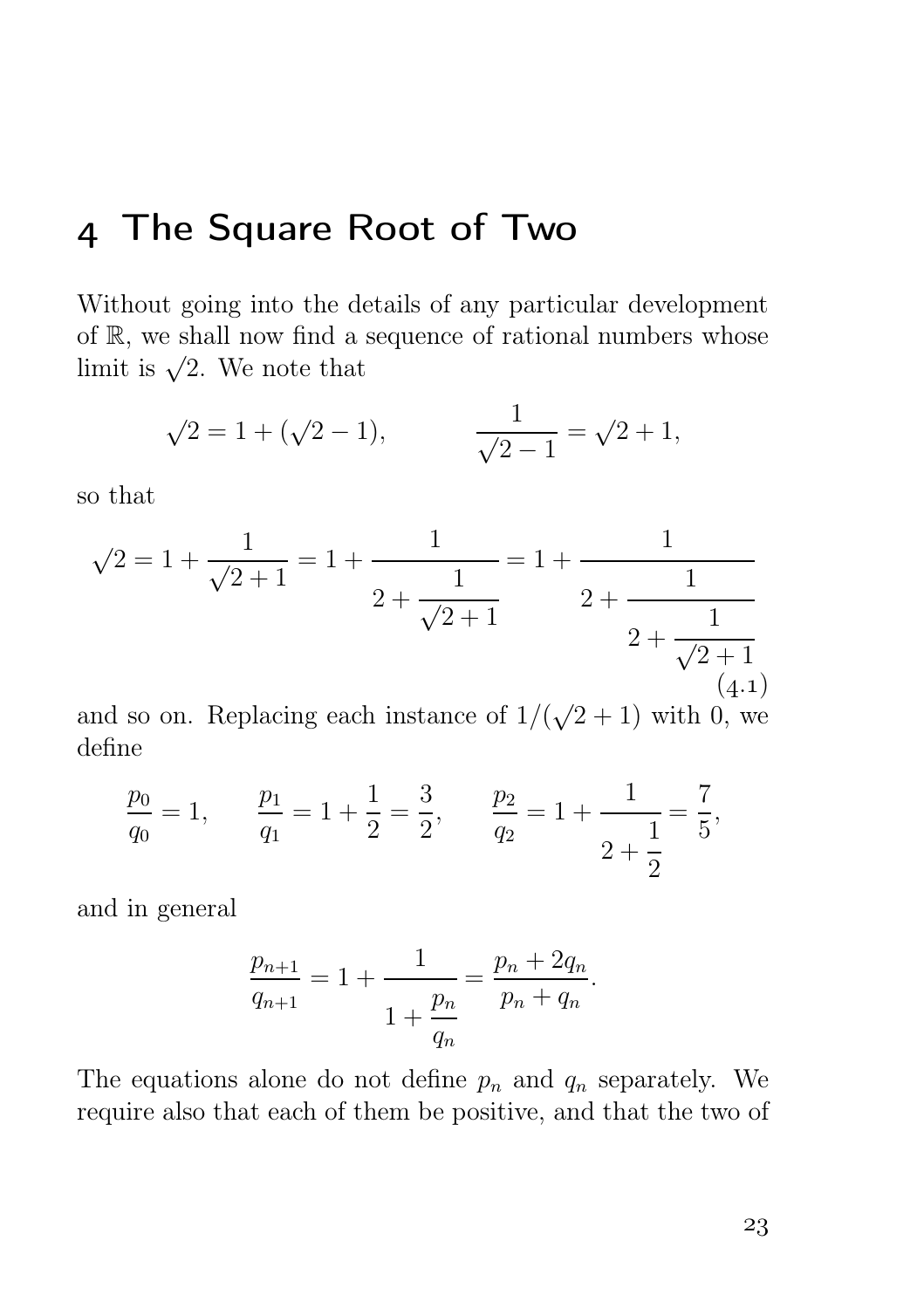|  |  |  | $n \mid 0 \quad 1 \quad 2 \quad 3 \quad 4 \quad 5 \quad 6 \quad 7$ |  |
|--|--|--|--------------------------------------------------------------------|--|
|  |  |  | $p_n$ 1 3 7 17 41 99 239 577                                       |  |
|  |  |  | $q_n$   1   2   5   12   29   $\overline{70}$   169   408          |  |

Table 4.1: Numerators and denominators of convergents of  $\sqrt{2}$ 

them be prime to one another. In this case,

$$
p_0 = 1,
$$
  $p_1 = 3,$   $p_{n+2} = p_n + 2q_n,$   
\n $q_0 = 1,$   $q_1 = 2,$   $q_{n+2} = p_n + q_n.$  (4.2)

We compute some values in Table  $4.1$ . Testing them suggests the following.

**Theorem 7.** When  $p_n$  and  $q_n$  are as in  $(4.2)$ , then

$$
p_n^2 - 2q_n^2 = (-1)^{n+1}, \tag{4.3}
$$

so that

$$
\left| \left( \frac{p_n}{q_n} \right)^2 - 2 \right| = \frac{1}{q_n^2}.
$$

Since also the sequence of  $q_n$  increases without bound,

$$
\frac{p_0}{q_0} < \frac{p_2}{q_2} < \frac{p_4}{q_4} < \dots < \sqrt{2} < \dots < \frac{p_5}{q_5} < \frac{p_3}{q_3} < \frac{p_1}{q_1},\qquad(4.4)
$$

and the sequence of  $p_n/q_n$  is Cauchy, with limit  $\sqrt{2}$ .

*Proof.* We use induction. The claim  $(4.3)$  holds when  $n = 0$ . If it holds when  $n = m$ , then

$$
p_{m+1}^{2} - 2q_{m+1}^{2} = (p_{m} + 2q_{m})^{2} - 2(p_{m} + q_{m})^{2}
$$
  
=  $-p_{m}^{2} + 2q_{m}^{2} = -(-1)^{m+1} = (-1)^{m+2},$ 

so  $(4.3)$  holds when  $n = m + 1$ .

The Square Root of Two

 $\Box$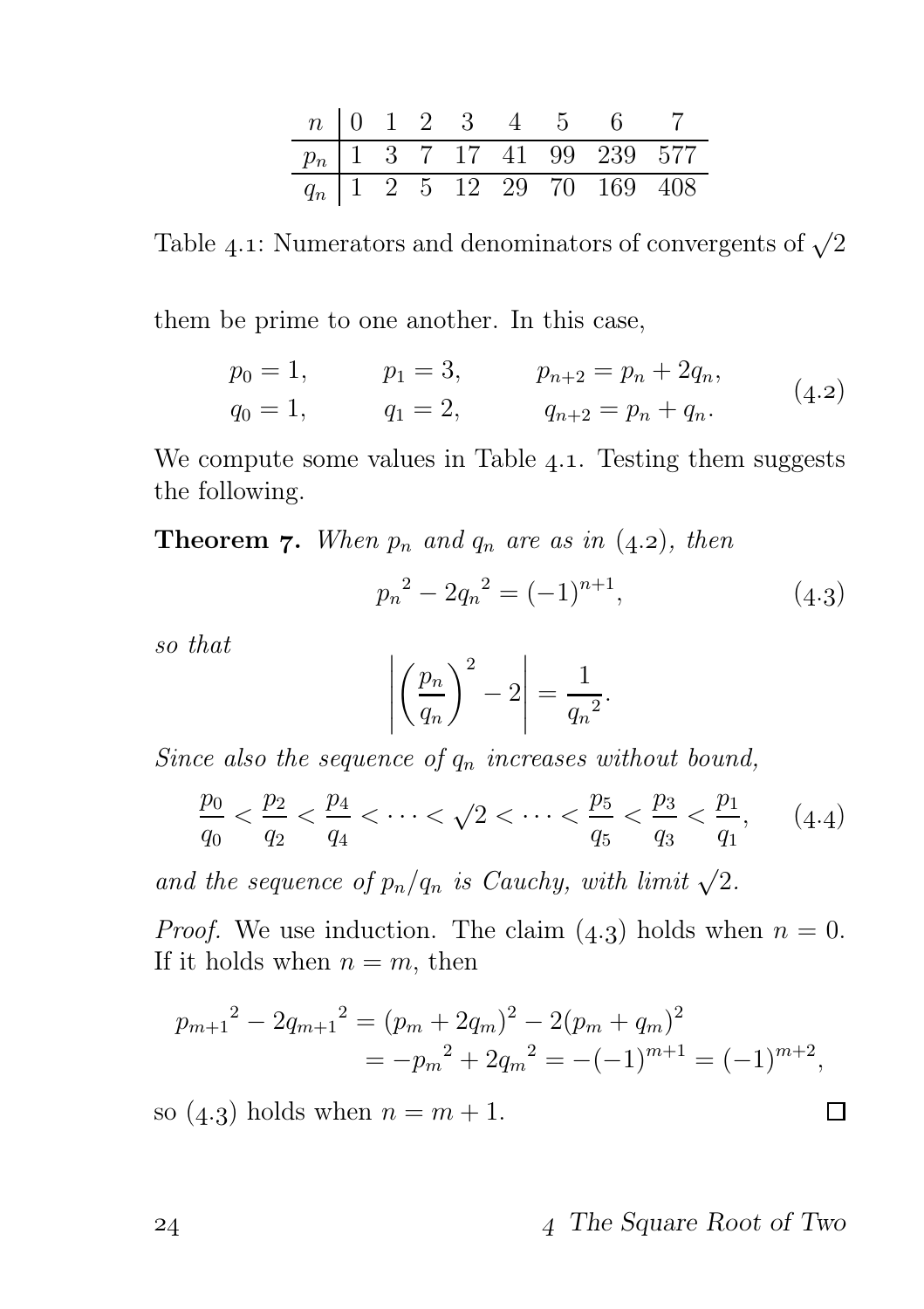

Figure 4.1: Integer points of hyperbolas  $x^2 - 2y^2 = \pm 1$ 

We may now refer to the fractions  $p_n/q_n$  as **convergents** of  $\sqrt{2}$ . According to the theorem,  $(p_n, q_n)$  is a point on the hyperbola given by

$$
x^2 - 2y^2 = 1,\t\t(4.5)
$$

when  $n$  is odd, and

$$
2y^2 - x^2 = 1,
$$

when  $n$  is even. Each hyperbola has asymptotes

$$
y = \pm \frac{1}{\sqrt{2}}x,
$$

as in Figure  $4.1$ .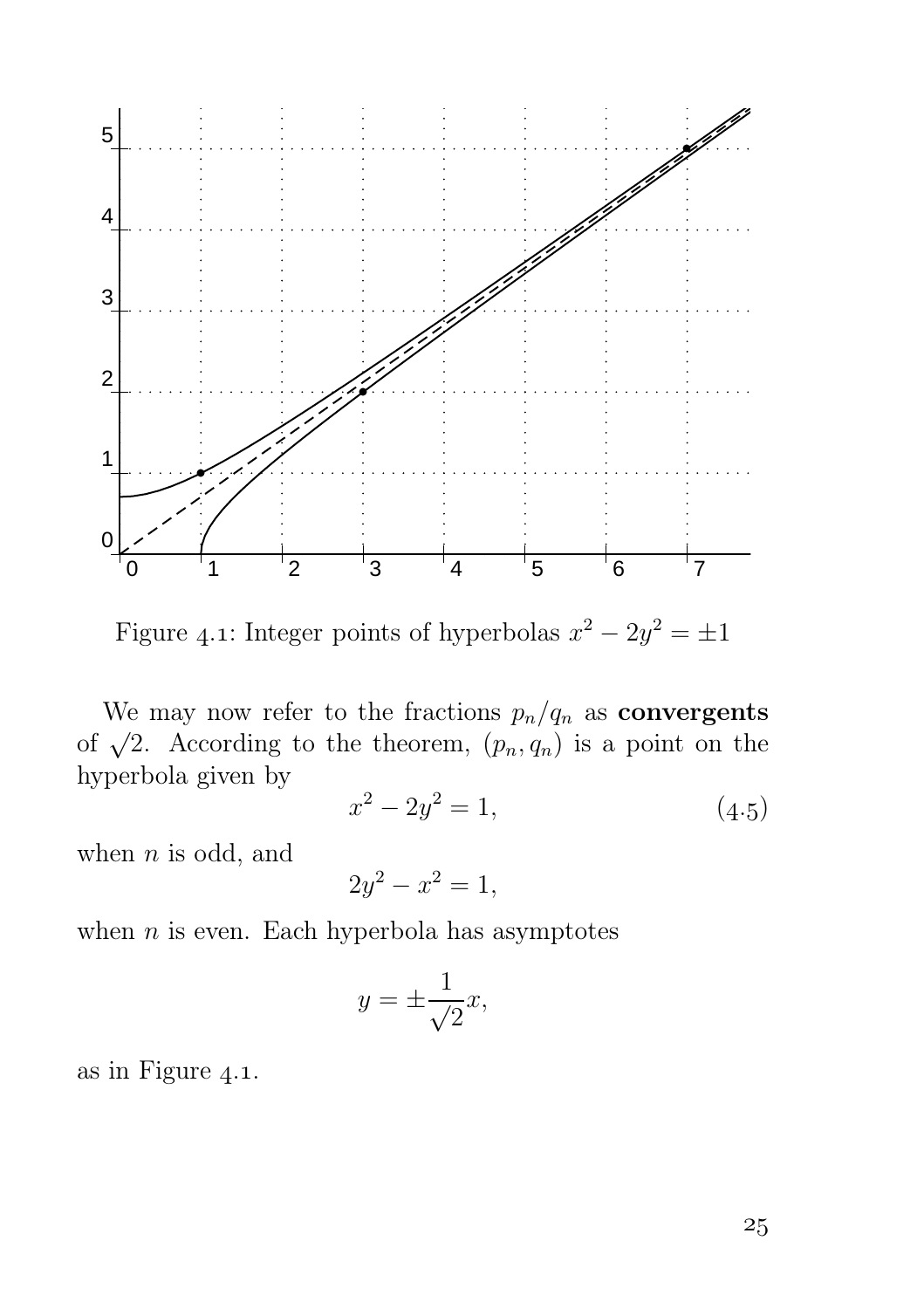# 5 The Pell Equation

Equation  $(4.5)$  is an example of a **Pell equation.** The general form of a Pell equation is

$$
x^2 - dy^2 = 1,\t\t(5.1)
$$

where  $d$  is a positive nonsquare integer. We are interested in integer solutions, and among these, positive solutions, meaning each entry is positive. There are trivial solutions, namely  $(\pm 1, 0)$ . Every other integer solution is  $(-a, \pm b)$  or  $(a, -b)$ , where  $(a, b)$  is a positive solution.

**Theorem 8.** If  $(a, b)$  is a solution to  $(5.1)$  and

$$
a + b\sqrt{d} > 1,\tag{5.2}
$$

 $\Box$ 

then  $(a, b)$  is a positive solution to  $(5.1)$ .

Proof. We are given

$$
1 = a^2 - db^2 = (a + b\sqrt{d})(a - b\sqrt{d}),
$$

along with  $(5.2)$ , and this implies

$$
0 < a - b\sqrt{d} < 1 < a + b\sqrt{d}.
$$

Hence  $b$  must be positive, and then  $a$  must be positive.

There is more along the same lines: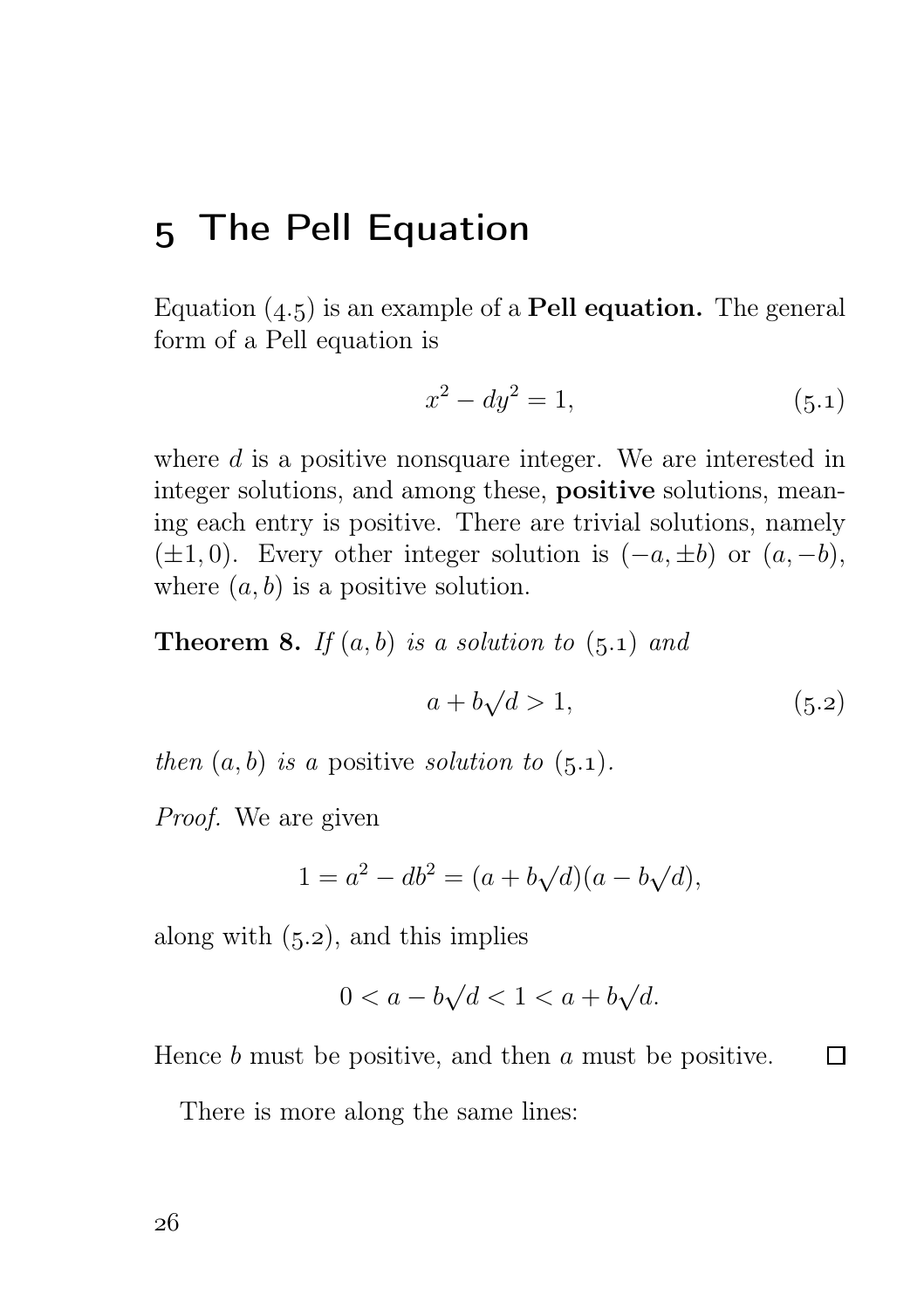**Theorem 9.** If  $(a, b)$  and  $(s, t)$  are solutions to  $(5.1)$ , then so is

 $(as + dbt, bs + at).$ 

which is obtained from the equation

$$
as + dbt + (bs + at)\sqrt{d} = (a + b\sqrt{d})(s + t\sqrt{d}).
$$

*Proof.* Write the proposed solution as  $(\ell, m)$ . Then

$$
\ell \pm m\sqrt{d} = (a \pm b\sqrt{d})(s \pm t\sqrt{d}),
$$

and so

$$
1 = (a2 - db2)(s2 - dt2)
$$
  
= (a + b $\sqrt{d}$ )(a - b $\sqrt{d}$ )(s + t $\sqrt{d}$ )(s - t $\sqrt{d}$ )  
= (a + b $\sqrt{d}$ )(s + t $\sqrt{d}$ )(a - b $\sqrt{d}$ )(s - t $\sqrt{d}$ )  
= (l + m $\sqrt{d}$ )(l - m $\sqrt{d}$ ) = l<sup>2</sup> - dm<sup>2</sup>.

Thus  $(\ell, m)$  is a solution of  $(5.1)$ .

**Theorem 10.** If, for some positive nonsquare d,  $(5.1)$  has a positive solution, then it has a positive solution  $(a, b)$  such that, for every positive solution  $(s, t)$ , for some positive n,

$$
s + t\sqrt{d} = (a + b\sqrt{d})^n.
$$

*Proof.* We let  $(a, b)$  be the positive solution that minimizes  $x + y\sqrt{d}$ . Since  $a + b\sqrt{d} > 1$ , the sequence of  $(a + b\sqrt{d})^n$ increases without bound, and so, for some  $n$ ,

$$
(a+b\sqrt{d})^n \leqslant s+t\sqrt{d} < (a+b\sqrt{d})^{n+1},
$$
  

$$
1 \leqslant (s+t\sqrt{d})(a-b\sqrt{d})^n < a+b\sqrt{d}.
$$

 $\Box$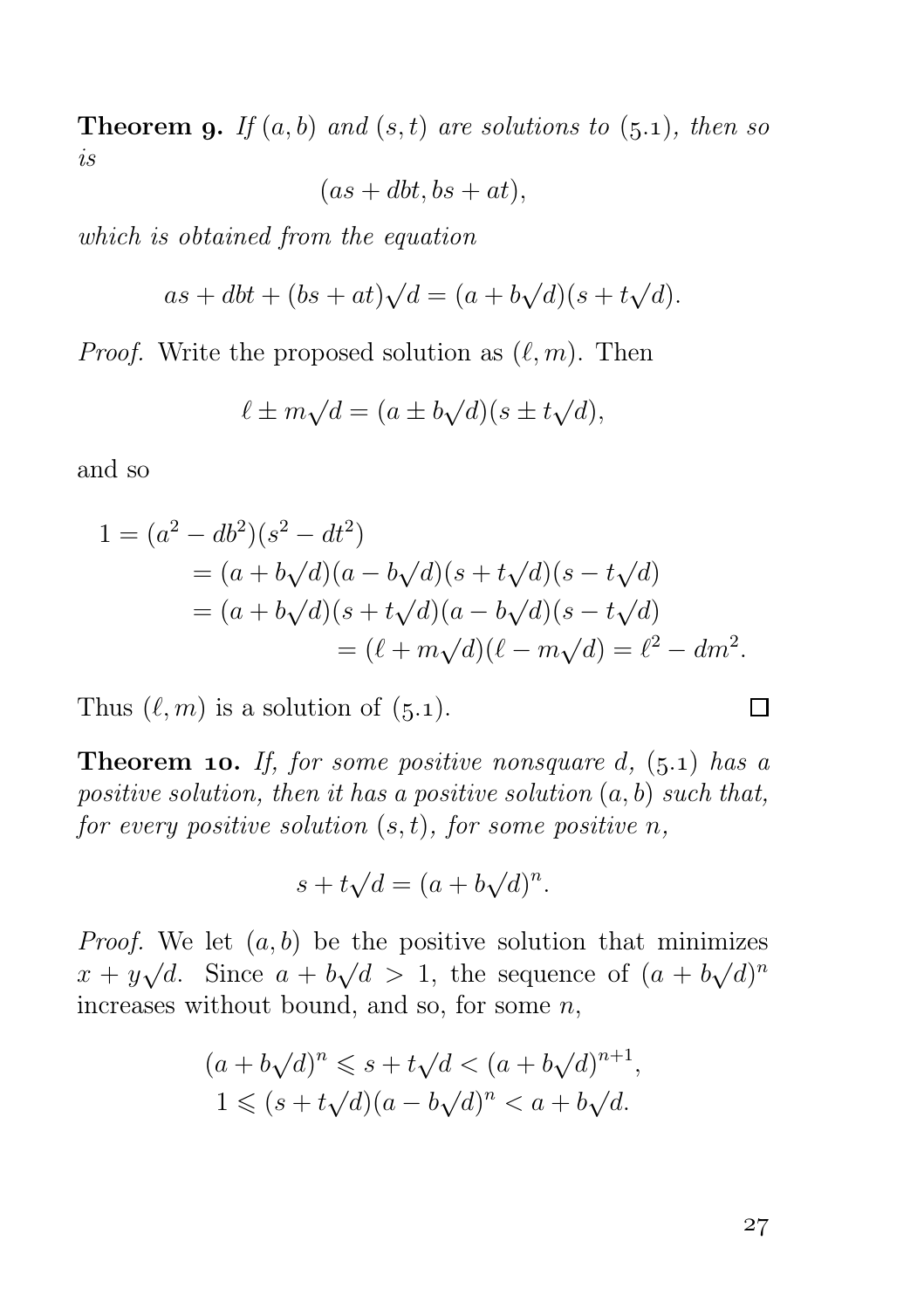For some integers  $\ell$  and  $m$ ,

$$
(s + t\sqrt{d})(a - b\sqrt{d})^n = \ell + m\sqrt{d}.
$$

This makes  $(\ell, m)$  a solution of  $(5.1)$ , by Theorem 9. It cannot be a positive solution, by minimality of  $(a, b)$ ; therefore, by Theorem 8,  $(\ell, m)$  is the trivial solution  $(1, 0)$ , so  $(s, t)$  is as claimed. П

By Theorem 13 on page  $35, (5.1)$  will always have a positive solution. Meanwhile, we can just hunt for solutions in particular cases.

**Example 1.** We can see by inspection that  $(3, 2)$  is the solution of (4.5) that minimizes  $x + y\sqrt{2}$ . Indeed,

$$
4/3 < \sqrt{2} < 3/2, \qquad 3 + 2\sqrt{2} < 6,
$$

so the only possible solutions to check are

$$
1 + \sqrt{2}
$$
,  $2 + \sqrt{2}$ ,  $4 + \sqrt{2}$ ,  $1 + 3\sqrt{2}$ ,

and none of these is actually a solution. By the theorem, we now know all positive solutions of  $(4.5)$ : they are  $(a_n, b_n)$ , where  $n \in \mathbb{N}$  and

$$
a_n + b_n \sqrt{2} = (3 + 2\sqrt{2})^n.
$$

Allowing  $n$  to be also zero or negative, we obtain all solutions where  $x > 0$ . We have  $(a + b\sqrt{d})^{-1} = a - b\sqrt{d}$  and

$$
(3 \pm 2\sqrt{2})(x + y\sqrt{2}) = 3x \pm 4y + (\pm 2x + 3y)\sqrt{2}.
$$

Applying the latter repeatedly, we can find all solutions just mentioned. See Figure 5.1. Alternatively, from  $(4.2)$  we obtain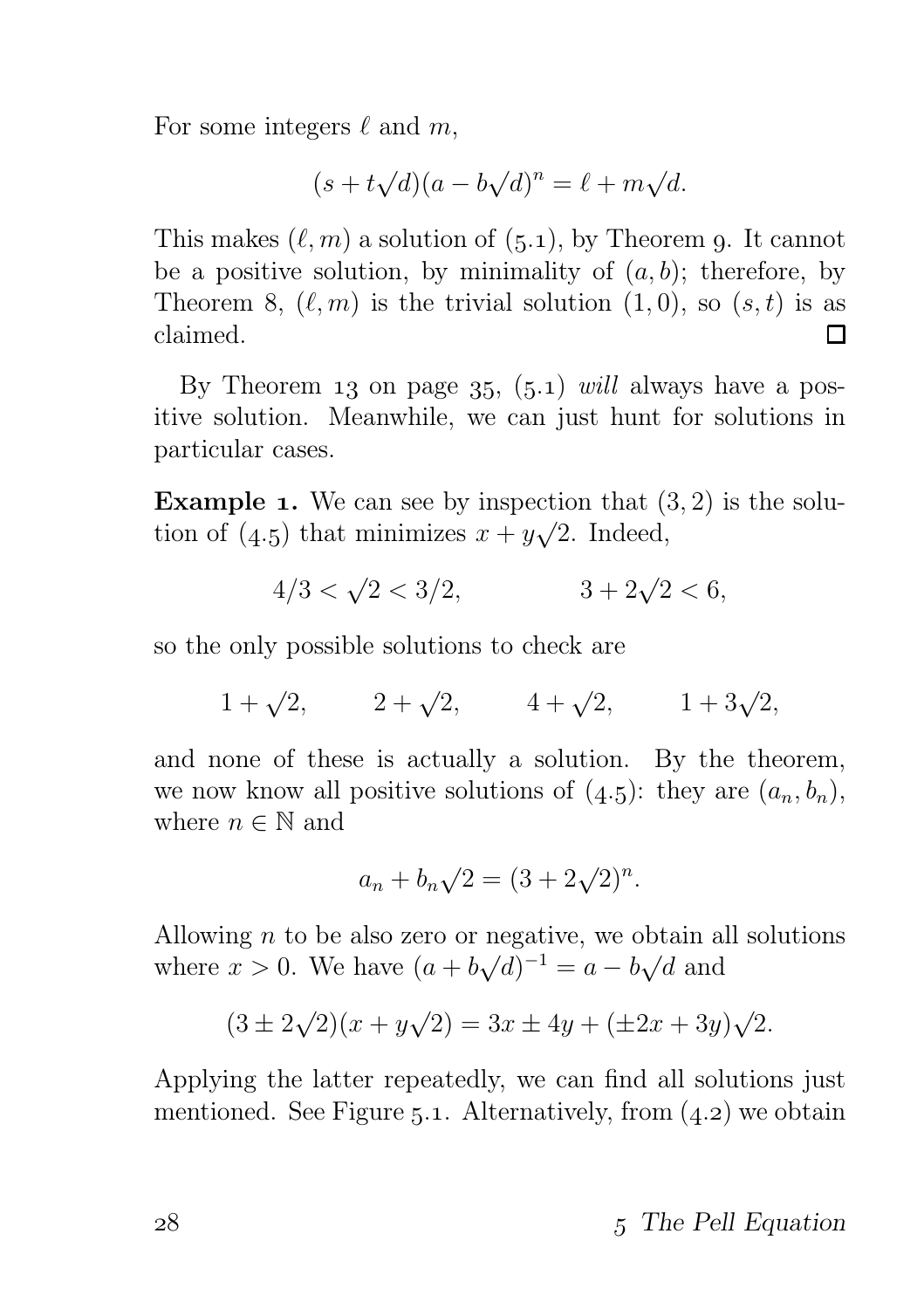

Figure 5.1: Integer points of hyperbola  $x^2 - 2y^2 = 1$ 

$$
p_{n+2} = p_{n+1} + 2q_{n+1} = p_n + 2q_n + 2(p_n + q_n) = 3p_n + 4q_n,
$$
  

$$
q_{n+2} = p_{n+1} + q_{n+1} = p_n + 2q_n + p_n + q_n = 2p_n + 3q_n,
$$

and so, by induction,

$$
(a_n, b_n) = (p_{2n-1}, q_{2n-1}).
$$

Thus all positive solutions of  $(4.5)$  correspond to certain convergents of  $\sqrt{2}$ . We may note

$$
\begin{pmatrix} a_n \\ b_n \end{pmatrix} = \begin{pmatrix} 3 & 4 \\ 2 & 3 \end{pmatrix}^n \begin{pmatrix} 1 \\ 0 \end{pmatrix}.
$$

This is meaningful, even if  $n \leq 0$ , and then it yields the remaining solutions of  $(4.5)$  in which  $x > 0$ ; the solutions in which  $x < 0$  are  $(-a_n, -b_n)$ , where  $n \in \mathbb{Z}$ .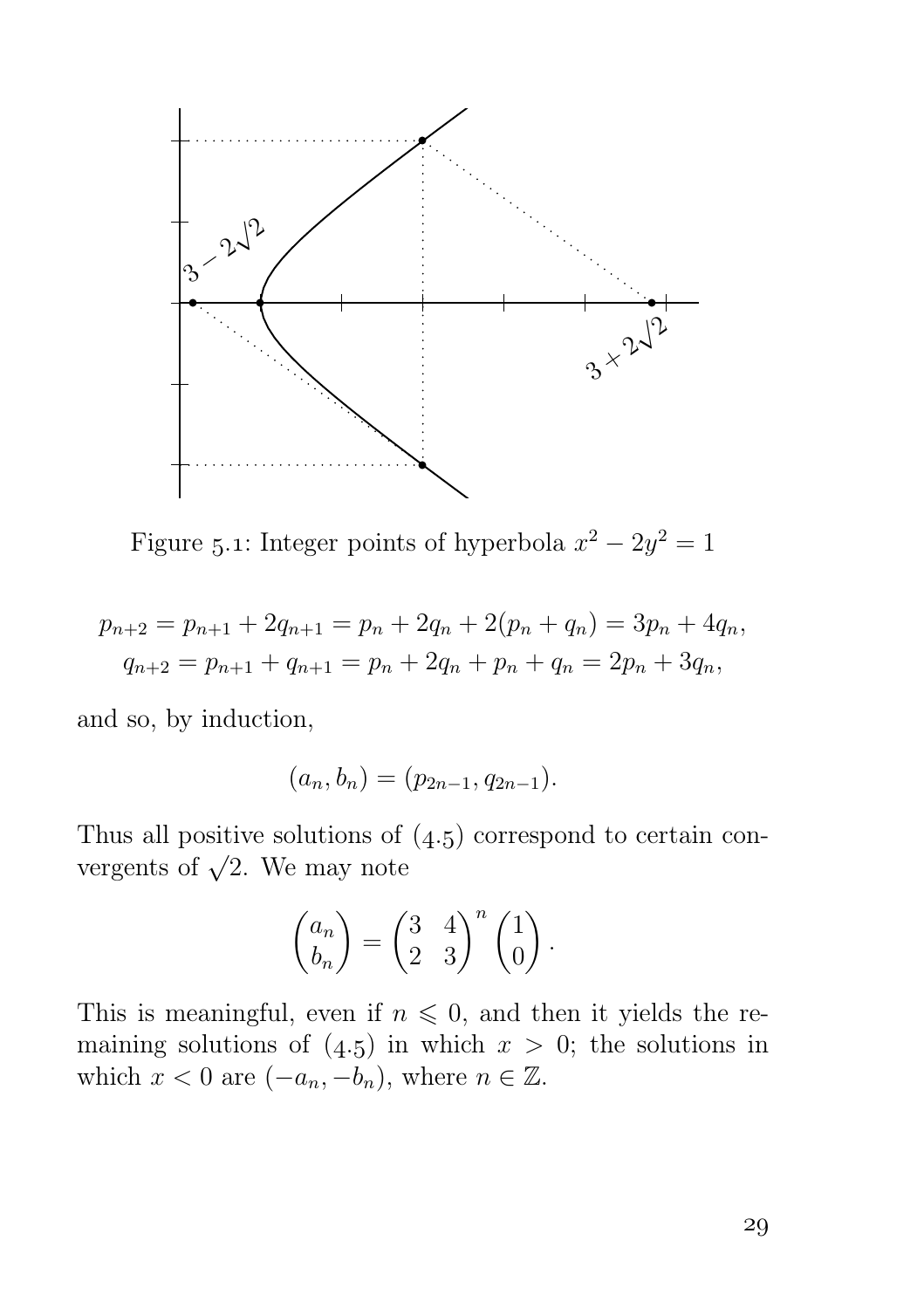# Continued Fractions

The method of Example 1 will work for arbitrary positive nonsquare d in (5.1). Given any real number x, such as  $\sqrt{d}$ , we define sequences of real numbers  $a_n$  and  $\xi_n$ , where each  $a_n$  is an integer,

$$
0\leqslant \xi_n<1,
$$

and

$$
x = a_0 + \xi_0 = a_0 + \frac{1}{a_1 + \xi_1} = a_0 + \frac{1}{a_1 + \frac{1}{a_2 + \xi_2}}
$$

and so on, as long as  $\xi_n$  is not zero (which it will never be, if  $x$  is irrational). In general,

$$
x = a_0 + \cfrac{1}{a_1 + \cfrac{1}{a_2 + \ddots + \cfrac{1}{a_{n-1} + \cfrac{1}{a_n + \xi_n}}}},\tag{6.1}
$$

and we may write this also as

$$
a_0 + \frac{1}{a_1 +} \frac{1}{a_2 +} \cdots \frac{1}{a_{n-1} +} \frac{1}{a_n + \xi_n}.
$$

Thus

$$
a_0 = [x],
$$
  $\xi_0 = x - a_0,$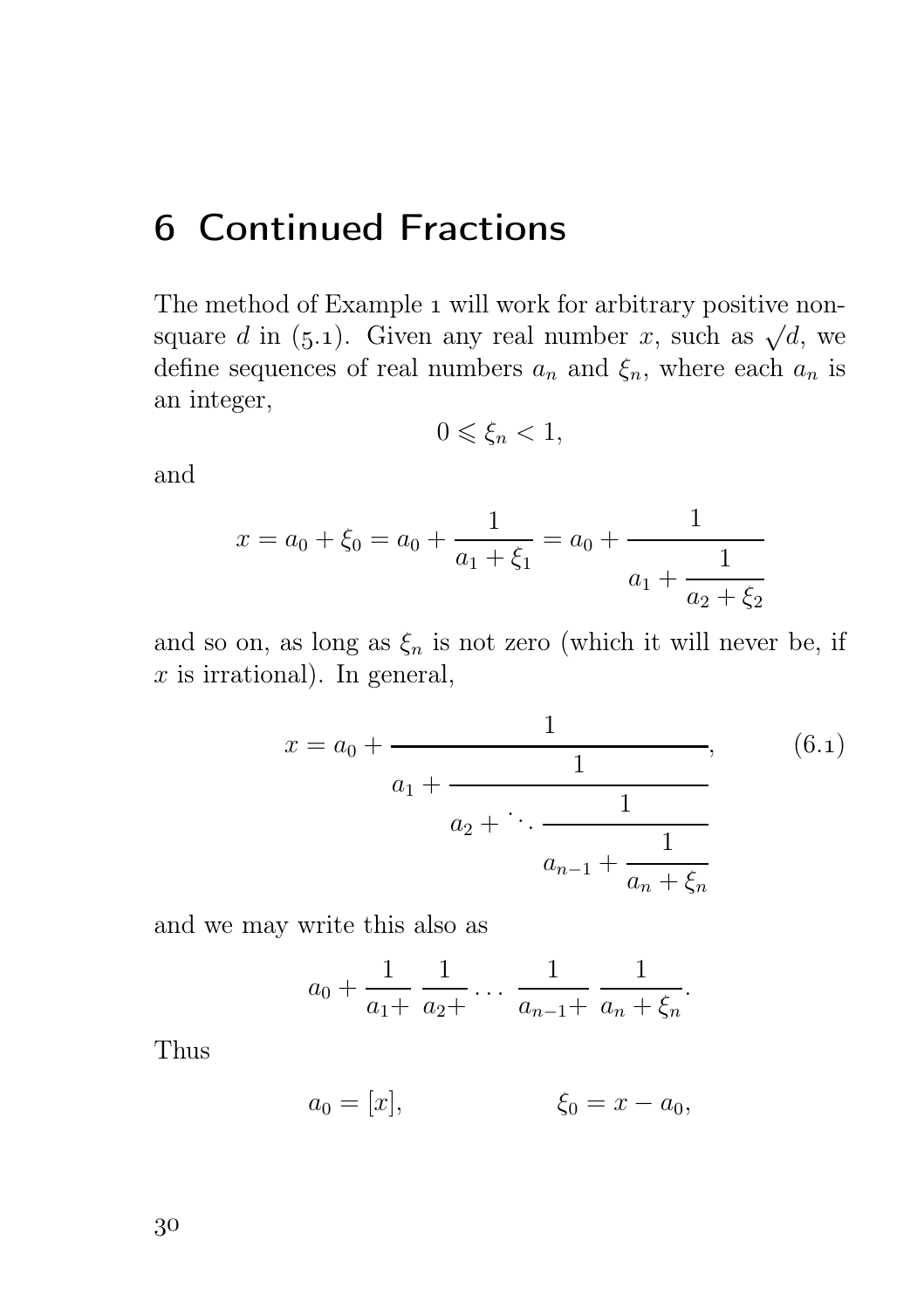square brackets denoting the greatest-integer function; and by recursion,

$$
a_{n+1} = \left[\frac{1}{\xi_n}\right],
$$
  $\xi_{n+1} = \frac{1}{\xi_n} - a_{n+1},$ 

where  $\xi_n$  must be non-zero for  $a_{n+1}$  to be defined. In  $(4.1)$ on page 23, we performed the computations when  $x = \sqrt{2}$ , obtaining  $a_0 = 1$ , but  $a_n = 2$  when  $n > 0$ .

**Example 2.** When  $x = \sqrt{6}$ , we compute

$$
\sqrt{6} = 2 + (\sqrt{6} - 2),
$$
  
\n
$$
\frac{1}{\sqrt{6} - 2} = \frac{\sqrt{6} + 2}{2} = 2 + \frac{\sqrt{6} - 2}{2},
$$
  
\n
$$
\frac{2}{\sqrt{6} - 2} = \sqrt{6} + 2 = 4 + (\sqrt{6} - 2),
$$

so that  $a_n = 2$  when  $n = 0$  or n is odd, and  $a_n = 4$  when n is positive and even.

In the right-hand side of (6.1), if we replace  $\xi_n$  with 0, we obtain the number that we shall denote by

$$
[a_0; a_1, \ldots, a_n].
$$

Thus

$$
[a_0] = a_0, \quad [a_0; a_1] = a_0 + \frac{1}{a_1}, \quad [a_0; a_1, a_2] = a_0 + \frac{1}{a_1 + \frac{1}{a_2}},
$$
  
(6.2)

and so forth; the general term is given recursively by

$$
[a_0; a_1, \dots, a_{n+1}] = \left[a_0; a_1, \dots, a_{n-1}, a_n + \frac{1}{a_{n+1}}\right].
$$
 (6.3)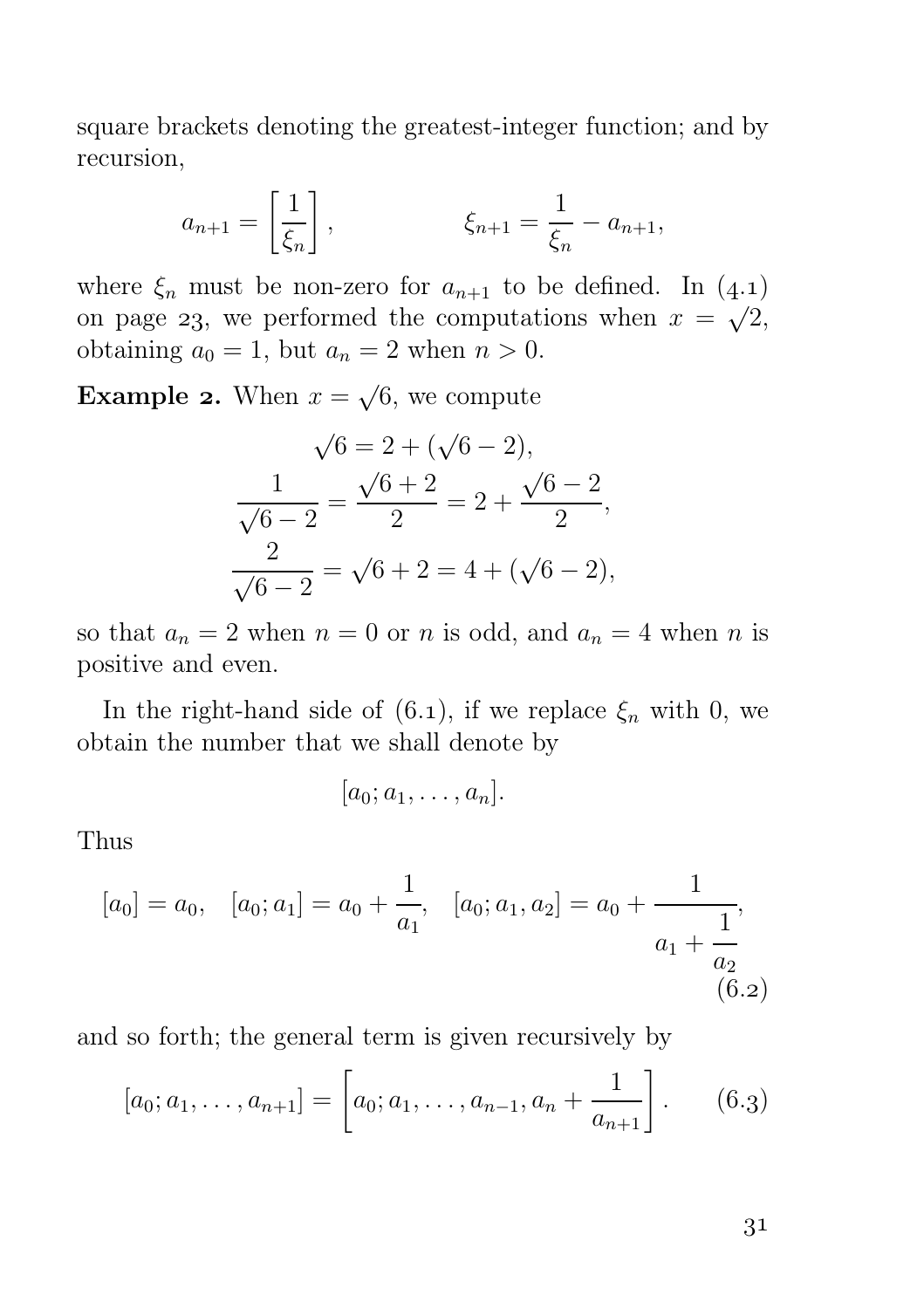By studying  $(6.1)$ , we can see that, as in  $(4.4)$ , so generally,

$$
[a_0] < [a_0; a_1, a_2] < \cdots < x < \cdots < [a_0; a_1, a_2, a_3] < [a_0; a_1].
$$

We shall work out a formal proof of this, by finding integers  $p_n$  and  $q_n$  such that

$$
[a_0; a_1, \dots, a_n] = \frac{p_n}{q_n}, \tag{6.4}
$$

as we have already done when considering the example  $x =$  $\sqrt{2}$ . From (6.2), we want

$$
\frac{p_0}{q_0} = a_0, \qquad \frac{p_1}{q_1} = \frac{a_0 a_1 + 1}{a_1}, \qquad \frac{p_2}{q_2} = \frac{a_0 a_1 a_2 + a_0 + a_2}{a_1 a_2 + 1}.
$$

Hence we may define

$$
p_0 = a_0,
$$
  $p_1 = p_0 a_1 + 1,$   $p_2 = p_1 a_2 + p_0,$   
\n $q_0 = 1,$   $q_1 = a_1,$   $q_2 = q_1 a_2 + q_0.$ 

**Theorem 11.** For all n in  $\omega$ , the definitions

$$
p_{n+2} = p_{n+1}a_{n+2} + p_n, \qquad q_{n+2} = q_{n+1}a_{n+2} + q_n
$$

satisfy  $(6.4)$ .

Proof. We use induction. We have just seen that the claim holds when  $n = 0$ . Supposing, for some m, the claim holds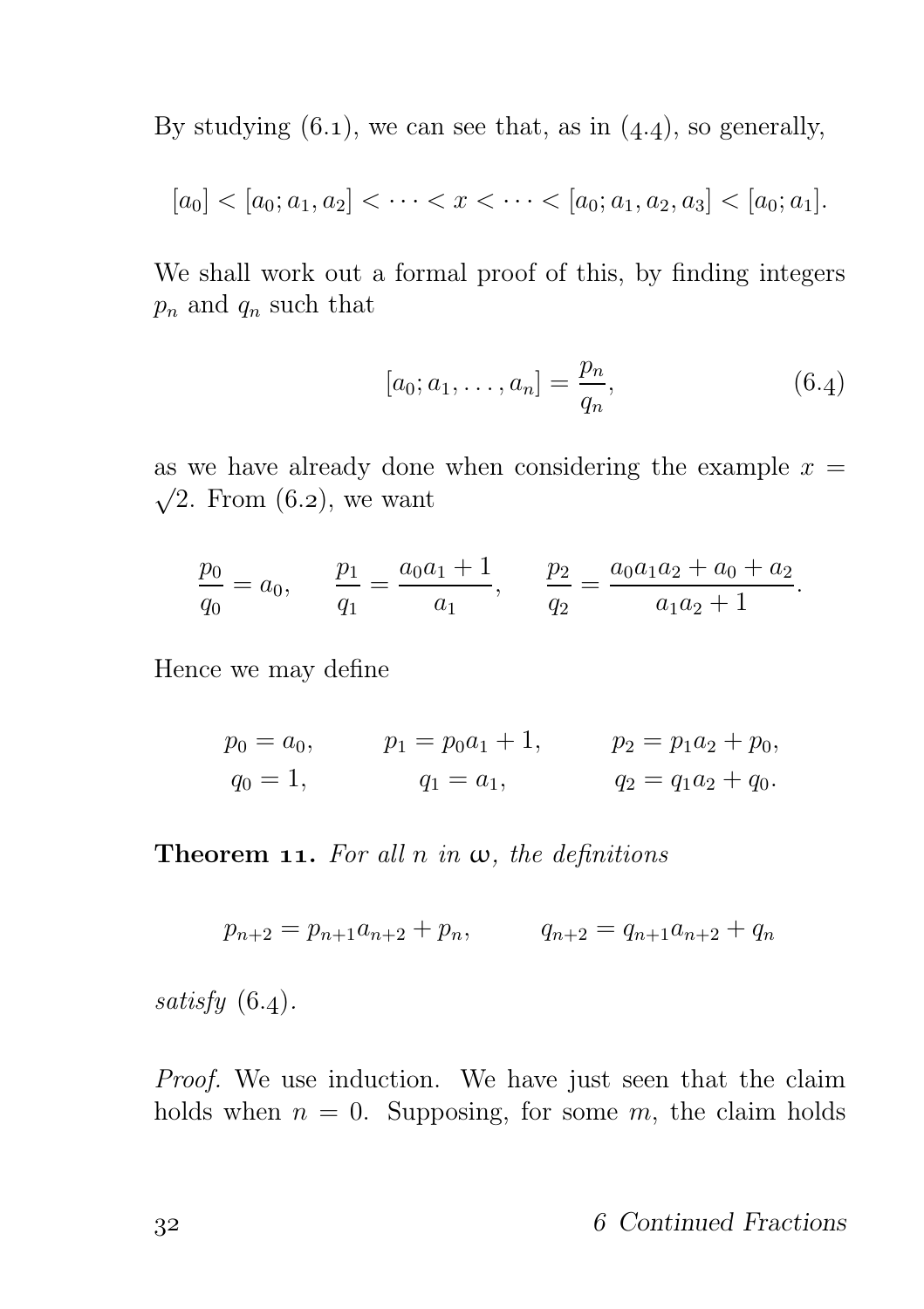when  $n = m$ , we have

$$
[a_0; a_1, \dots, a_{m+3}] = \left[a_0; a_1, \dots, a_{m+1}, a_{m+2} + \frac{1}{a_{m+3}}\right]
$$
  
= 
$$
\frac{p_{m+1} \cdot \left(a_{m+2} + \frac{1}{a_{m+3}}\right) + p_m}{q_{m+1} \cdot \left(a_{m+2} + \frac{1}{a_{m+3}}\right) + q_m}
$$
  
= 
$$
\frac{p_{m+1}a_{m+2}a_{m+3} + p_{m+1} + p_ma_{m+3}}{q_{m+1}a_{m+2}a_{m+3} + q_{m+1} + q_ma_{m+3}}
$$
  
= 
$$
\frac{p_{m+2}a_{m+3} + p_{m+1}}{q_{m+2}a_{m+3} + q_{m+1}} = \frac{p_{m+3}}{q_{m+3}}.
$$

By induction, the claim holds for all  $n$  in  $\omega$ .

We now confirm the additional property that we wanted. Theorem 12. For all n in  $\omega$ ,

$$
\frac{p_{n+1}}{q_{n+1}} - \frac{p_n}{q_n} = \frac{(-1)^n}{q_{n+1}q_n}.
$$

Proof. We prove the equivalent statement

$$
p_{n+1}q_n - p_n q_{n+1} = (-1)^n.
$$
 (6.5)

Again we use induction. We have

$$
p_1q_0 - p_0q_1 = p_0a_1 + 1 - a_0a_1 = 1,
$$

so the claim holds when  $n = 0$ . Supposing it holds when  $n = m$ , we have

$$
p_{m+2}q_{m+1} - p_{m+1}q_{m+2}
$$
  
=  $(p_{m+1}a_{m+2} + p_m)q_{m+1} - p_{m+1}(q_{m+1}a_{m+2} + q_m)$   
=  $p_mq_{m+1} - p_{m+1}q_m$ ,

33

 $\Box$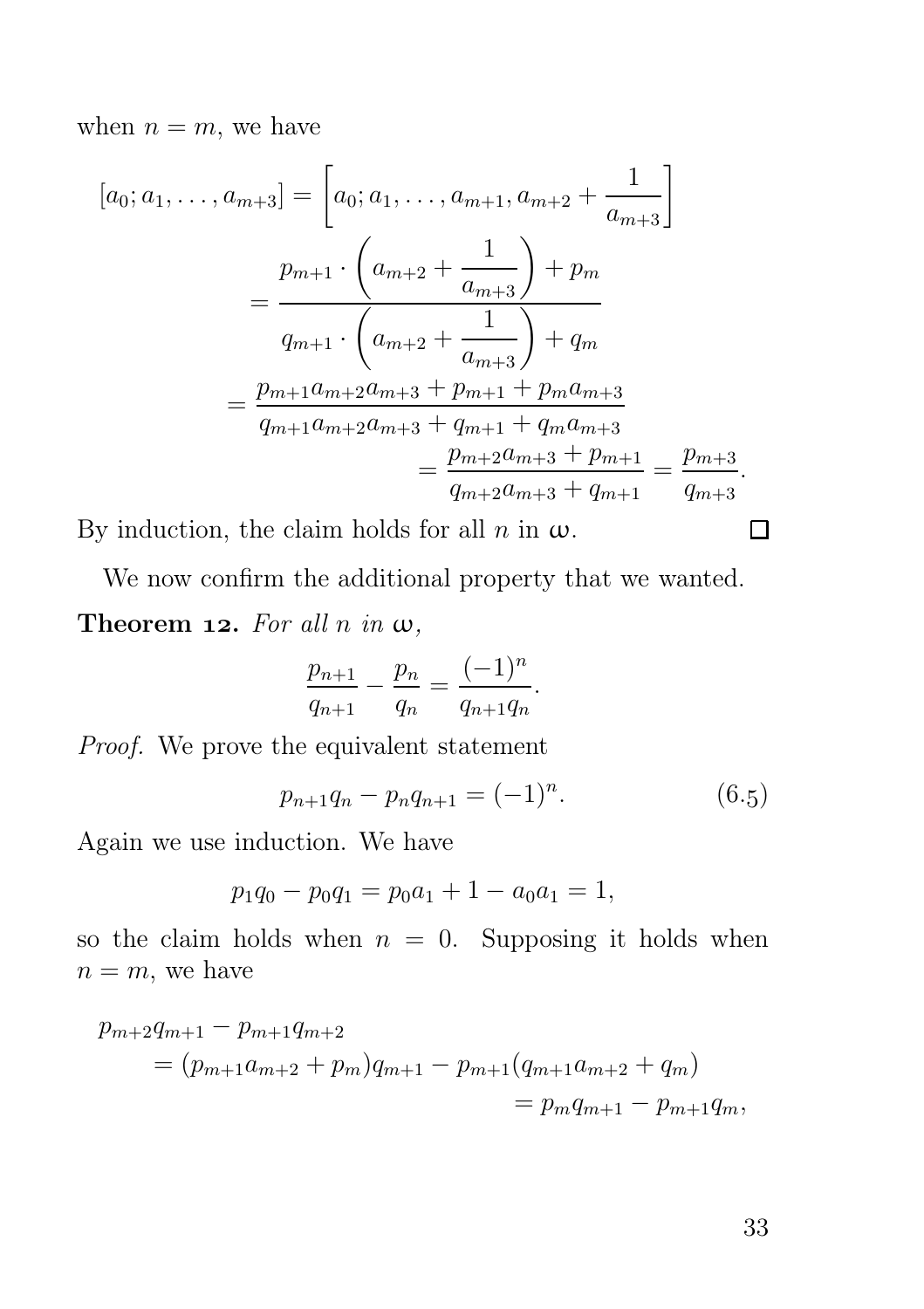which is  $-(-1)^m$ , that is,  $(-1)^{m+1}$ . Thus the claim holds for all *n* in  $\omega$ . all  $n$  in  $\omega$ .

**Corollary.**  $p_n$  and  $q_n$  are prime to one another.

*Proof.* Apply Theorem 1 to  $(6.5)$ .

**Corollary.** The sequence of  $p_n/q_n$  is Cauchy, with limit x.

The latter corollary justifies referring to the  $p_n/q_n$  as the convergents of  $x$ .

Π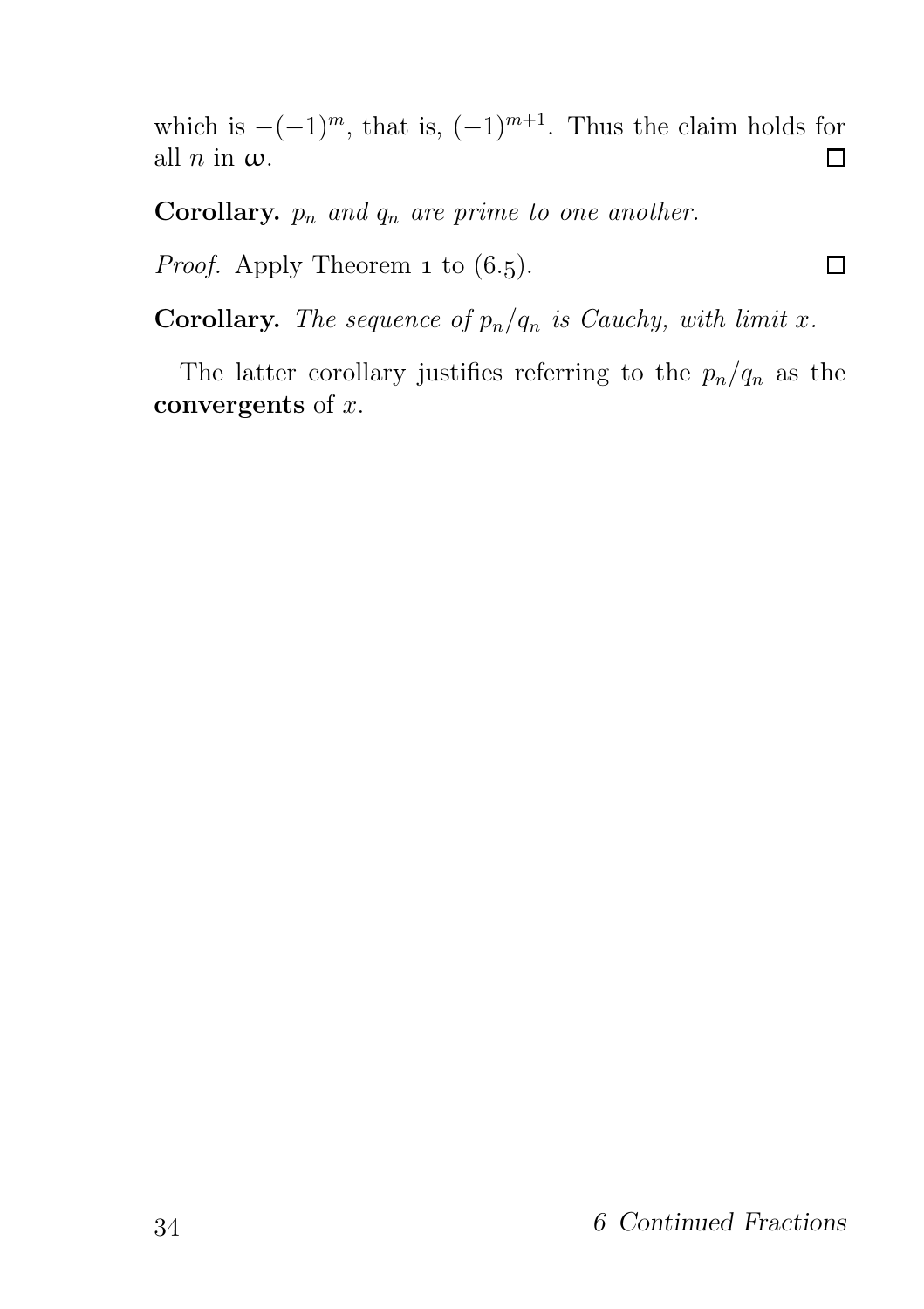# Solubility of the Pell Equation

As usual, d is a positive nonsquare.

**Lemma 5.** For some positive  $k$ , the equation

$$
x^2 - dy^2 = k \tag{7.1}
$$

has infinitely many solutions.

*Proof.* Let  $(p_n/q_n : n \in \omega)$  be the sequence of convergents for  $\sqrt{d}$ . When *n* is odd, then

$$
0 < \frac{p_n}{q_n} - \sqrt{d} < \frac{p_n}{q_n} - \frac{p_{n+1}}{q_{n+1}} = \frac{1}{q_{n+1}q_n} < \frac{1}{q_n^2},
$$
\n
$$
0 < \frac{p_n}{q_n} + \sqrt{d} < \frac{2p_n}{q_n}.
$$

Multiplying gives

$$
0 < \frac{p_n^2}{q_n^2} - d < \frac{2p_n}{q_n^3}, \qquad 0 < p_n^2 - dq_n^2 < \frac{2p_n}{q_n} < \frac{2p_1}{q_1}.
$$

Thus there are finitely many possibilities for  $p_n^2 - dq_n^2$ , so one of them must be realized infinitely many times.  $\Box$ 

#### **Theorem 13.** The Pell equation  $(5.1)$  has a positive solution.

*Proof.* By Lemma 5, we may let  $k$  be a positive integer such that  $(7.1)$  has infinitely many solutions. There are just finitely many pairs  $(a, b)$  such that  $0 \le a \le k$  and  $0 \le b \le k$ . Hence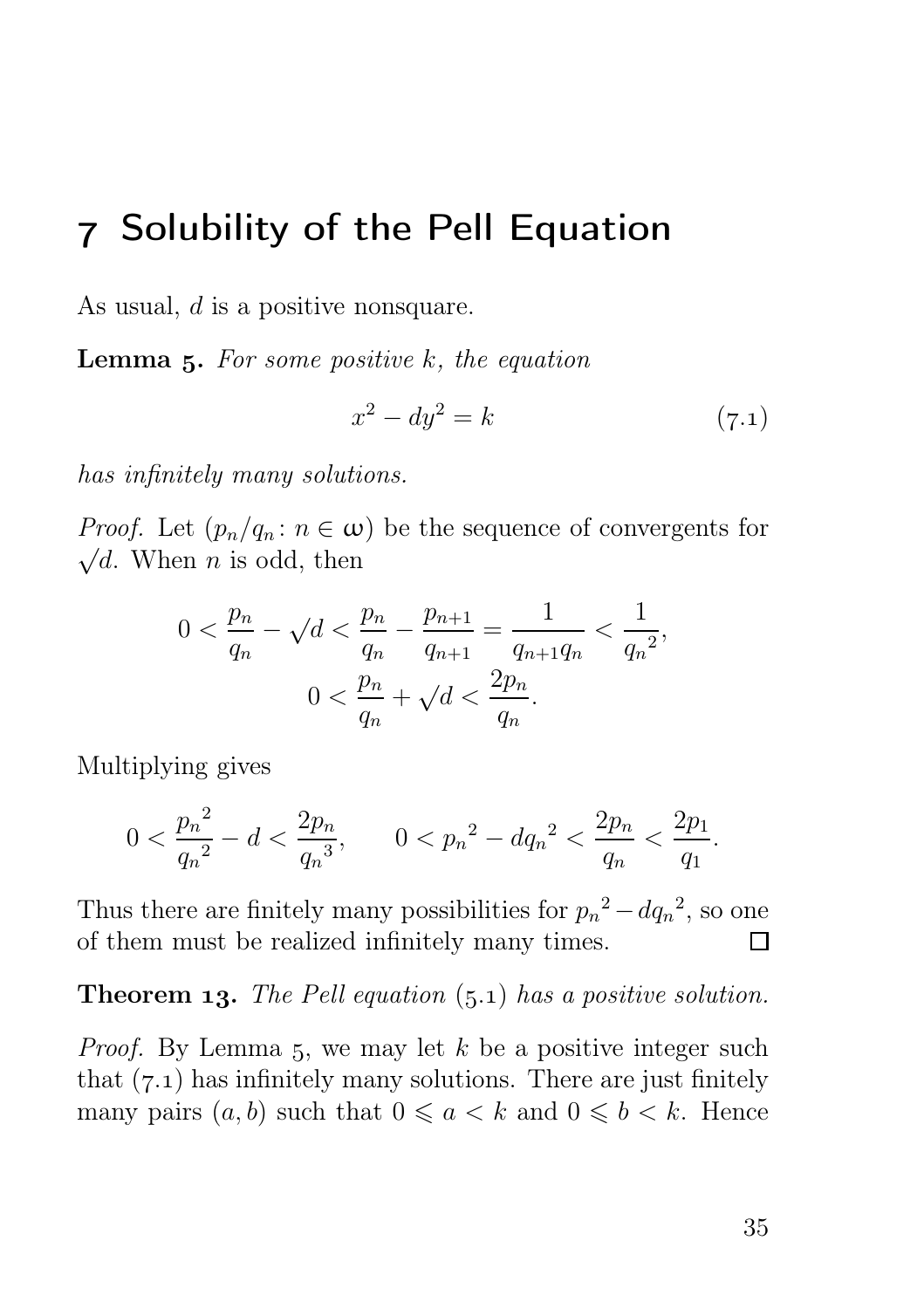there must be one such pair for which  $(7.1)$  and the congruences

$$
x \equiv a \And y \equiv b \pmod{k}
$$

simultaneously have infinitely many solutions. Let  $(m, n)$  and  $(s, t)$  be two solutions. By computations as for Theorem 9,

$$
k^{2} = (m^{2} - dn^{2})(s^{2} - dt^{2}) = (ms - dn t)^{2} - d(mt - ns)^{2}. (7.2)
$$

Moreover,  $m \equiv s$  and  $n \equiv t$  modulo k, so that

$$
ms - dnt \equiv m^2 - dn^2 \equiv 0, \quad mt - ns \equiv mn - nm \equiv 0.
$$

Therefore, in (7.2) we can divide by  $k^2$ , obtaining

$$
1 = \left(\frac{ms - dnt}{k}\right)^2 - d\left(\frac{mt - ns}{k}\right)^2.
$$

Changing signs as needed gives a positive solution to  $(5.1)$ .  $\Box$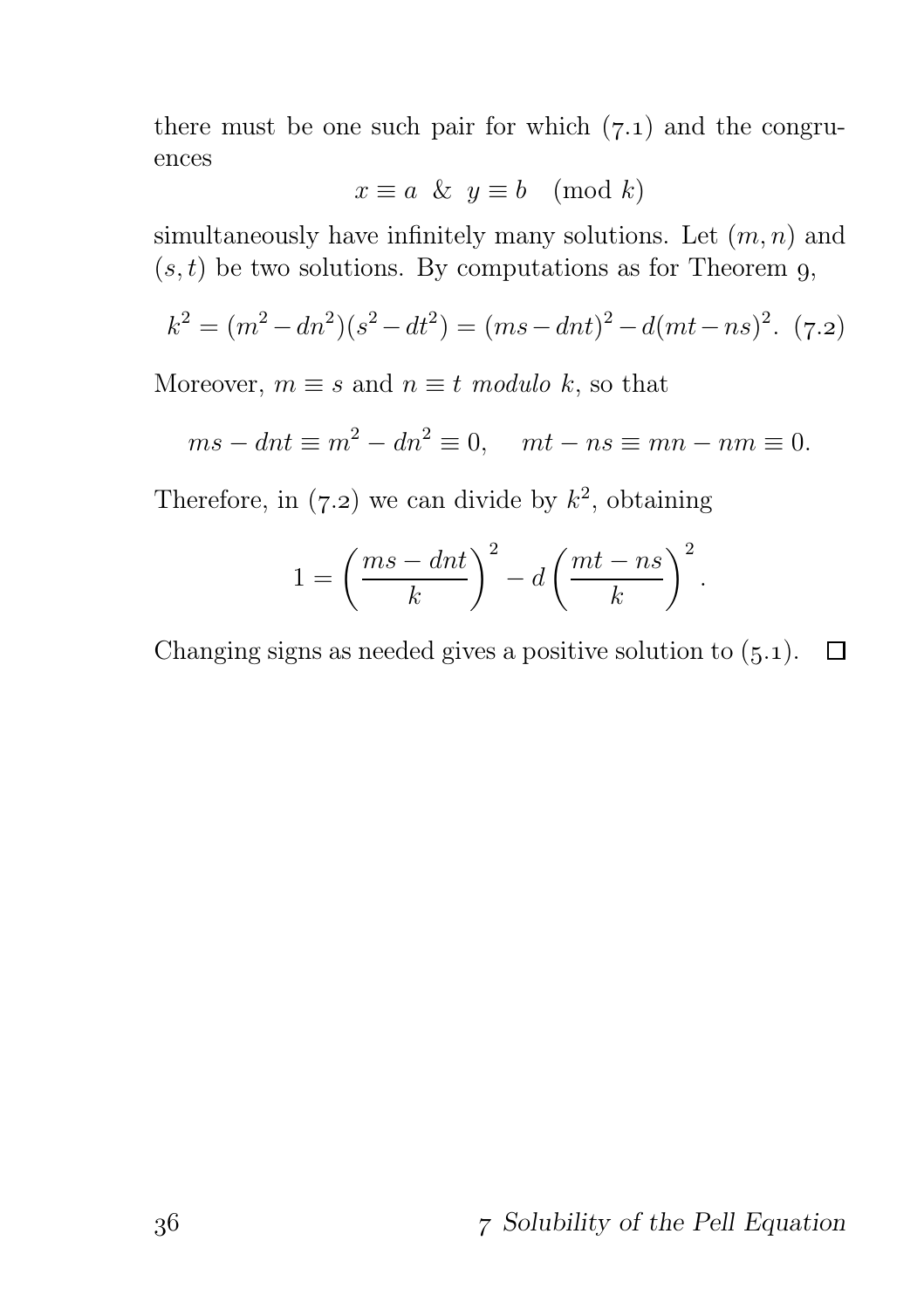# Quadratic Fields

We can write the Pell equation  $(5.1)$  as

$$
(x + y\sqrt{d})(x - y\sqrt{d}) = 1.
$$
 (8.1)

We consider the factors here individually. We define

$$
\{u + v\sqrt{d} \colon (u, v) \in \mathbb{Q}^2\} = \mathbb{Q}(\sqrt{d}) = K.
$$

We define on K the operation  $\xi \mapsto \xi'$ , where

$$
(u + v\sqrt{d})' = u - v\sqrt{d}.
$$

We may assume  $d$  is a squarefree integer; it may be negative. In any case,  $K \subseteq \mathbb{C}$ . If  $d < 0$ , then  $\xi' = \overline{\xi}$  (the complex conjugate of  $\xi$ ). If  $d > 0$ , then  $K \subseteq \mathbb{R}$ .

**Theorem 14.**  $K$  is closed under addition, subtraction, multiplication, and division. The operation  $\xi \mapsto \xi'$  on K distributes over addition and multiplication, so that

$$
(\xi + \eta)' = \xi' + \eta', \qquad (\xi \eta)' = \xi' \eta'.
$$

The proof is an exercise. In technical algebraic terminology, the theorem is that K is a **subfield** of  $\tilde{\mathbb{C}}$ , and  $\xi \mapsto \xi'$  is an automorphism of  $K$ .

We now define two functions from  $K$  to  $\mathbb{Q}$ , called **trace** and norm, given respectively by

$$
Tr(\xi) = \xi + \xi', \qquad N(\xi) = \xi \xi'.
$$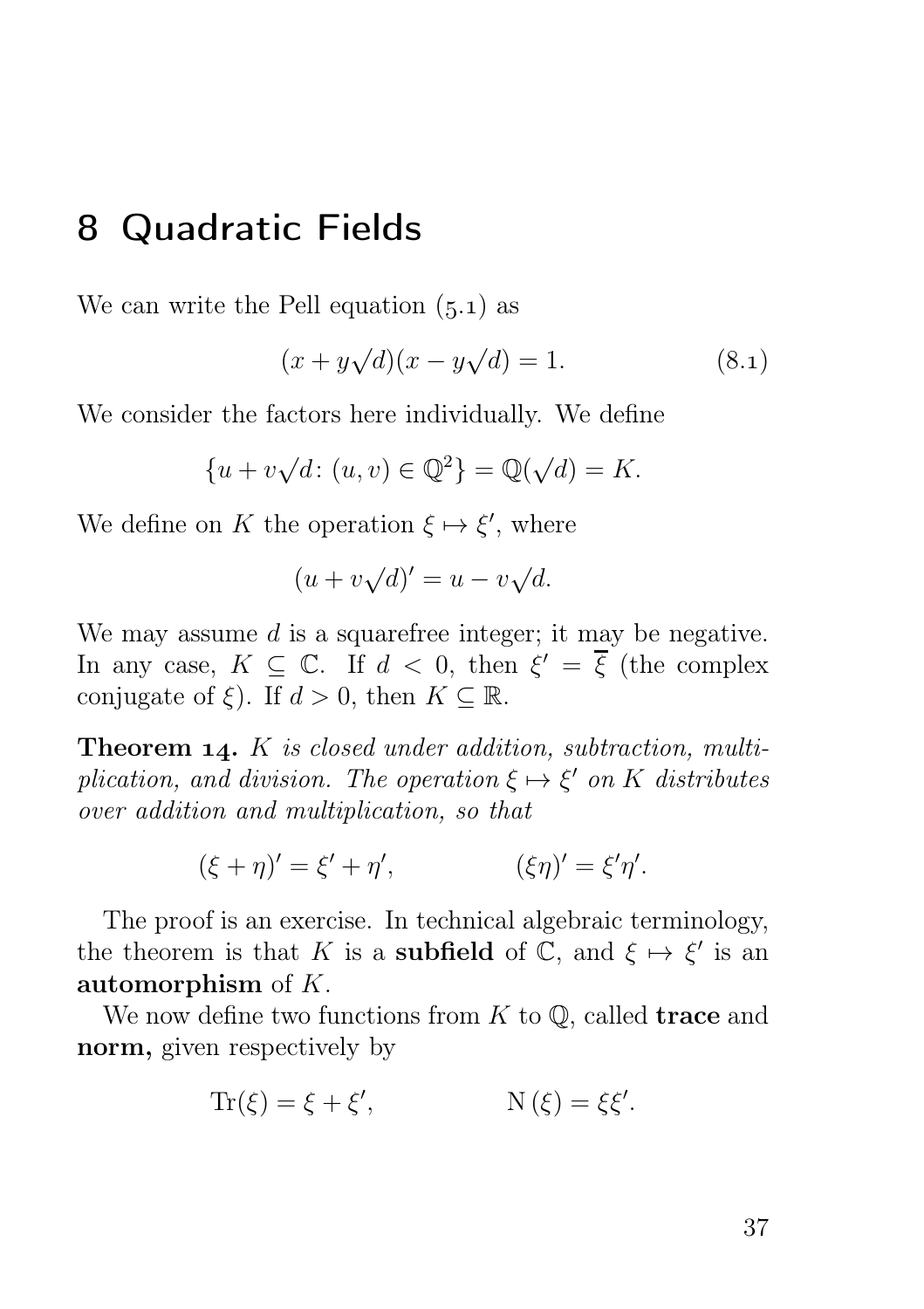Then

$$
\operatorname{Tr}(\xi + \eta) = \operatorname{Tr}(\xi) + \operatorname{Tr}(\eta), \qquad \operatorname{N}(\xi) \operatorname{N}(\eta) = \operatorname{N}(\xi \eta).
$$

For any two elements  $\alpha$  and  $\beta$  of K, we define

$$
\{\alpha x + \beta y \colon (x, y) \in \mathbb{Z}^2\} = \langle \alpha, \beta \rangle.
$$

Normally  $\alpha \neq 0$  and  $\beta/\alpha \notin \mathbb{Q}$ ; this means, in  $\mathbb{Z}$ ,

$$
\alpha x + \beta y = 0 \implies (x, y) = (0, 0); \tag{8.2}
$$

in this case,  $\langle \alpha, \beta \rangle$  is a lattice of K. A lattice is closed under addition and subtraction, but not necessarily under multiplication. However,  $\langle 1, \sqrt{d} \rangle$  is closed under multiplication. Now can give an example promised in Chapter 1.

**Example 3.** In  $\langle 1, \sqrt{-5} \rangle$  we have

$$
2 \cdot 3 = (1 + 5\sqrt{-5})(1 - 5\sqrt{-5}),
$$

and therefore

$$
2 | (1 + 5\sqrt{-5})(1 - 5\sqrt{-5}),
$$

although

 $2 \nmid 1 \pm 5 \sqrt{-5}.$ 

Thus 2 is not prime in  $\langle 1, \sqrt{-5} \rangle$ , according to the definition  $(1.7)$  on page 14. However, 2 is irreducible, according to  $(1.6)$ . For suppose  $2 = \alpha \beta$ . We have

$$
4 = N(2) = N(\alpha) N(\beta).
$$

Since in general

$$
N(x + y\sqrt{-5}) = x^2 + 5y^2,
$$

norms of nonzero elements of  $\langle 1, \sqrt{-5} \rangle$  are positive integers, but never 2. Thus we may assume  $N(\alpha) = 1$ , and therefore  $\alpha = \pm 1$ , so  $\beta = \pm 2$ , and  $2 | \beta$ .

Quadratic Fields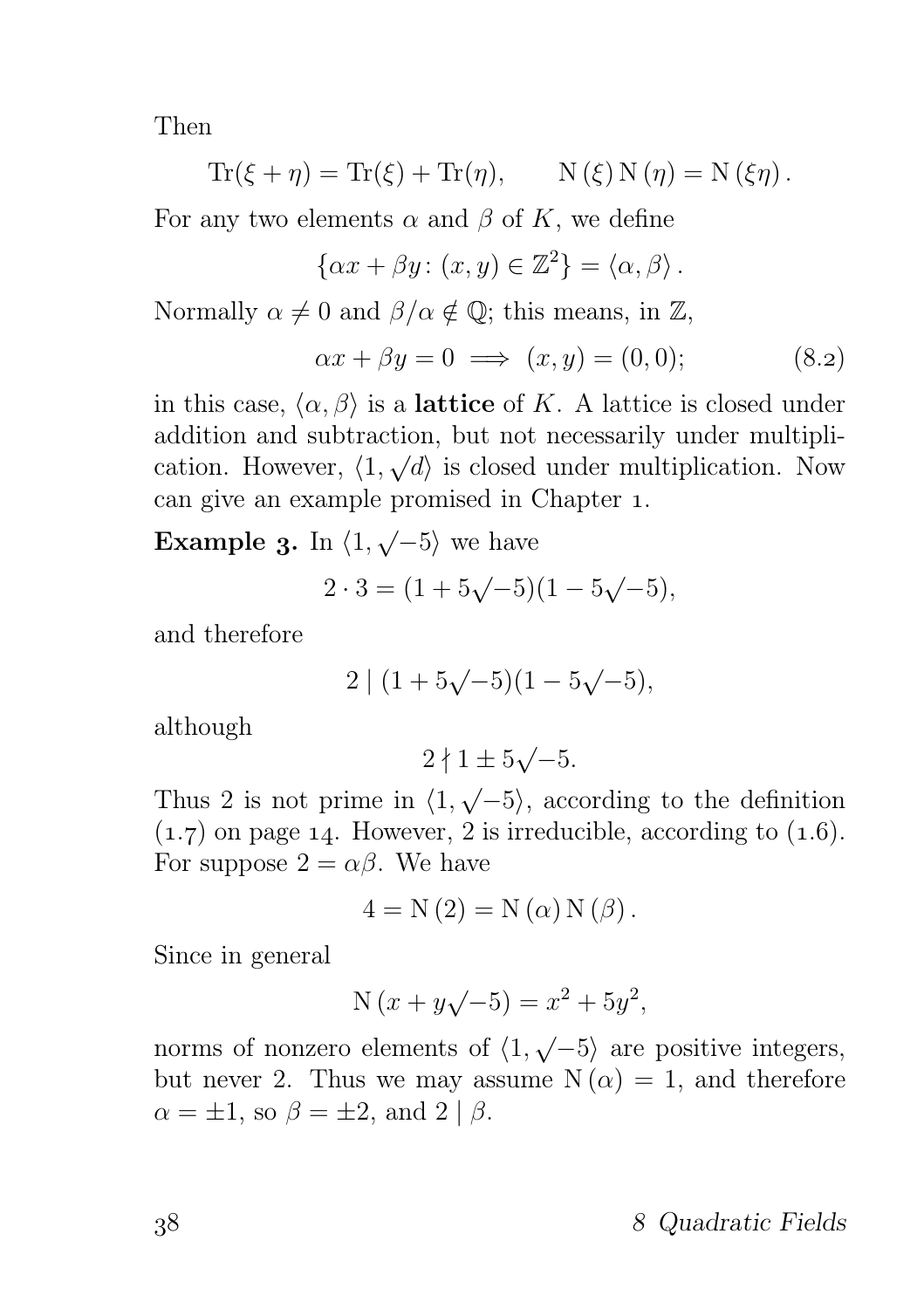We can write  $(8.1)$  as

$$
N(\xi) = 1 \& \xi \in \langle 1, \sqrt{d} \rangle. \tag{8.3}
$$

That is, solutions to  $(5.1)$ , or  $(8.1)$ , and  $(8.3)$  are in one-to-one correspondence under the map

$$
(x, y) \mapsto x + y\sqrt{d}.
$$

The product of solutions of  $(8.3)$  is a solution, as we have seen in effect in Theorem 9 on page 27. Equation  $(5.1)$  may seem simpler than (8.3). However, in case  $d > 0$ , so that  $K \subseteq \mathbb{R}$ , the solutions to  $(5.1)$ , known from Theorems 10 and 13, become, for (5.1), the solutions  $\pm \alpha^n$ , where  $n \in \mathbb{Z}$ , and  $\alpha$  is the least solution that exceeds 1.

For our purposes, a quadratic form is a polynomial

$$
ax^2 + bxy + cy^2, \tag{8.4}
$$

where the coefficients  $a, b$ , and  $c$  are integers. The Pell equation  $(5.1)$  is just one example of an equation

$$
f(x,y) = m,\t\t(8.5)
$$

where  $f$  is a quadratic form.

**Example 4.** We solve the quadratic Diophantine equation

$$
4x^2 + 2xy - y^2 = 4.\t(8.6)
$$

We start by completing the square in  $x$ :

$$
4x^{2} + 2xy = 4\left(x^{2} + \frac{xy}{2}\right) = 4\left(x^{2} + \frac{xy}{2} + \frac{y^{2}}{16}\right) - \frac{y^{2}}{4}y
$$

$$
= 4\left(x + \frac{y}{4}\right)^{2} - \frac{y^{2}}{4}.
$$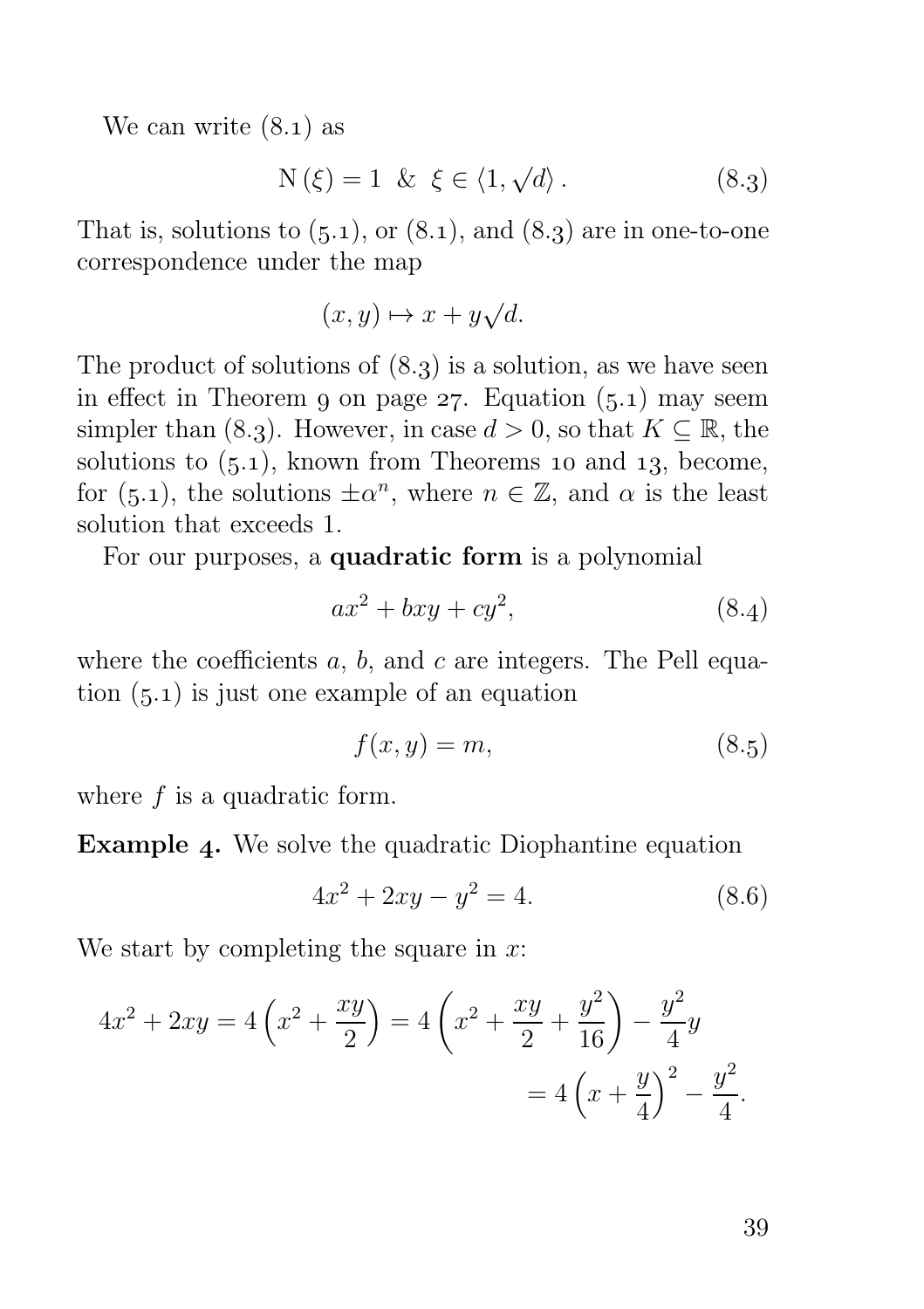Thus our equation becomes

$$
\left(2x + \frac{y}{2}\right)^2 - 5\left(\frac{y}{2}\right)^2 = 4
$$

and then

$$
\left(2x + \frac{1+\sqrt{5}}{2}y\right)\left(2x + \frac{1-\sqrt{5}}{2}y\right) = 4.
$$

We let  $d = 5$ , so that  $K = \mathbb{Q}(\sqrt{5})$ . We want then to solve

$$
N(\xi) = 4 \& \xi \in \left\langle 2, \frac{1+\sqrt{5}}{2} \right\rangle, \tag{8.7}
$$

which resembles  $(8.3)$ .

We shall develop a general method encompassing  $(8.3)$  and  $(8.7)$ . Meanwhile, for the sake of solving  $(8.7)$  in particular, we define

$$
\frac{1+\sqrt{5}}{2} = \Phi;
$$

this is the so-called Golden Ratio. It has an intimate connexion with the sequence  $(F_n : n \in \omega)$  of **Fibonacci numbers,** given by

$$
F_0 = 0,
$$
  $F_1 = 1,$   $F_{n+2} = F_n + F_{n+1}.$ 

We can continue the sequence backwards by writing the last rule as

$$
\mathcal{F}_{n-2} = \mathcal{F}_n - \mathcal{F}_{n-1}.
$$

Some terms of the bi-directional sequence are as in Table 8.1. It will be useful later (page  $50$ ) to note the following.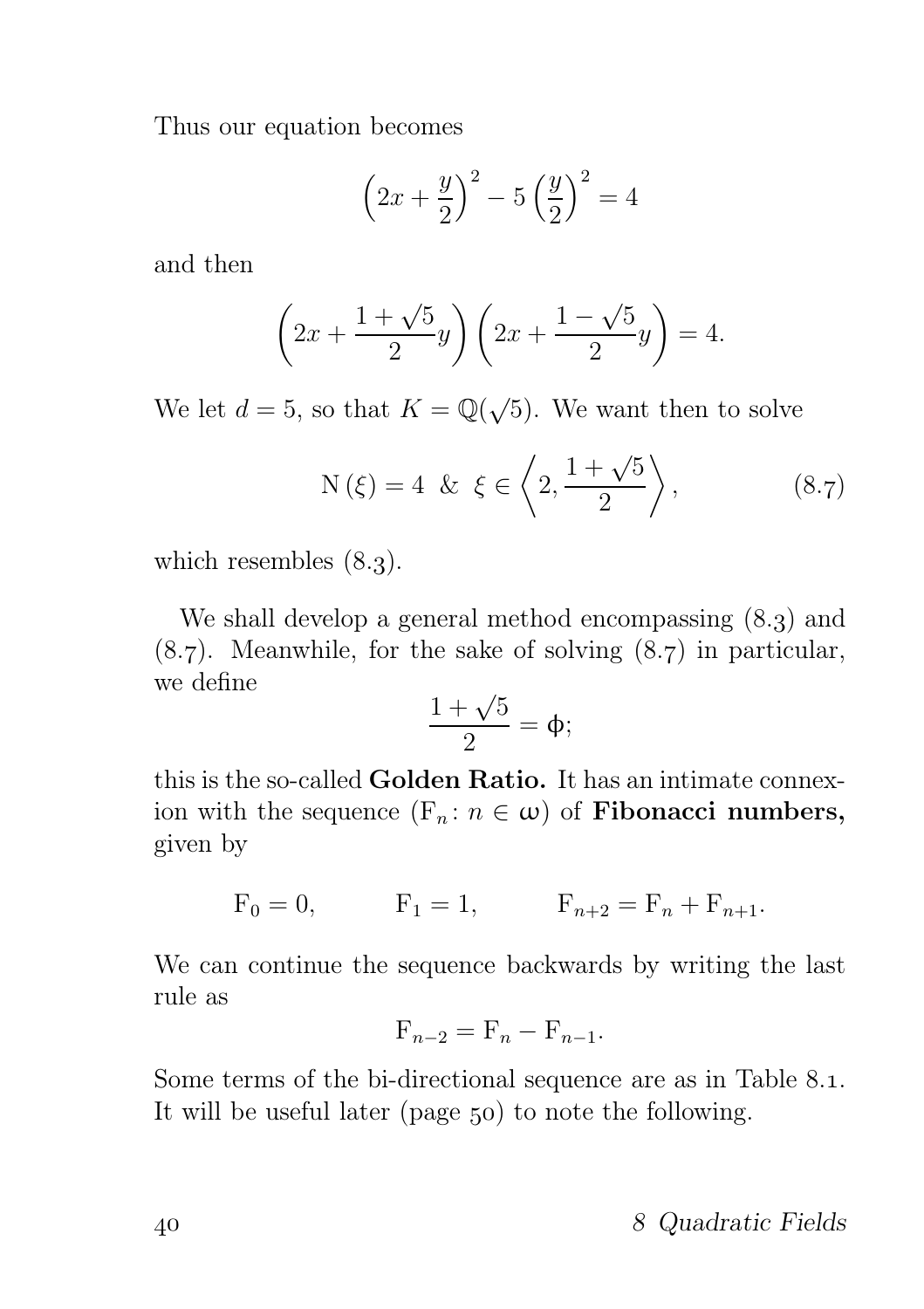n 0 1 2 3 4 5 6 7 8 9 10 11 F<sup>n</sup> 0 1 1 2 3 5 8 13 21 34 55 89 F<sup>−</sup><sup>n</sup> 0 1 −1 2 −3 5 −8 13 −21 34 −55 89

Table 8.1: Terms of the Fibonacci sequence

Theorem 15. For all n in  $\mathbb{Z}$ ,

$$
\Phi^n = \mathcal{F}_{n-1} + \mathcal{F}_n \Phi. \tag{8.8}
$$

*Proof.* Trivially (8.8) holds when  $n = 1$ . Also, since

$$
\Phi^2 = 1 + \Phi,\tag{8.9}
$$

we have

$$
(x+y\Phi)\Phi = x\Phi + y\Phi^2 = y + (x+y)\Phi.
$$
 (8.10)

Hence, if (8.8) holds when  $n = k$ , then

$$
\Phi^{k+1} = (F_{k-1} + F_k \Phi)\Phi = F_k + (F_{k-1} + F_k)\Phi = F_k + F_{k+1}\Phi,
$$

so (8.8) holds when  $n = k+1$ . Therefore it holds for all positive n. Moreover, since

$$
\varphi^{-1}=\varphi-1,
$$

we have

$$
(x + y\Phi)\Phi^{-1} = (x + y\Phi)(\Phi - 1)
$$
  
= -x + y\Phi<sup>2</sup> + (x - y)\Phi = y - x + x\Phi,

so that if (8.8) holds when  $n = k$ , it holds when  $n = k-1$ .  $\Box$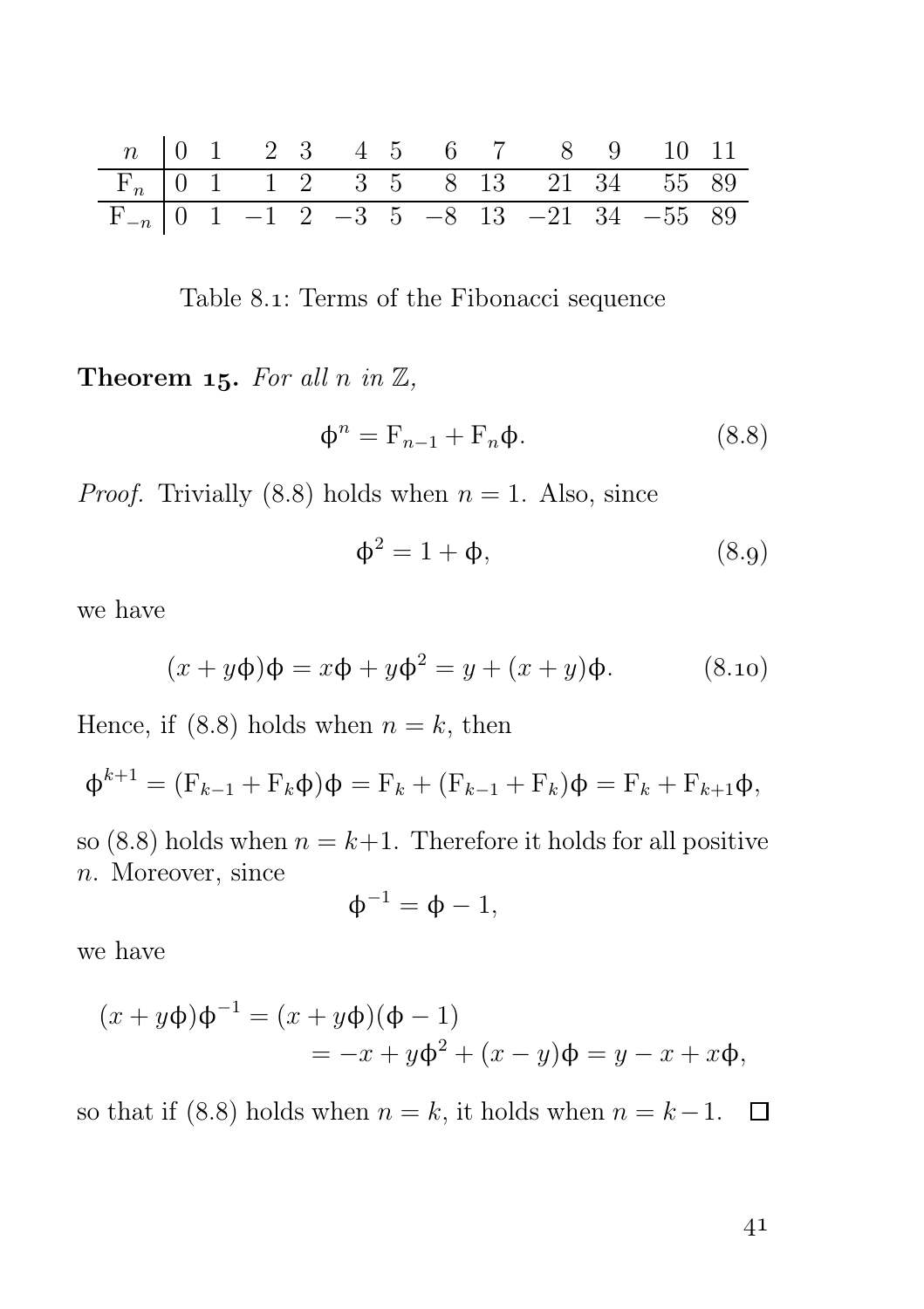One can understand Theorem 15 in terms of matrices. By (8.10), multiplication in  $\langle 1, \phi \rangle$  by  $\phi$  corresponds, under the map

$$
x + y\Phi \mapsto \begin{pmatrix} x \\ y \end{pmatrix},
$$

to the multiplication given by

$$
\begin{pmatrix} 0 & 1 \\ 1 & 1 \end{pmatrix} \begin{pmatrix} x \\ y \end{pmatrix} = \begin{pmatrix} y \\ x + y \end{pmatrix}.
$$

Inverting the square matrix, we have

$$
\begin{pmatrix} -1 & 1 \ 1 & 0 \end{pmatrix} \begin{pmatrix} x \ y \end{pmatrix} = \begin{pmatrix} y - x \ x \end{pmatrix},
$$

corresponding to multiplication by  $\phi^{-1}$ .

We generalize Example 4:

**Theorem 16.** If f is the quadratic form in  $(8.4)$ , where  $a \neq 0$ , and

$$
b^2 - 4ac = D,
$$

where  $D = s^2d$ , and d is a squarefree integer different from 1, then the solutions to  $(8.5)$  correspond, under the map

$$
(x, y) \mapsto \alpha x + \beta y,
$$

where

$$
\alpha = a, \qquad \beta = \frac{b + \sqrt{D}}{2},
$$

to the solutions from  $\mathbb{Q}(\sqrt{d})$  of

$$
N(\xi) = am \& \xi \in \Lambda, \tag{8.11}
$$

where

$$
\Lambda = \langle \alpha, \beta \rangle. \tag{8.12}
$$

#### Quadratic Fields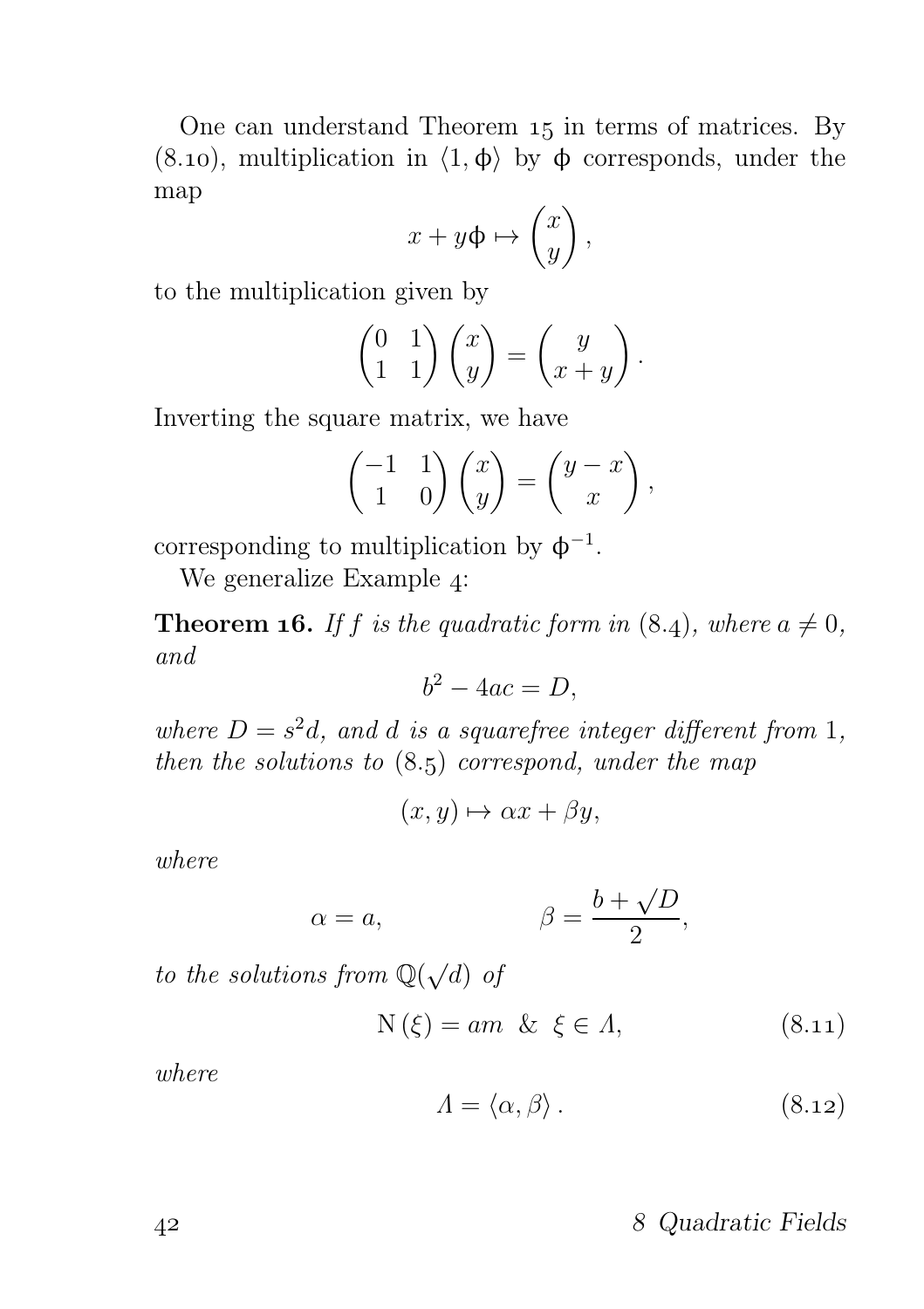Proof. We complete the square:

$$
af(x,y) = ((ax)^2 + b(ax)y + \frac{b^2y^2}{4}) - (\frac{b^2}{4} - ac)y^2
$$

$$
= (ax + \frac{by}{2})^2 - \frac{Dy^2}{4}
$$

$$
= (ax + \frac{b + \sqrt{D}}{2} \cdot y)(ax + \frac{b - \sqrt{D}}{2} \cdot y)
$$

$$
= (\alpha x + \beta y)(\alpha x + \beta' y) = N(\alpha x + \beta y). \quad \Box
$$

In Example 4, had we strictly followed the method of Theorem 16, we should have arrived at the system

$$
N(\xi) = 16 \& \xi \in \langle 4, 1 + 1\sqrt{5} \rangle.
$$

By replacing  $\xi$  here with  $2\xi$ , we obtain  $(8.7)$ .

Suppose  $\alpha$  is one solution of (8.11), and some  $\varepsilon$  in K is a solution of

$$
N(\eta) = 1 \& \eta \Lambda \subseteq \Lambda. \tag{8.13}
$$

Then  $\varepsilon^n \alpha$  is a solution of (8.11) whenever  $n \in \omega$ . We shall see that the same is true, even when  $n \in \mathbb{Z}$ , and moreover there is  $\varepsilon$  such that every solution is of the given form.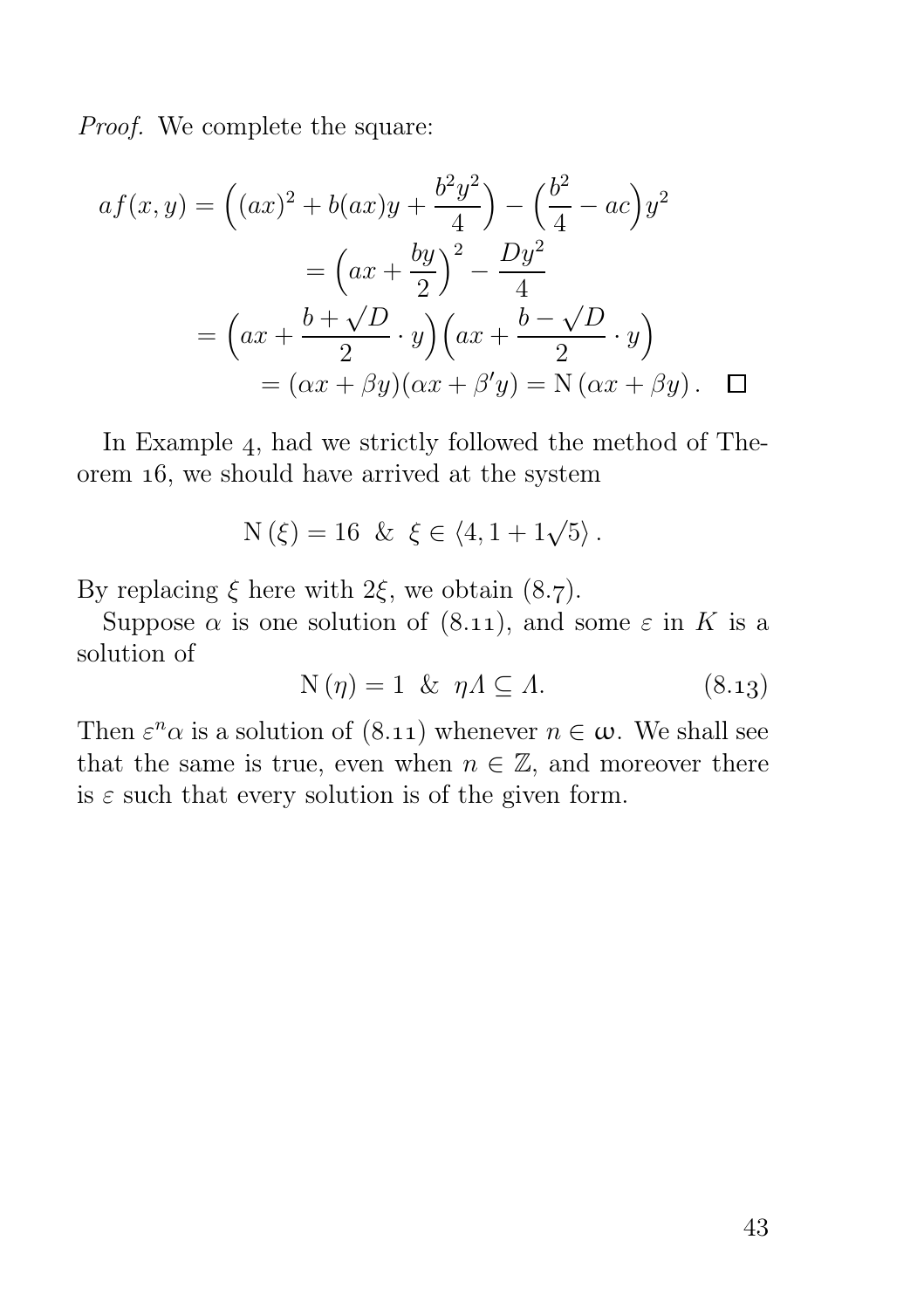# Orders

For some squarefree integer d, we let K is the field  $\mathbb{Q}(\sqrt{d})$ , and  $\Lambda = \langle \alpha, \beta \rangle$  as in (8.12) for some  $\alpha$  and  $\beta$  in K satisfying  $(8.2)$ . We now define

$$
\{\eta\in K\colon \eta\Lambda\subseteq\Lambda\}=\mathfrak{O}_{\Lambda};
$$

this is the **order** of  $\Lambda$ . We can rewrite  $(8.13)$  as

$$
N(\eta) = 1 \& \eta \in \mathfrak{O}_\Lambda. \tag{9.1}
$$

We need to understand  $\mathfrak{O}_\Lambda$ . We note first that  $\mathfrak{O}_\Lambda$  is closed under addition, subtraction, and multiplication; this means it is a ring (as also on page  $14$ ).

**Theorem 17.** 
$$
\mathfrak{O}_A = \langle 1, a\tau \rangle
$$
, where  $\tau = \beta/\alpha$  and  

$$
a\tau^2 + b\tau + c = 0,
$$
 (9.2)

where a, b, and c are integers prime to one another.

Proof. We have first

$$
\theta \in \mathfrak{O}_{\Lambda} \iff \theta \langle \alpha, \beta \rangle \subseteq \langle \alpha, \beta \rangle
$$
  

$$
\iff \theta \alpha \in \langle \alpha, \beta \rangle \& \theta \beta \in \langle \alpha, \beta \rangle
$$
  

$$
\iff \theta \in \langle 1, \tau \rangle \& \theta \tau \in \langle 1, \tau \rangle.
$$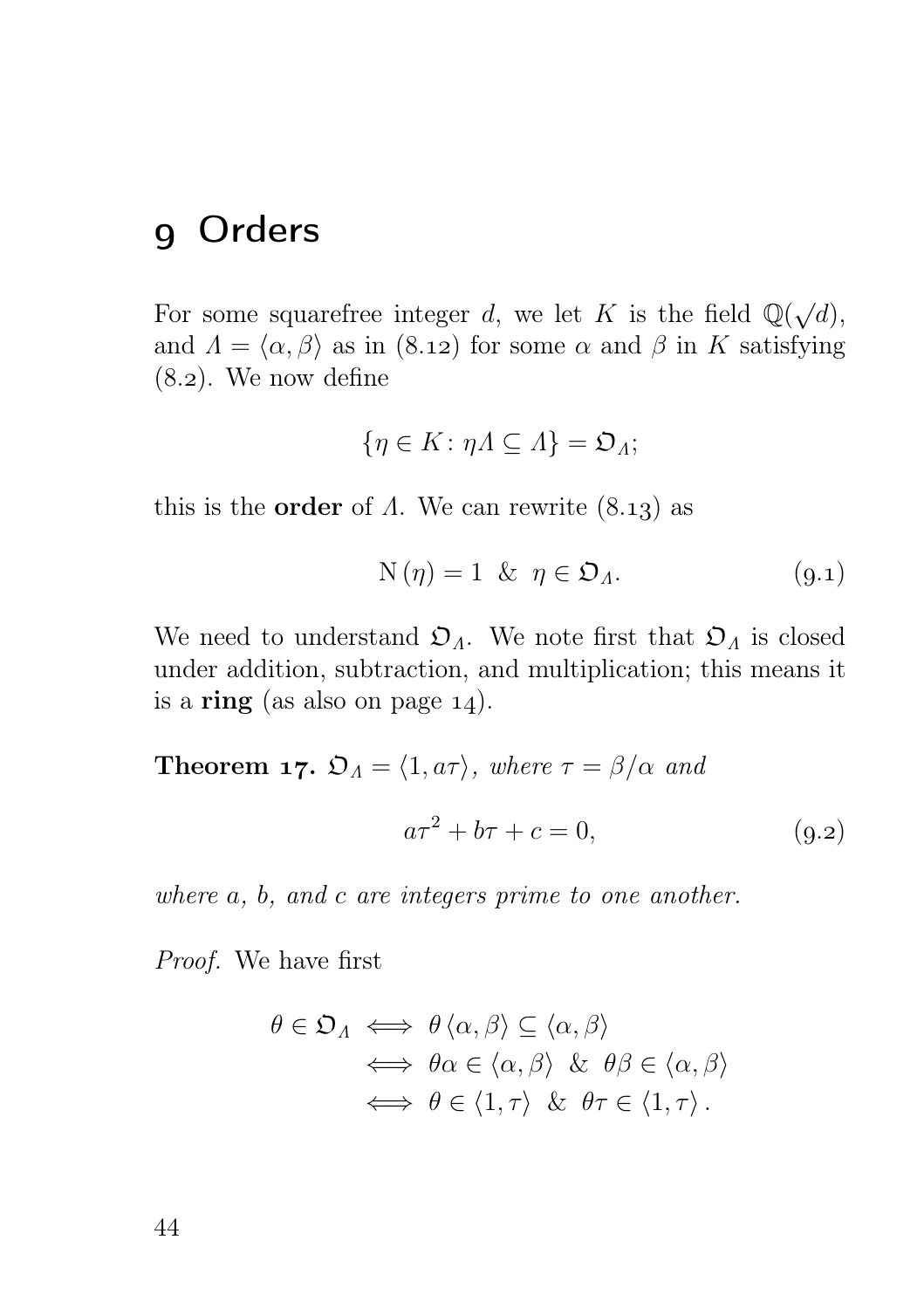Any element  $\theta$  of  $\langle 1, \tau \rangle$  is  $x + y\tau$  for some x and y in Z, and then

$$
\theta \tau \in \langle 1, \tau \rangle \iff x\tau + y\tau^2 \in \langle 1, \tau \rangle
$$
  
\n
$$
\iff y\tau^2 \in \langle 1, \tau \rangle
$$
  
\n
$$
\iff \frac{yb}{a}\tau + \frac{yc}{a} \in \langle 1, \tau \rangle
$$
  
\n
$$
\iff a \mid yb \& a \mid yc
$$
  
\n
$$
\iff a \mid y.
$$

In short,  $\theta \in \mathfrak{O}_A \iff \theta \in \langle 1, a\tau \rangle$ .

**Corollary.**  $\mathfrak{O}_A$  is closed under  $\xi \mapsto \xi'$ , and therefore  $\mathfrak{O}_A$  contains the inverse of its every element that has norm 1. Also, the trace of every element of  $\mathfrak{O}_\Lambda$  is an integer.

*Proof.* We rewrite  $(9.2)$  as

$$
(a\tau)^2 + b(a\tau) + ac = 0.
$$
 (9.3)

For any element  $\gamma$  of K, we have

$$
(x - \gamma)(x - \gamma') = x^2 - \text{Tr}(\gamma)x + \text{N}(\gamma).
$$
 (9.4)

In particular,  $a\tau$  is a zero of the polynomial

$$
x^2 - \text{Tr}(a\tau)x + \text{N}(a\tau).
$$

Comparison with  $(9.3)$  shows

$$
\text{Tr}(a\tau) = -b,
$$

which is in  $\mathfrak{O}_A$ . Since

$$
a\tau' = \text{Tr}(a\tau) - a\tau,
$$

this is in  $\mathfrak{O}_A$ .

 $\Box$ 

П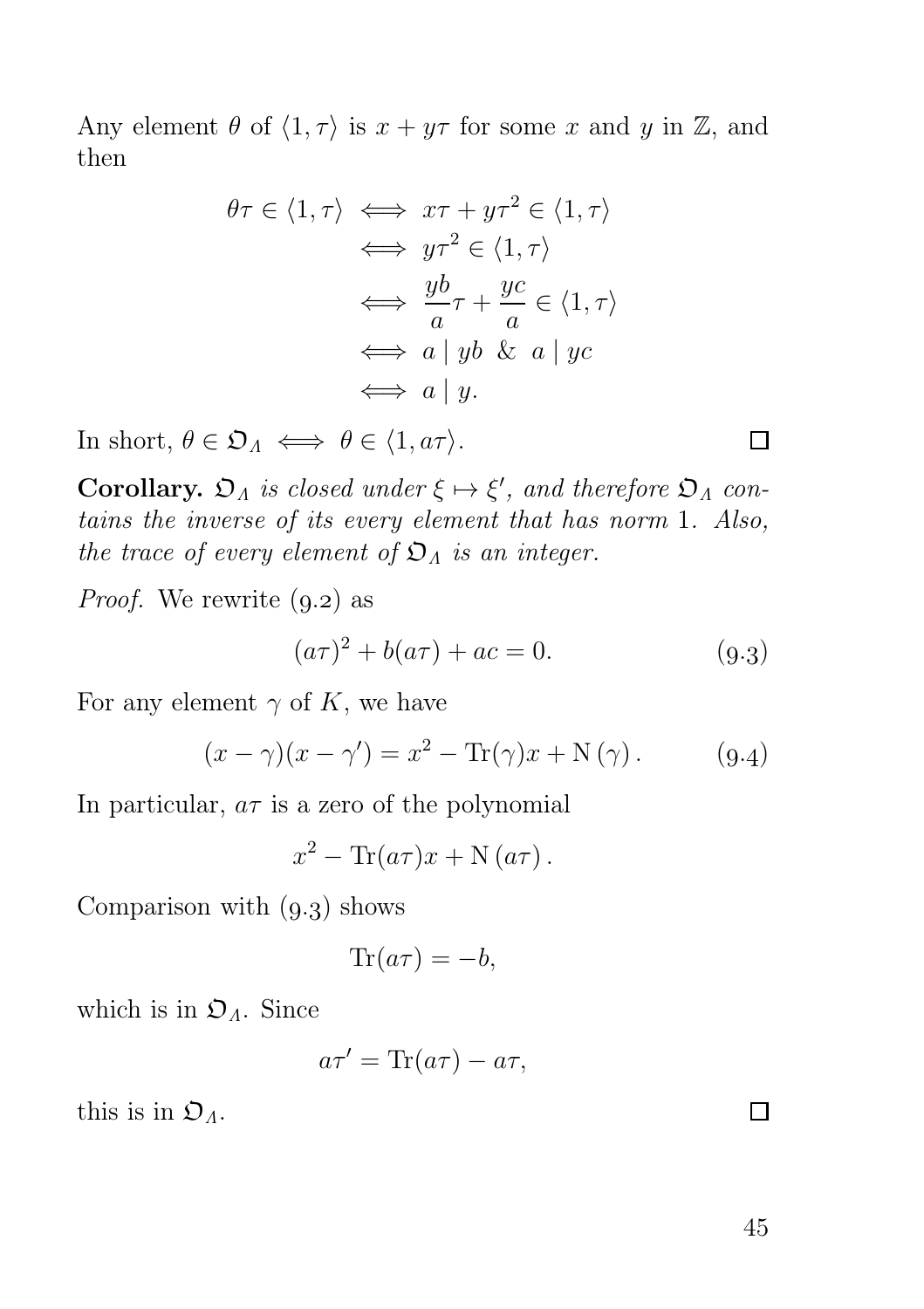**Theorem 18.** When  $d > 0$ , then  $\mathfrak{O}_A$  has an element whose integral powers are precisely the positive elements of  $\mathfrak{O}_\Lambda$  having norm 1.

*Proof.* For some positive integer  $c$ ,

$$
\langle 1, c\sqrt{d} \rangle \subseteq \mathfrak{O}_A.
$$

If  $N(a + bc\sqrt{d}) = 1$  and  $a + bc\sqrt{d} > 1$ , this means precisely that  $(a, b)$  is a positive solution of the Pell equation

$$
x^2 - dc^2y^2 = 1.
$$

Such a solution  $(a, b)$  exists by Theorem 13. Let

$$
a + bc\sqrt{d} = \varepsilon.
$$

Then  $\varepsilon \varepsilon' = 1$ , so

$$
\varepsilon^2 - \text{Tr}(\varepsilon)\varepsilon + 1 = 0, \qquad 0 < \varepsilon^{-1} < 1 < \varepsilon.
$$

Suppose *n* is an integer exceeding  $\varepsilon$ . Then

$$
1 < \text{Tr}(\varepsilon) = \varepsilon + \varepsilon' < n + 1.
$$

Since, finally,  $Tr(\varepsilon)$  is an integer, only finitely many elements of  $\mathfrak{O}_\Lambda$  having norm 1 can exceed 1, but not  $\varepsilon$ . Let  $\varepsilon_\Lambda$  be the least of them. As in the proof of Theorem 10, for any positive element  $\gamma$  of  $\mathfrak{O}_\Lambda$ , for some integer n,

$$
\varepsilon_{\Lambda}^{n} \leqslant \gamma < \varepsilon_{\Lambda}^{n+1},
$$
\n
$$
1 \leqslant \gamma \varepsilon_{\Lambda}^{-n} < \varepsilon_{\Lambda}.
$$

If N( $\gamma$ ) = 1, then  $\gamma = \varepsilon_{\Lambda}^{n}$ .

46 9 Orders

 $\Box$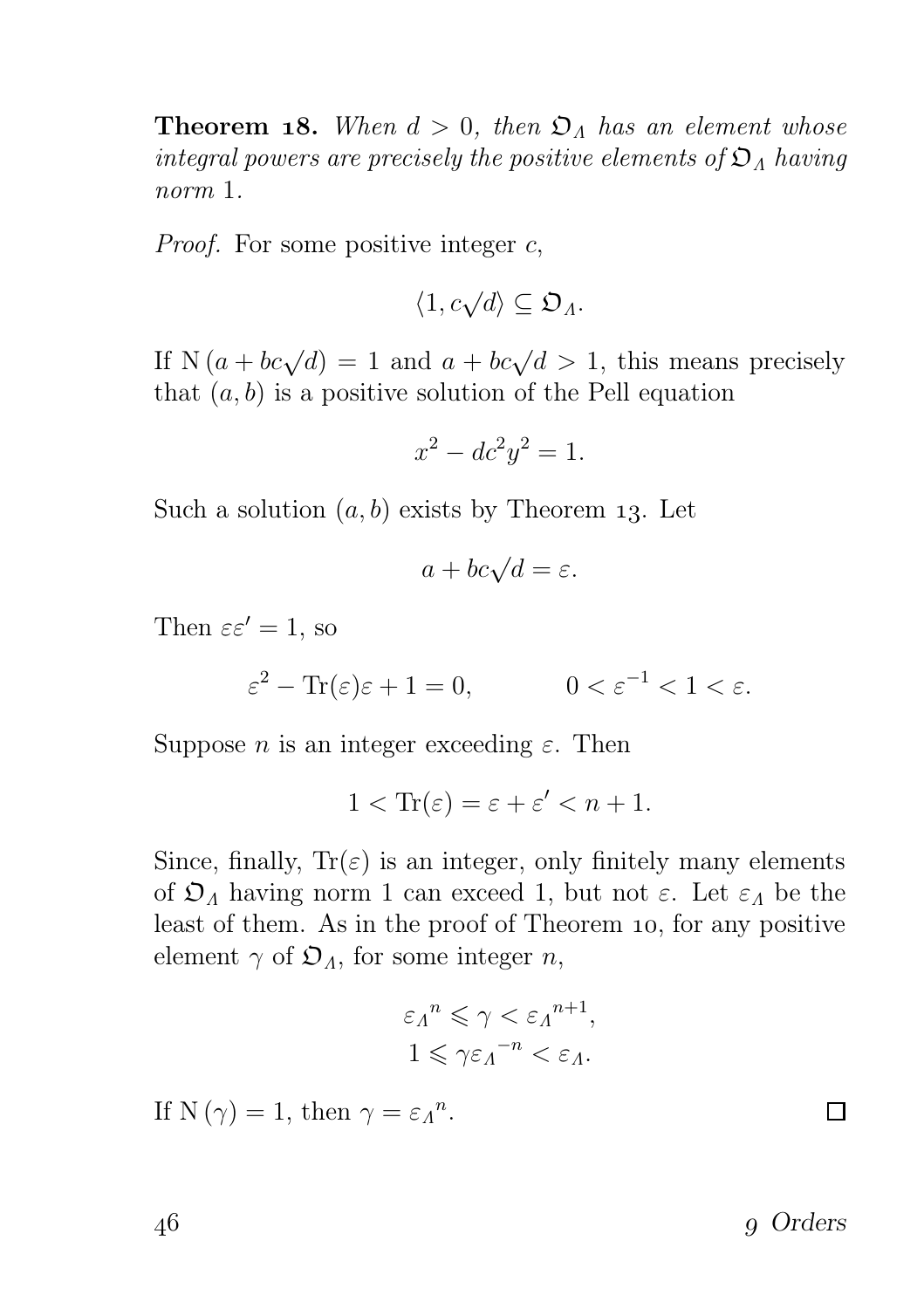We can now state a method for solving systems  $(8.11)$  when  $d > 0$ . If  $\gamma$  is a solution, then so are all  $\pm \gamma \varepsilon_{\Lambda}^n$ , when  $\varepsilon_{\Lambda}$  is as in the proof of Theorem 18. Therefore we may assume

$$
1\leqslant \gamma <\varepsilon _{A}.
$$

Say  $\gamma = \alpha k + \beta \ell$ . Then  $(k, \ell)$  satisfies

$$
1 \leqslant \alpha x + \beta y < \varepsilon_{\Lambda},
$$

that is,  $(k, \ell)$  lies between the two straight lines given respectively by

$$
1 = \alpha x + \beta y, \qquad \alpha x + \beta y = \varepsilon_A. \qquad (9.5)
$$

Moreover, from the proof of Theorem 16,  $(k, \ell)$  lies on the hyperbola that can be given by

$$
am = (\alpha x + \beta y)(\alpha x + \beta' y);
$$

the asymptotes of this hyperbola are given respectively by

$$
0 = \alpha x + \beta y, \qquad \qquad 0 = \alpha x + \beta' y.
$$

Thus the straight lines given in  $(9.5)$  are parallel to the first asymptote and cut off a segment of one branch of the hyperbola. This segment lies in the parallelogram bounded by the parallel lines given in  $(9.5)$ , by the second asymptote, and by the line parallel to this given by

$$
am = \alpha x + \beta' y.
$$

We can see how this works in the following.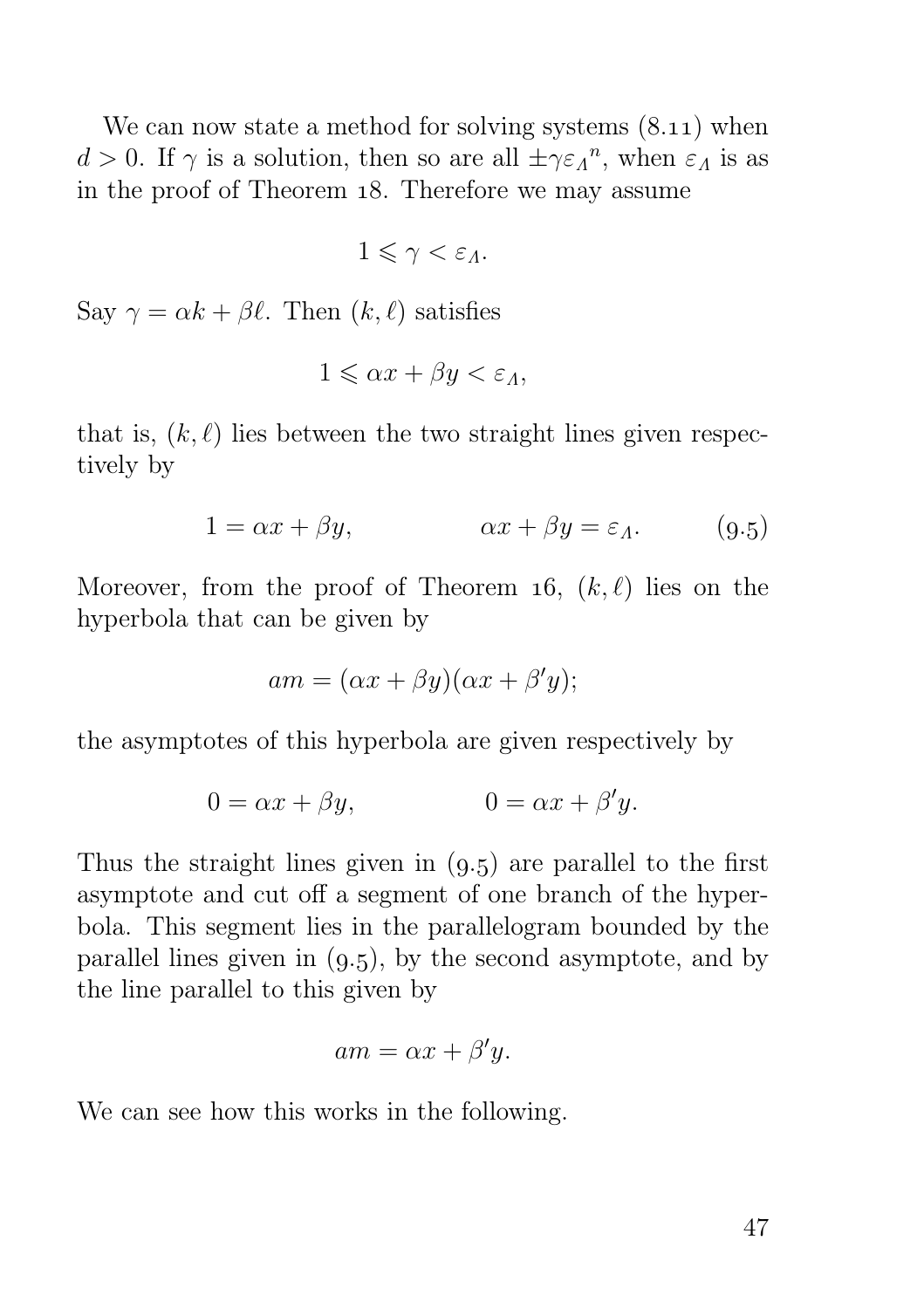

Figure 9.1: Hyperbola  $(2x + \phi y)(2x + \phi' y) = 4$ 

**Example 5.** We continue with Example 4. In  $\mathbb{Q}(\sqrt{5})$ , we want to solve

$$
N(\xi) = 4 \& \xi \in \Lambda, \tag{9.6}
$$

where

$$
\varLambda = \langle 2, \varphi \rangle \, .
$$

Thus we are looking for  $2x + \phi y$ , where  $(x, y)$  lies on the hyperbola given by

$$
(2x + \Phi y)(2x + \Phi'y) = 4,
$$

shown in Figure 9.1. Since  $\mathfrak{O}_A$  is also the order of  $\langle 1, \phi/2 \rangle$ , and

$$
4\left(\frac{\Phi}{2}\right)^2 - 2\cdot\frac{\Phi}{2} - 1 = 0,
$$

we have by Theorem 17

$$
\mathfrak{O}_\Lambda=\langle 1,2\varphi\rangle=\langle 1,\sqrt{5}\rangle\,.
$$

48 g Orders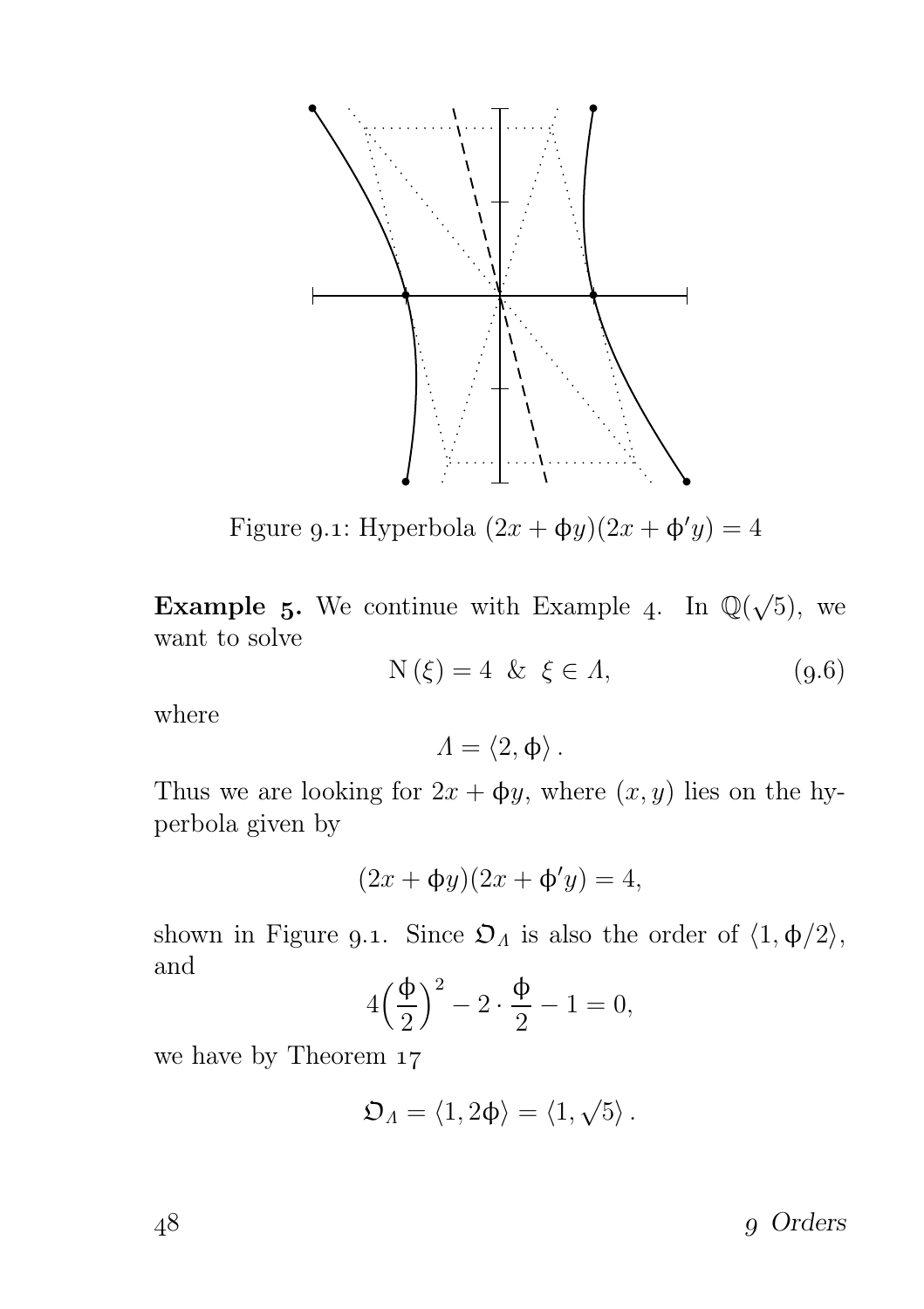We want elements of norm 1, and these come from solutions of

$$
x^2 - 5y^2 = 1,\t\t(9.7)
$$

and these solutions come from convergents of  $\sqrt{5}$  (though we have not proved this). We compute

$$
\sqrt{5} = 2 + (\sqrt{5} - 2),
$$
  

$$
\frac{1}{\sqrt{5} - 2} = \sqrt{5} + 2 = 4 + (\sqrt{5} - 2),
$$

so

 $\sqrt{5} = [2; \overline{4}].$ 

The first two convergents are 2 and 9/4. We have

$$
2^2 - 5 = -1, \qquad \qquad 9^2 - 5 \cdot 4^2 = 1.
$$

Thus  $(9, 4)$  is a positive solution of  $(9,7)$ , and we can check that there are no positive solutions with

$$
x + y\sqrt{5} < 9 + 4\sqrt{5}.
$$

It will be useful to note

$$
9+4\sqrt{5}=5+8\Phi.
$$

By Theorem 18, every element of  $\mathfrak{O}_A$  of norm 1 is  $\pm (5 + 8\phi)^n$ for some *n* in  $\mathbb{Z}$ . This means, if  $\gamma$  is a solution of (9.6), then so is  $\pm (5 + 8\phi)^n \gamma$ . We may thus assume

$$
1 < \gamma < 5 + 8\phi.
$$

Let  $\gamma = 2k + \ell \Phi$ . Then  $(k, \ell)$  lies between the parallel lines given by

$$
2x + y\Phi = 1, \qquad 2x + y\Phi = 5 + 8\Phi
$$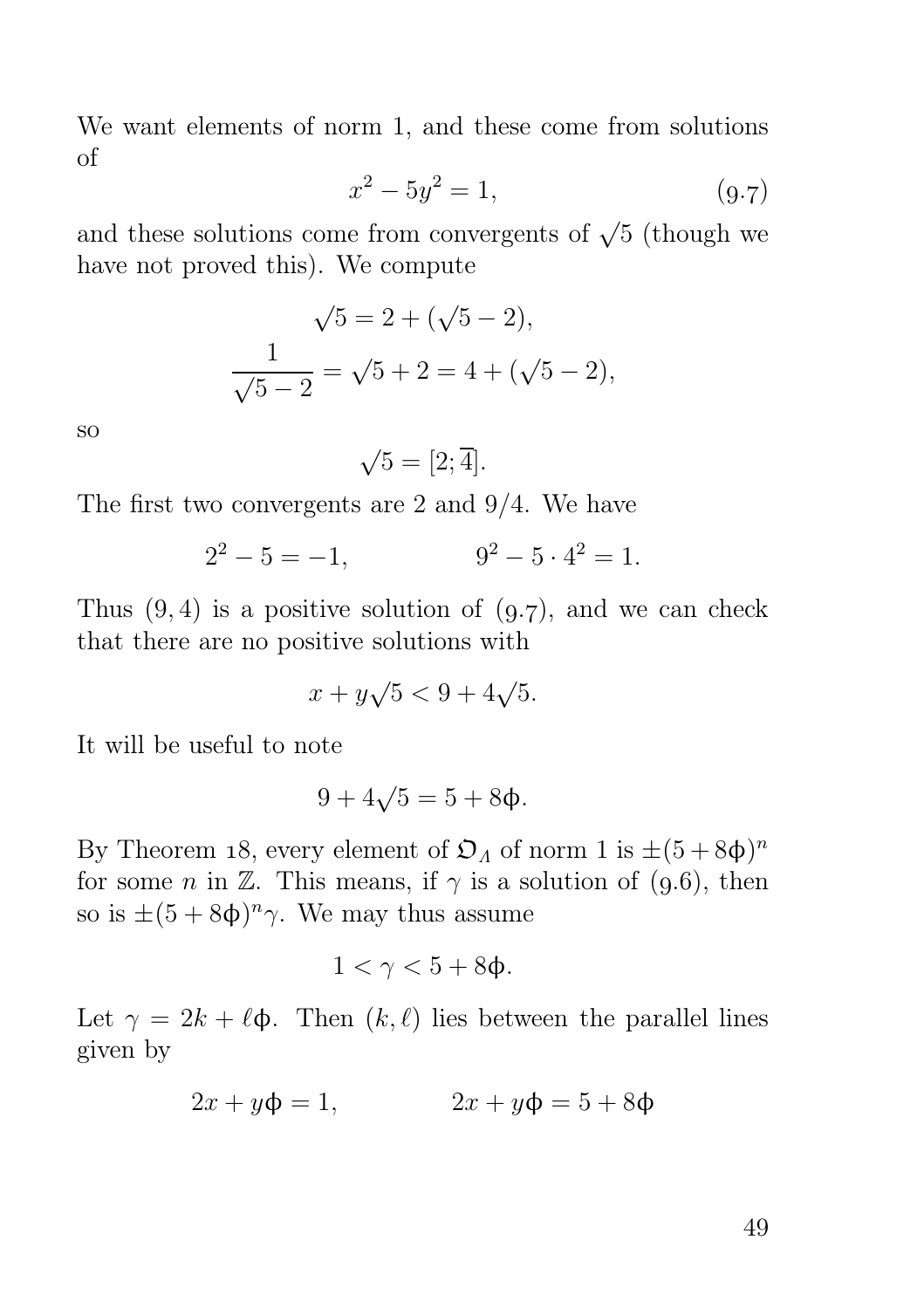and the parallel lines given by

$$
2x + y\Phi' = 0, \qquad 2x + y\Phi' = 4,
$$

shown in Figure 9.2. There are finitely many integer points in that parallelogram; for every such point  $(x, y)$ , we compute  $N(2x + y\phi)$ . In fact, once we have computed the norms indicated in the figure, we can see that the only points for which the corresponding norm is  $4$  are  $(1, 0)$ ,  $(1, 2)$ , and  $(2, 6)$ . Therefore the solutions to (8.6) are those  $(x, y)$  such that  $2x + y\phi =$  $\pm (5 + 8\phi)^n \gamma$ , where  $n \in \mathbb{Z}$  and  $\gamma \in \{2, 2 + 2\phi, 4 + 6\phi\}$ . Moreover, by Theorem  $15$ ,

$$
\{2,2+2\varphi,4+6\varphi\}=\{2\varphi^0,2\varphi^2,2\varphi^4\}.
$$

Thus the solutions to (9.6) are  $\pm 2\phi^{2k}$ , where  $k \in \mathbb{Z}$ ; hence these solutions are

$$
\pm(2F_{2k-1}+2F_{2k}\Phi).
$$

Under the correspondence  $(x, y) \mapsto 2x + y\phi$  between solutions to (8.6) and solutions from  $\langle 2, \phi \rangle$  to (9.6), the solutions of the former, shown in Figure 9.3, are  $(\pm F_{2k-1}, \pm 2F_{2k})$ . As suggested in the figure, we can form these into a single bidirectional sequence. Since

$$
\begin{pmatrix} 0 & 1 \\ 1 & 1 \end{pmatrix}^2 = \begin{pmatrix} 1 & 1 \\ 1 & 2 \end{pmatrix},
$$

the solutions to  $(8.6)$  are

$$
\pm 2\begin{pmatrix}1 & 1\\ 1 & 2\end{pmatrix}^n\begin{pmatrix}1\\ 0\end{pmatrix}.
$$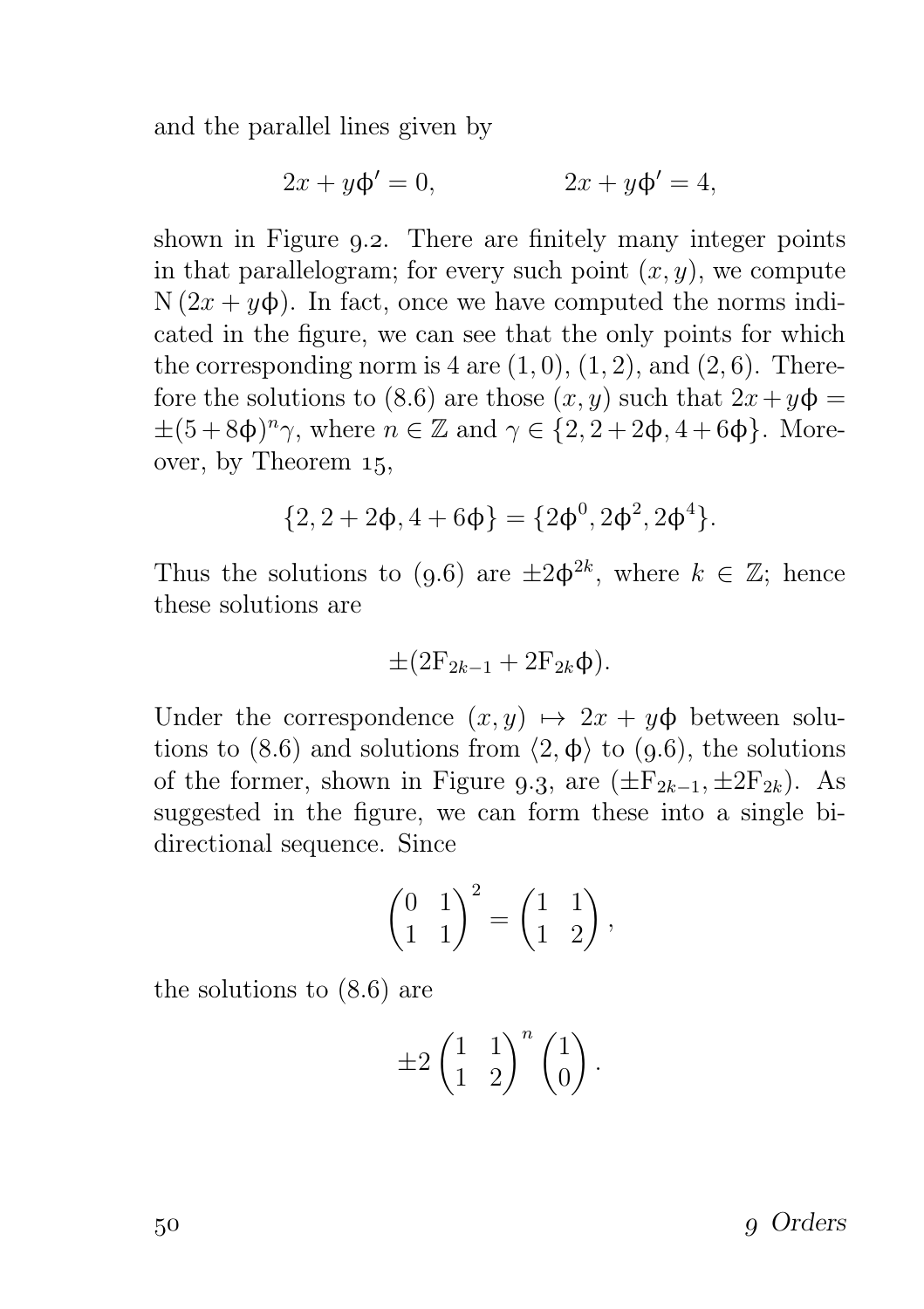

Figure 9.2: Small solutions of  $4x^2 + 2xy - y^2 = 4$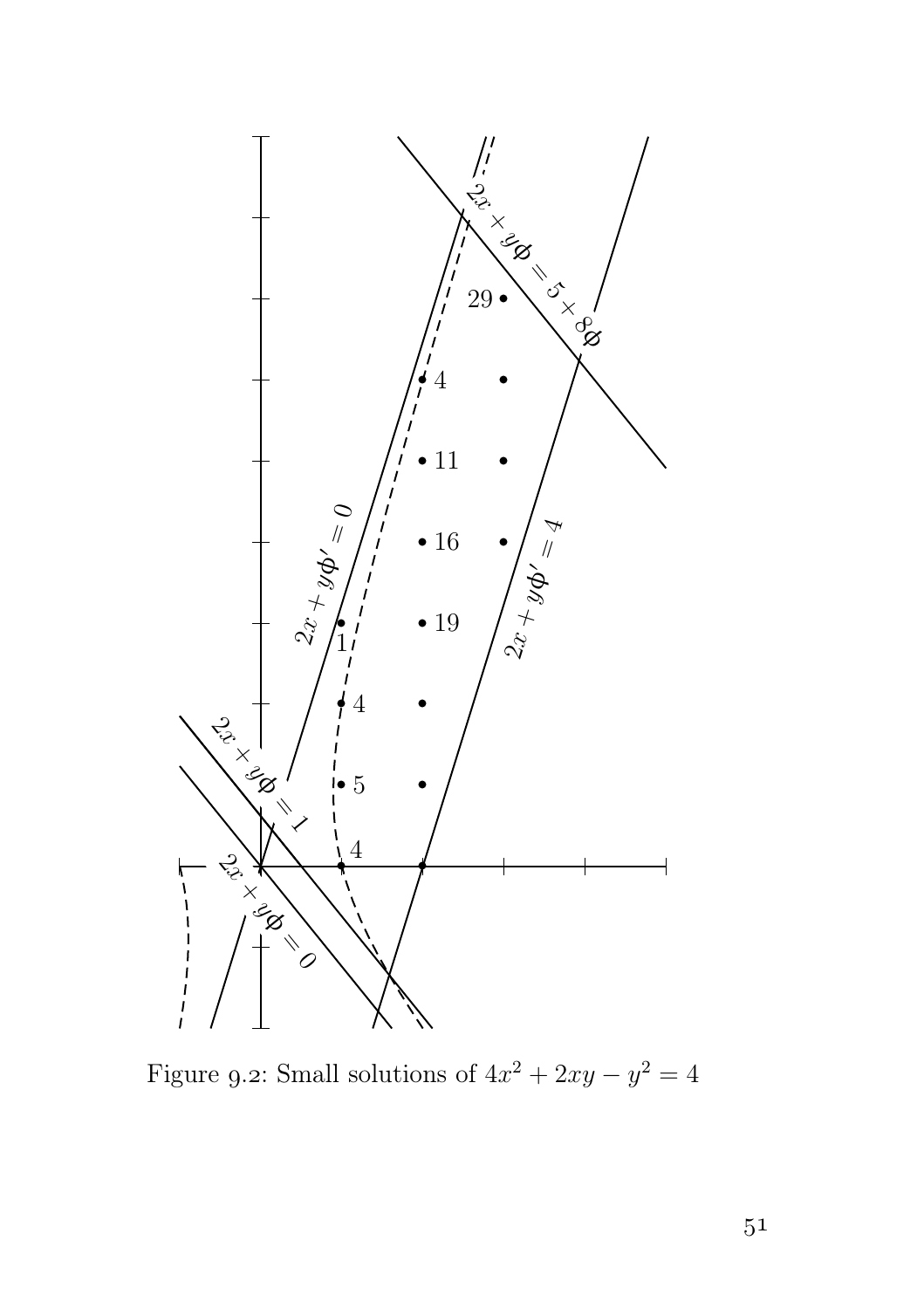

 $\,$  52  $\,$   $\,$  9  $\,$  Orders  $\,$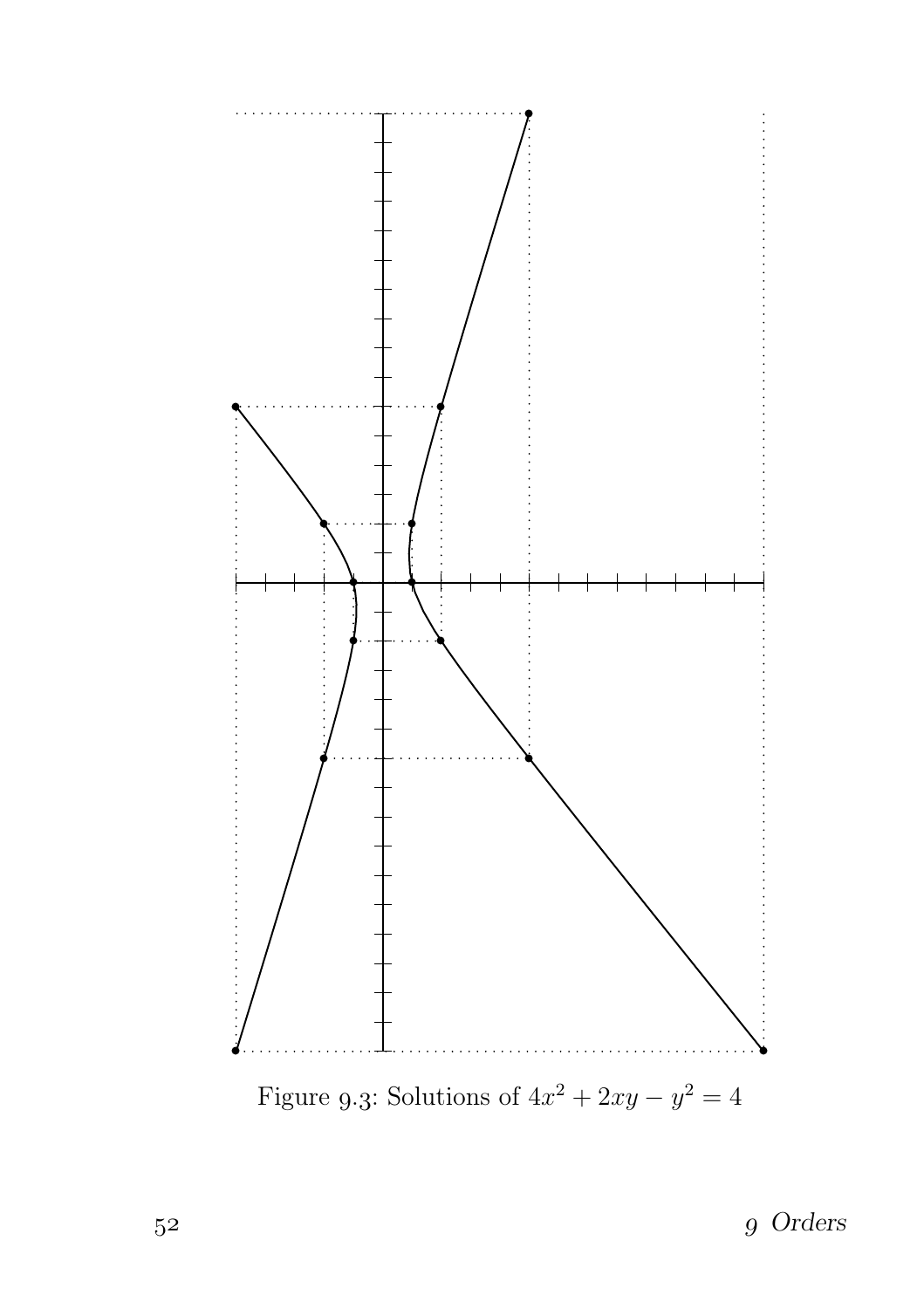### 10 Integers

We define yet another subset of  $K$ ; it will turn out to be an order that includes all others. Meanwhile, the definition is

$$
\{\xi \in K: \operatorname{Tr}(\xi) \in \mathbb{Z} \& N(\xi) \in \mathbb{Z}\} = \mathfrak{O}_K.
$$

The elements of  $\mathfrak{O}_K$  are called the **integers** of K. The elements of  $\mathbb Z$  can henceforth be called **rational integers.** 

**Example 6.**  $\langle 1, \sqrt{d} \rangle \subseteq \mathfrak{O}_K$ ; but when  $d = 5$ , then  $\phi \in \mathfrak{O}_K$ .

**Theorem 19.** The integers of K are precisely the solutions in K of polynomial equations

$$
x^2 + bx + c = 0,
$$

where b and c are rational integers.

*Proof.* We need only look at  $(9.4)$  in the proof of the corollary of Theorem 17. П

**Lemma 6.** For every lattice  $\Lambda$  of  $K$ ,

$$
\mathfrak{O}_\Lambda \subseteq \mathfrak{O}_K.
$$

Proof. This also follows from the proof of the corollary of The- $\Box$ orem 17.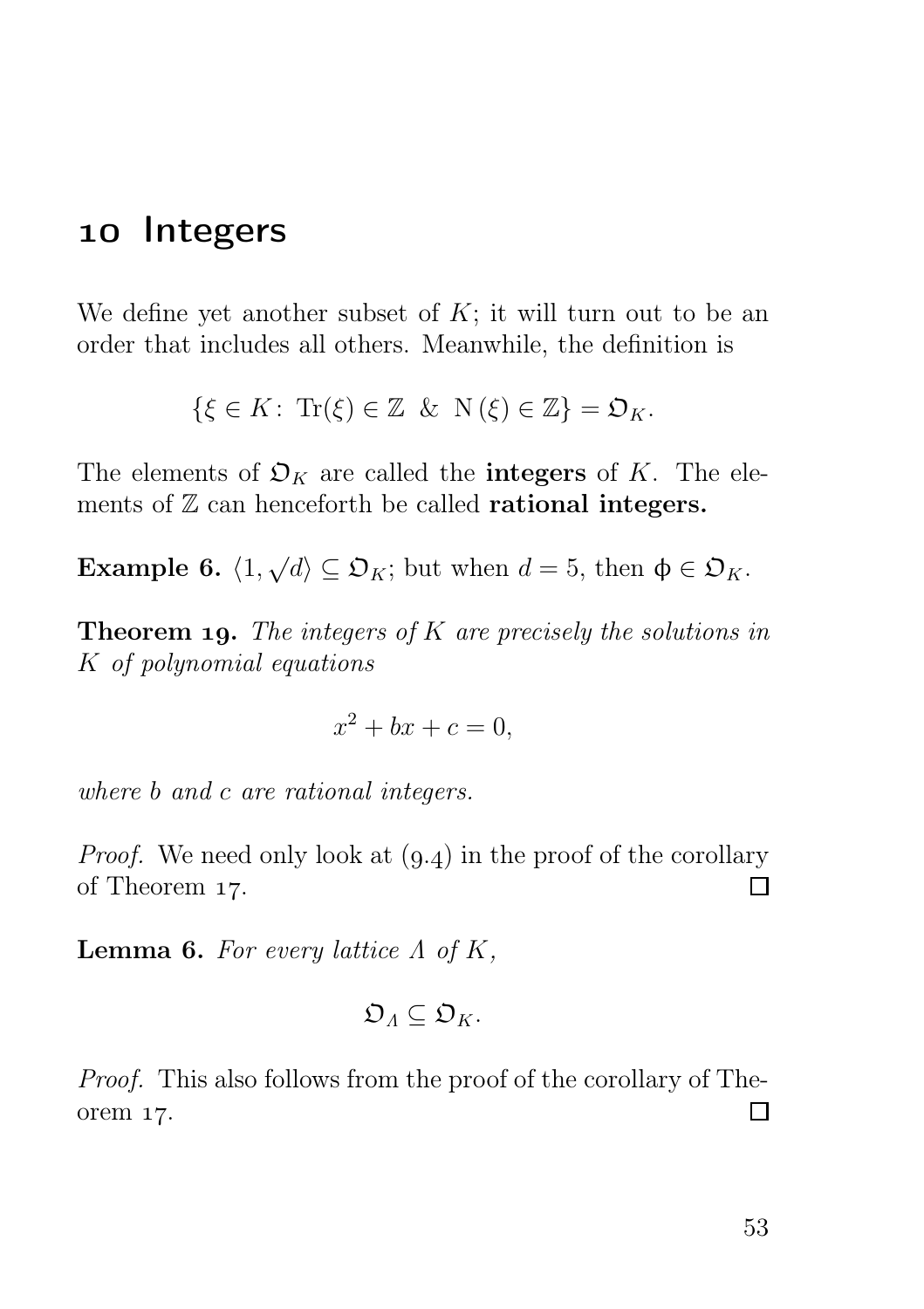In order to characterize  $\mathfrak{O}_K$  more precisely than in the definition or Theorem 19, we define

$$
\omega = \begin{cases}\n\sqrt{d}, & \text{if } d \equiv 2 \text{ or } 3 \pmod{4}; \\
\frac{1+\sqrt{d}}{2}, & \text{if } d \equiv 1 \pmod{4}.\n\end{cases}
$$
\n(10.1)

We continue to assume that  $d$  is squarefree. In either case of  $(10.1),$ 

$$
\langle 1, \sqrt{d} \rangle \subseteq \langle 1, \omega \rangle. \tag{10.2}
$$

**Theorem 20.**  $\mathfrak{O}_K = \langle 1, \omega \rangle$ , and this is closed under multiplication.

*Proof.* Let  $\alpha$  be an element  $a + b\sqrt{d}$  of K, so that  $\alpha$  is a zero of the polynomial

$$
x^2 - 2ax + a^2 - b^2d.\tag{10.3}
$$

Suppose first  $\alpha \in \mathfrak{O}_K$ . Then 2a and  $a^2 - b^2d$  are in  $\mathbb Z$  by Theorem 19. There are two cases.

- (i) If 2a is even, then  $a \in \mathbb{Z}$ , so  $b^2d \in \mathbb{Z}$ , and hence  $b \in \mathbb{Z}$ since d is square-free; consequently  $\alpha \in \mathbb{Z}[\sqrt{d}]$ , and so  $\alpha \in \langle 1, \omega \rangle$  by (10.2).
- (ii) Suppose 2a is odd. Modulo 4 we have  $4a^2 \equiv (2a)^2 \equiv 1$ . But also  $4a^2 - 4b^2 d \equiv 0$ , so that  $(2b)^2 d \equiv 4b^2 d \equiv 4a^2 \equiv 1$ . Since  $2b \in \mathbb{Z}$ , again because d is square-free, we have  $(2b)^2$  congruent to 0 or 1, and therefore  $(2b)^2 \equiv 1$ . We conclude both that 2b is odd and that  $d \equiv 1$ . Again we obtain  $\alpha \in \langle 1, \omega \rangle$ .

Suppose conversely  $\alpha \in \langle 1, \omega \rangle$ . *Modulo* 4, if d is not congruent to 1, then  $a$  and  $b$  are rational integers, so the polynomial in (10.3) is over Z, and thus  $\alpha \in \mathfrak{O}_K$ . If d is congruent to 1,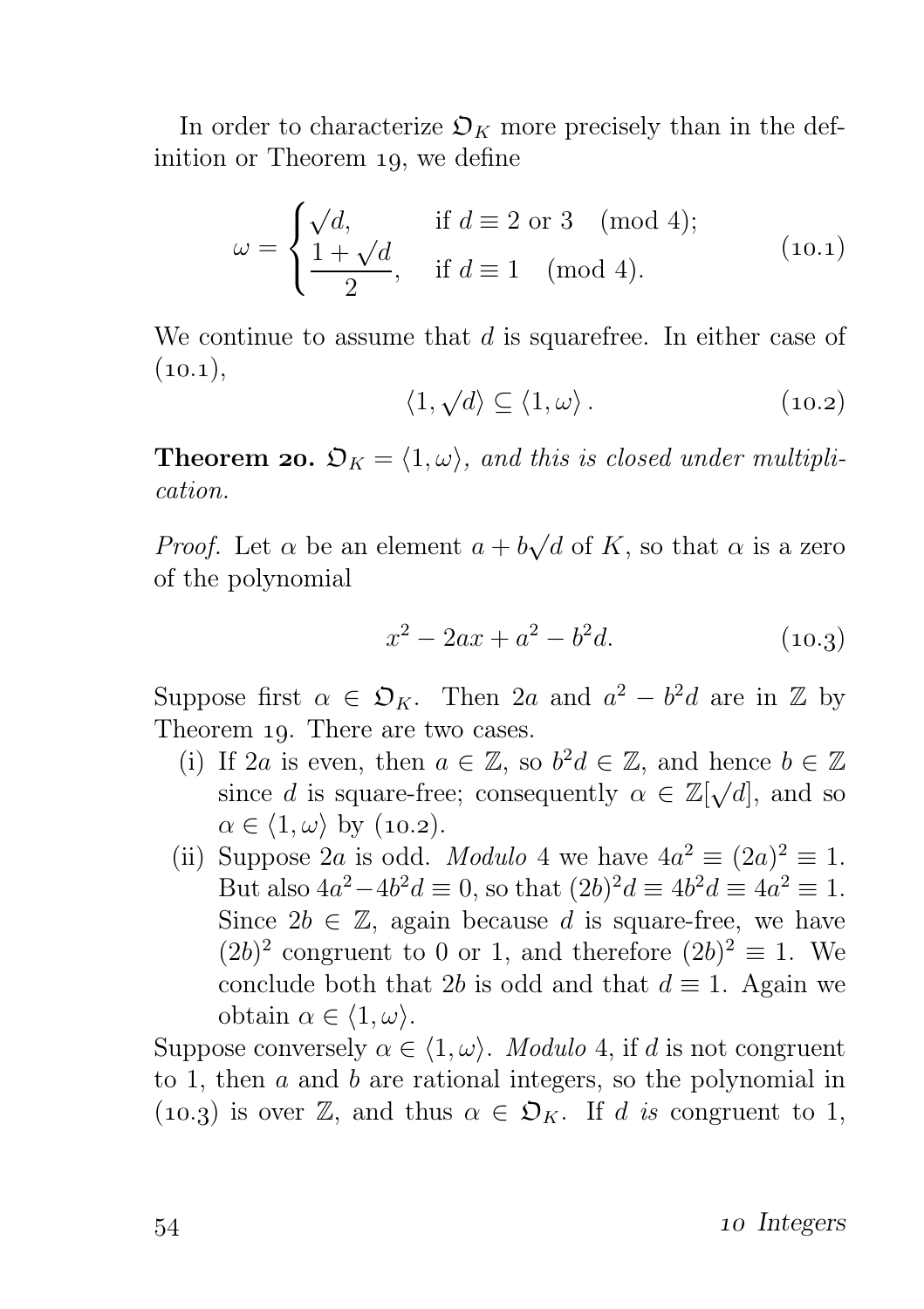then both 2a and 2b must be integers, and moreover  $2a \equiv 2b$ (mod 2), so that

$$
4(a2 - b2 d) \equiv (2a)2 - (2b)2 \equiv 0 \pmod{4},
$$

and again the polynomial in  $(10.3)$  is over  $\mathbb{Z}$ .

Finally, in case  $d \equiv 1 \text{ modulo } 4$ , so that  $d = 4k + 1$  for some integer  $k$ , we have

$$
\omega^2 = \frac{1 + 2\sqrt{d + d}}{4} = \frac{2k + 1 + \sqrt{d}}{2} = k + \omega,
$$

which is in  $\mathfrak{O}_K$ .

The invertible elements of a ring are called its units. Then the invertible elements of  $\mathfrak{O}_K$  (and therefore also of every  $\mathfrak{O}_A$ , by the corollary of Theorem  $17$ ) are just the elements having norm  $\pm 1$ .

 $\Box$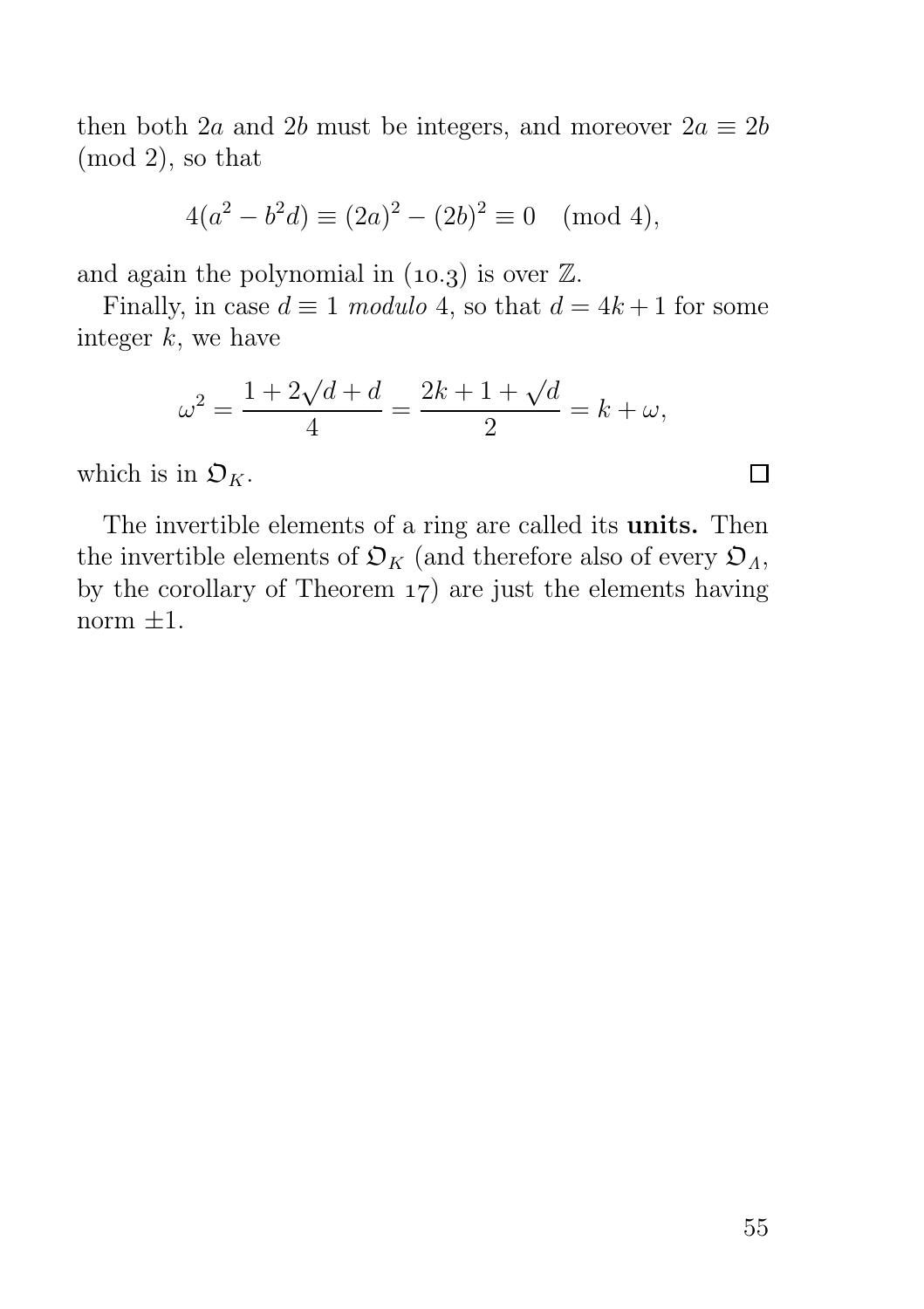# Bibliography

- [1] Richard Dedekind. Essays on the Theory of Numbers. I: Continuity and Irrational Numbers. II: The Nature and *Meaning of Numbers.* Dover Publications, New York, 1963. Authorized 1901 translation by Wooster Woodruff Beman of "Stetigkeit und irrationale Zahlen" and "Was sind und was sollen die Zahlen" (second edition,  $1893$ ; first,  $1887$ ).
- [2] René Descartes. The Geometry of René Descartes. Dover Publications, New York, 1954. Translated from the French and Latin by David Eugene Smith and Marcia L. Latham, with a facsimile of the first edition of  $1637$ .
- [3] David Hilbert. The Foundations of Geometry. Authorized translation by E. J. Townsend. Reprint edition. The Open Court Publishing Co., La Salle, Ill., 1959. Based on lectures –. Translation copyrighted . Project Gutenberg edition released December 23, 2005 (www.gutenberg.net).
- [4] Barry Mazur. How did Theaetetus prove his theorem? In P. Kalkavage and E. Salem, editors, The Envisioned Life: Essays in honor of Eva Brann. Paul Dry Books, . www.math.harvard.edu/~mazur/preprints/Eva. pdf, accessed September 20, 2012.
- [5] David Pengelley and Fred Richman. Did Euclid need the Euclidean algorithm to prove unique factorization? Amer. Math. Monthly,  $113(3):196-205$ , 2006.